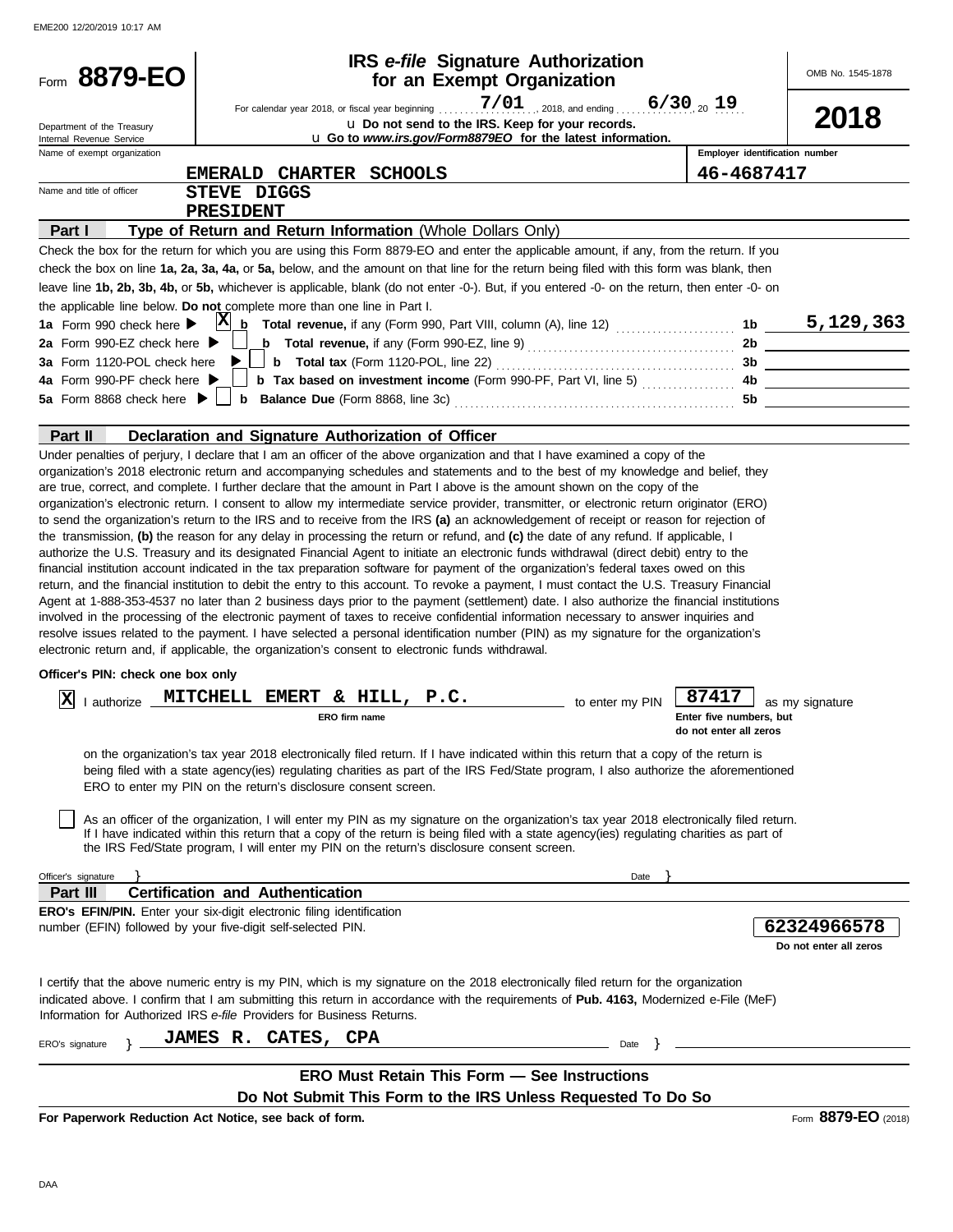Department of the Treasury

Form

**u** Do not enter social security numbers on this form as it may be made public. **990 1990 2018 Depending Solution Solution Solution Script Script Script Script Script Prom Income Tax 1947(a)(1)** of the Internal Revenue Code (except private foundations)

OMB No. 1545-0047

| 20 I O                |
|-----------------------|
| <b>Open to Public</b> |
| <b>Inspection</b>     |

|                                |                               | Internal Revenue Service                       |                                                                             |                                                                                   |              |                      | <b>LI Go to</b> www.irs.gov/Form990 for instructions and the latest information.                                                                                           |          |                  |                                                         |                          |                                            | <b>Inspection</b>                                        |                   |
|--------------------------------|-------------------------------|------------------------------------------------|-----------------------------------------------------------------------------|-----------------------------------------------------------------------------------|--------------|----------------------|----------------------------------------------------------------------------------------------------------------------------------------------------------------------------|----------|------------------|---------------------------------------------------------|--------------------------|--------------------------------------------|----------------------------------------------------------|-------------------|
|                                |                               |                                                |                                                                             | For the 2018 calendar year, or tax year beginning 07/01/18                        |              |                      | , and ending                                                                                                                                                               | 06/30/19 |                  |                                                         |                          |                                            |                                                          |                   |
|                                | <b>B</b> Check if applicable: |                                                | C Name of organization                                                      |                                                                                   |              |                      |                                                                                                                                                                            |          |                  |                                                         |                          | D Employer identification number           |                                                          |                   |
|                                | Address change                |                                                |                                                                             | <b>EMERALD</b>                                                                    |              | CHARTER SCHOOLS      |                                                                                                                                                                            |          |                  |                                                         |                          |                                            |                                                          |                   |
|                                |                               |                                                | Doing business as                                                           |                                                                                   |              |                      |                                                                                                                                                                            |          |                  |                                                         |                          | 46-4687417                                 |                                                          |                   |
|                                | Name change                   |                                                |                                                                             | Number and street (or P.O. box if mail is not delivered to street address)        |              |                      |                                                                                                                                                                            |          |                  | Room/suite                                              | E Telephone number       |                                            |                                                          |                   |
|                                | Initial return                |                                                |                                                                             | 1014 HEISKELL AVENUE                                                              |              |                      |                                                                                                                                                                            |          |                  |                                                         |                          | 865-637-3227                               |                                                          |                   |
|                                | Final return                  |                                                |                                                                             | City or town, state or province, country, and ZIP or foreign postal code          |              |                      |                                                                                                                                                                            |          |                  |                                                         |                          |                                            |                                                          |                   |
|                                | terminated                    |                                                | <b>KNOXVILLE</b>                                                            |                                                                                   |              | TN 37921             |                                                                                                                                                                            |          |                  |                                                         | G Gross receipts \$      |                                            | 5,129,363                                                |                   |
|                                | Amended return                |                                                | F Name and address of principal officer:                                    |                                                                                   |              |                      |                                                                                                                                                                            |          |                  |                                                         |                          |                                            |                                                          |                   |
|                                |                               | Application pending                            | STEVE DIGGS                                                                 |                                                                                   |              |                      |                                                                                                                                                                            |          |                  | $H(a)$ is this a group return for subordinates? $\vert$ |                          |                                            | Yes                                                      | $ \mathbf{X} $ No |
|                                |                               |                                                | P.O. BOX 3304                                                               |                                                                                   |              |                      |                                                                                                                                                                            |          |                  | H(b) Are all subordinates included?                     |                          |                                            | Yes                                                      | No                |
|                                |                               |                                                | <b>KNOXVILLE</b>                                                            |                                                                                   |              |                      | TN 37927                                                                                                                                                                   |          |                  |                                                         |                          | If "No," attach a list. (see instructions) |                                                          |                   |
|                                |                               |                                                | $ \mathbf{X} $ 501(c)(3)                                                    |                                                                                   |              |                      |                                                                                                                                                                            |          |                  |                                                         |                          |                                            |                                                          |                   |
|                                |                               | Tax-exempt status:                             |                                                                             | 501(c) $($ $)$ <b>t</b> (insert no.)<br>WWW.EMERALDCHARTERSCHOOLS.ORG             |              |                      | 4947(a)(1) or                                                                                                                                                              | 527      |                  |                                                         |                          |                                            |                                                          |                   |
|                                | Website: U                    |                                                |                                                                             |                                                                                   |              |                      |                                                                                                                                                                            |          |                  | H(c) Group exemption number U                           |                          |                                            |                                                          |                   |
| κ                              |                               | Form of organization:                          | $ \mathbf{X} $ Corporation                                                  | Trust<br>Association                                                              |              | Other <b>LI</b>      |                                                                                                                                                                            |          |                  | L Year of formation: $2014$                             |                          |                                            | <b>M</b> State of legal domicile: $\mathbf{T}\mathbf{N}$ |                   |
|                                | Part I                        | <b>Summary</b>                                 |                                                                             |                                                                                   |              |                      |                                                                                                                                                                            |          |                  |                                                         |                          |                                            |                                                          |                   |
|                                |                               |                                                |                                                                             |                                                                                   |              |                      |                                                                                                                                                                            |          |                  |                                                         |                          |                                            |                                                          |                   |
|                                |                               |                                                |                                                                             |                                                                                   |              |                      | TO PROVIDE FREE, SUSTAINABLE, HIGH QUALITY PUBLIC SCHOOLS IN KNOXVILLE'S                                                                                                   |          |                  |                                                         |                          |                                            |                                                          |                   |
| Governance                     |                               |                                                |                                                                             |                                                                                   |              |                      | URBAN NEIGBORHOODS, ENSURING ALL ENROLLED STUDENTS HAVE ACCESS TO AN                                                                                                       |          |                  |                                                         |                          |                                            |                                                          |                   |
|                                |                               |                                                |                                                                             | OUTSTANDING COLLEGE PREPARATORY EDUCATION.                                        |              |                      |                                                                                                                                                                            |          |                  |                                                         |                          |                                            |                                                          |                   |
|                                |                               |                                                |                                                                             |                                                                                   |              |                      | 2 Check this box $\mathbf{u}$ if the organization discontinued its operations or disposed of more than 25% of its net assets.                                              |          |                  |                                                         |                          |                                            |                                                          |                   |
| ಯ                              |                               |                                                |                                                                             | 3 Number of voting members of the governing body (Part VI, line 1a)               |              |                      |                                                                                                                                                                            |          |                  |                                                         | 3                        | 7                                          |                                                          |                   |
|                                |                               |                                                |                                                                             |                                                                                   |              |                      |                                                                                                                                                                            |          |                  |                                                         |                          | $\overline{7}$                             |                                                          |                   |
| Activities                     |                               |                                                |                                                                             |                                                                                   |              |                      |                                                                                                                                                                            |          |                  |                                                         |                          | 110                                        |                                                          |                   |
|                                |                               |                                                |                                                                             | 6 Total number of volunteers (estimate if necessary)                              |              |                      |                                                                                                                                                                            |          |                  |                                                         | 6                        | 40                                         |                                                          |                   |
|                                |                               |                                                |                                                                             |                                                                                   |              |                      |                                                                                                                                                                            |          |                  |                                                         | 7a                       |                                            |                                                          | 0                 |
|                                |                               |                                                |                                                                             |                                                                                   |              |                      |                                                                                                                                                                            |          |                  |                                                         |                          |                                            |                                                          | 0                 |
|                                |                               |                                                |                                                                             |                                                                                   |              |                      |                                                                                                                                                                            |          |                  | Prior Year                                              | 7b                       |                                            | <b>Current Year</b>                                      |                   |
|                                |                               |                                                |                                                                             |                                                                                   |              |                      |                                                                                                                                                                            |          |                  | 3,773,087                                               |                          |                                            | 5,124,484                                                |                   |
|                                |                               |                                                |                                                                             |                                                                                   |              |                      |                                                                                                                                                                            |          |                  |                                                         | 0                        |                                            |                                                          |                   |
| Revenue                        |                               | 9 Program service revenue (Part VIII, line 2g) |                                                                             |                                                                                   |              |                      |                                                                                                                                                                            |          |                  |                                                         | $-2,360$                 |                                            |                                                          | 1,493             |
|                                |                               |                                                | 11 Other revenue (Part VIII, column (A), lines 5, 6d, 8c, 9c, 10c, and 11e) |                                                                                   |              |                      |                                                                                                                                                                            |          |                  |                                                         |                          |                                            |                                                          |                   |
|                                |                               |                                                |                                                                             |                                                                                   |              |                      |                                                                                                                                                                            |          |                  |                                                         | 2,056                    |                                            |                                                          | 3,386             |
|                                |                               |                                                |                                                                             |                                                                                   |              |                      | 12 Total revenue – add lines 8 through 11 (must equal Part VIII, column (A), line 12)                                                                                      |          |                  | 3,772,783                                               |                          |                                            | 5,129,363                                                |                   |
|                                |                               |                                                |                                                                             | 13 Grants and similar amounts paid (Part IX, column (A), lines 1-3)               |              |                      |                                                                                                                                                                            |          |                  |                                                         | 0                        |                                            |                                                          |                   |
|                                |                               |                                                |                                                                             | 14 Benefits paid to or for members (Part IX, column (A), line 4)                  |              |                      |                                                                                                                                                                            |          |                  |                                                         | 0                        |                                            |                                                          | O                 |
|                                |                               |                                                |                                                                             |                                                                                   |              |                      | 15 Salaries, other compensation, employee benefits (Part IX, column (A), lines 5-10)                                                                                       |          |                  | 2,550,926                                               |                          |                                            | 3,214,510                                                |                   |
| enses                          |                               |                                                |                                                                             |                                                                                   |              |                      | 15 Salaties, outer componentially, each DK, column (A), line 11e)<br>16a Professional fundraising fees (Part IX, column (A), line 25) LJ (2)                               |          |                  |                                                         | 0                        |                                            |                                                          |                   |
| Еxр                            |                               |                                                |                                                                             |                                                                                   |              |                      |                                                                                                                                                                            |          |                  |                                                         |                          |                                            |                                                          |                   |
|                                |                               |                                                |                                                                             | 17 Other expenses (Part IX, column (A), lines 11a-11d, 11f-24e)                   |              |                      |                                                                                                                                                                            |          |                  | 1,294,763                                               |                          |                                            | 1,403,862                                                |                   |
|                                |                               |                                                |                                                                             |                                                                                   |              |                      | 18 Total expenses. Add lines 13-17 (must equal Part IX, column (A), line 25)                                                                                               |          |                  | 3,845,689                                               |                          |                                            | 4,618,372                                                |                   |
|                                |                               |                                                |                                                                             | 19 Revenue less expenses. Subtract line 18 from line 12                           |              |                      |                                                                                                                                                                            |          |                  |                                                         | $-72,906$                |                                            | 510,991                                                  |                   |
| Net Assets or<br>Fund Balances |                               |                                                |                                                                             |                                                                                   |              |                      |                                                                                                                                                                            |          |                  | <b>Beginning of Current Year</b>                        |                          |                                            | <b>End of Year</b>                                       |                   |
|                                |                               |                                                |                                                                             |                                                                                   |              |                      | 20 Total assets (Part X, line 16) Mathematical and Contact the Contact of Total assets (Part X, line 16)                                                                   |          |                  | 5,705,411                                               |                          |                                            | 5,646,921                                                |                   |
|                                |                               |                                                | 21 Total liabilities (Part X, line 26)                                      |                                                                                   |              |                      |                                                                                                                                                                            |          |                  | 5,086,308                                               |                          |                                            | 4,613,243                                                |                   |
|                                |                               |                                                |                                                                             |                                                                                   |              |                      |                                                                                                                                                                            |          |                  |                                                         | 619,103                  |                                            | 1,033,678                                                |                   |
|                                | Part II                       |                                                | <b>Signature Block</b>                                                      |                                                                                   |              |                      |                                                                                                                                                                            |          |                  |                                                         |                          |                                            |                                                          |                   |
|                                |                               |                                                |                                                                             |                                                                                   |              |                      | Under penalties of perjury, I declare that I have examined this return, including accompanying schedules and statements, and to the best of my knowledge and belief, it is |          |                  |                                                         |                          |                                            |                                                          |                   |
|                                |                               |                                                |                                                                             |                                                                                   |              |                      | true, correct, and complete. Declaration of preparer (other than officer) is based on all information of which preparer has any knowledge.                                 |          |                  |                                                         |                          |                                            |                                                          |                   |
|                                |                               |                                                |                                                                             |                                                                                   |              |                      |                                                                                                                                                                            |          |                  |                                                         |                          |                                            |                                                          |                   |
| Sign                           |                               |                                                | Signature of officer                                                        |                                                                                   |              |                      |                                                                                                                                                                            |          |                  |                                                         | Date                     |                                            |                                                          |                   |
| Here                           |                               |                                                | STEVE DIGGS                                                                 |                                                                                   |              |                      |                                                                                                                                                                            |          | <b>PRESIDENT</b> |                                                         |                          |                                            |                                                          |                   |
|                                |                               |                                                | Type or print name and title                                                |                                                                                   |              |                      |                                                                                                                                                                            |          |                  |                                                         |                          |                                            |                                                          |                   |
|                                |                               | Print/Type preparer's name                     |                                                                             |                                                                                   |              | Preparer's signature |                                                                                                                                                                            |          |                  | Date                                                    |                          |                                            | <b>PTIN</b>                                              |                   |
| Paid                           |                               |                                                |                                                                             |                                                                                   |              |                      |                                                                                                                                                                            |          |                  |                                                         | Check                    |                                            |                                                          |                   |
|                                |                               |                                                | <b>JAMES R. CATES, CPA</b><br>JAMES R. CATES, CPA                           |                                                                                   |              |                      |                                                                                                                                                                            |          |                  |                                                         | $12/20/19$ self-employed |                                            | P01774987                                                |                   |
|                                | <b>Preparer</b>               | Firm's name                                    |                                                                             | <b>MITCHELL</b>                                                                   | <b>EMERT</b> |                      | & HILL, P.C.                                                                                                                                                               |          |                  |                                                         | Firm's EIN }             |                                            | 62-1483064                                               |                   |
|                                | <b>Use Only</b>               |                                                |                                                                             | <b>416 ERIN DRIVE</b>                                                             |              |                      |                                                                                                                                                                            |          |                  |                                                         |                          |                                            |                                                          |                   |
|                                |                               | Firm's address                                 |                                                                             | KNOXVILLE,                                                                        | TN           | 37919-6205           |                                                                                                                                                                            |          |                  |                                                         | Phone no.                |                                            | 865-522-2396                                             |                   |
|                                |                               |                                                |                                                                             | May the IRS discuss this return with the preparer shown above? (see instructions) |              |                      |                                                                                                                                                                            |          |                  |                                                         |                          |                                            | <b>Yes</b>                                               | No                |

| Sign<br>Here |                            | Signature of officer<br><b>STEVE</b> | <b>DIGGS</b>                                                                      | Date<br><b>PRESIDENT</b> |  |                              |  |  |                          |  |  |              |                             |  |
|--------------|----------------------------|--------------------------------------|-----------------------------------------------------------------------------------|--------------------------|--|------------------------------|--|--|--------------------------|--|--|--------------|-----------------------------|--|
|              |                            | Type or print name and title         |                                                                                   |                          |  |                              |  |  |                          |  |  |              |                             |  |
|              | Print/Type preparer's name |                                      |                                                                                   |                          |  | Preparer's signature<br>Date |  |  |                          |  |  | PTIN         |                             |  |
| Paid         | <b>JAMES R. CATES, CPA</b> |                                      |                                                                                   |                          |  | JAMES R. CATES, CPA          |  |  | $12/20/19$ self-employed |  |  | P01774987    |                             |  |
| Preparer     | Firm's name                |                                      | <b>MITCHELL</b>                                                                   | <b>EMERT</b>             |  | & HILL, P.C.                 |  |  | Firm's $EIN$             |  |  | 62-1483064   |                             |  |
| Use Only     |                            |                                      | ERIN<br>416                                                                       | <b>DRIVE</b>             |  |                              |  |  |                          |  |  |              |                             |  |
|              | Firm's address             |                                      | KNOXVILLE,                                                                        | TN                       |  | 37919-6205                   |  |  | Phone no.                |  |  | 865-522-2396 |                             |  |
|              |                            |                                      | May the IRS discuss this return with the preparer shown above? (see instructions) |                          |  |                              |  |  |                          |  |  | <b>Yes</b>   | <b>No</b>                   |  |
|              |                            |                                      | For Panerwork Reduction Act Notice, see the senarate instructions                 |                          |  |                              |  |  |                          |  |  |              | $F_{\text{c}}$ 000 $(2010)$ |  |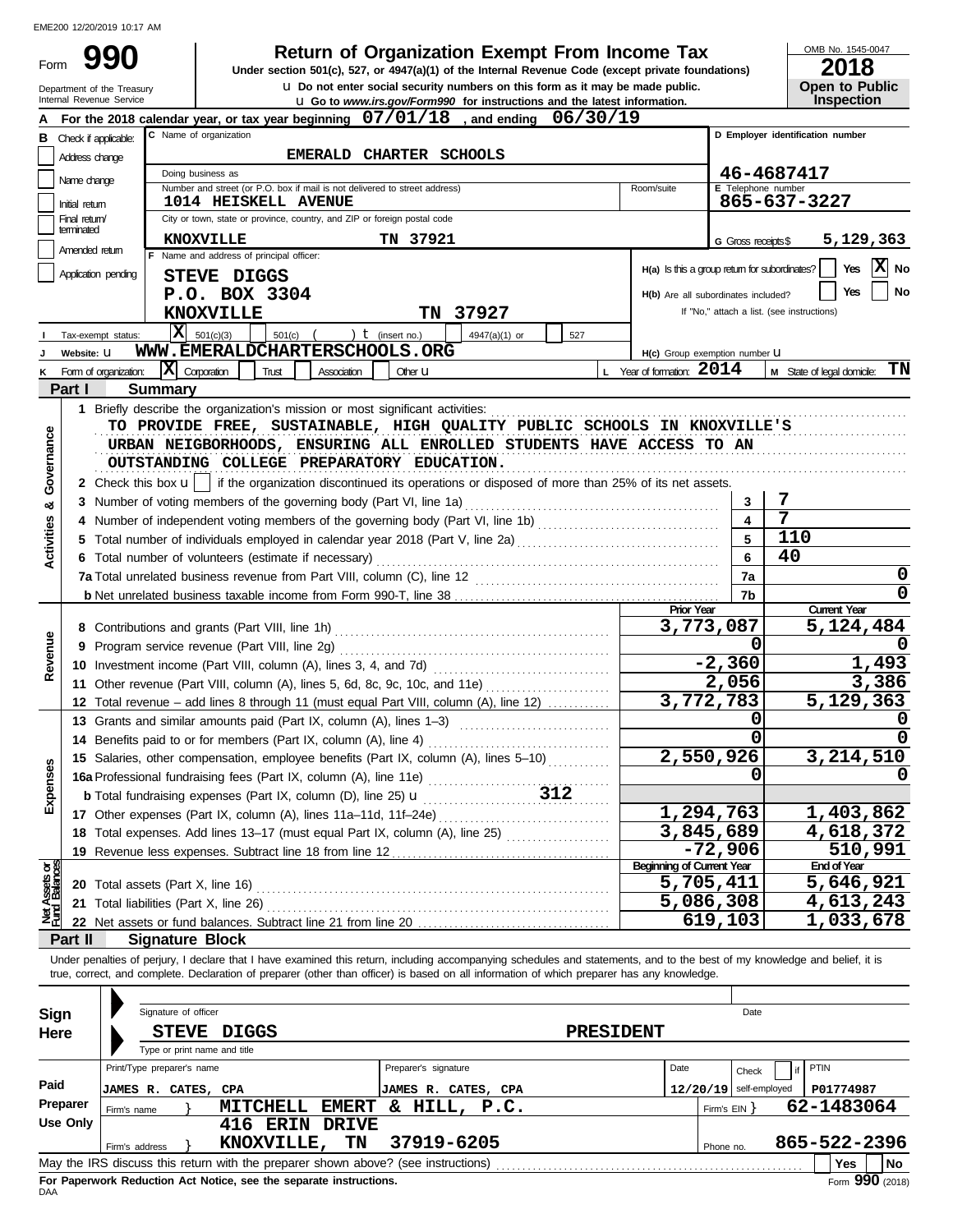|                  | Form 990 (2018) EMERALD CHARTER SCHOOLS                                                                                                                                                                                                                                                                                                     |                        |                                                                                                                                                                                                                                                         | 46-4687417  |               | Page 2                      |
|------------------|---------------------------------------------------------------------------------------------------------------------------------------------------------------------------------------------------------------------------------------------------------------------------------------------------------------------------------------------|------------------------|---------------------------------------------------------------------------------------------------------------------------------------------------------------------------------------------------------------------------------------------------------|-------------|---------------|-----------------------------|
| Part III         | <b>Statement of Program Service Accomplishments</b>                                                                                                                                                                                                                                                                                         |                        |                                                                                                                                                                                                                                                         |             |               |                             |
|                  | 1 Briefly describe the organization's mission:<br>TO PROVIDE FREE, SUSTAINABLE, HIGH QUALITY PUBLIC SCHOOLS IN KNOXVILLE'S<br>URBAN NEIGHBORHOODS, ENSURING ALL ENROLLED STUDENTS HAVE ACCESS TO AN<br>OUTSTANDING COLLEGE PREPARATORY EDUCATION.                                                                                           |                        |                                                                                                                                                                                                                                                         |             |               |                             |
|                  | 2 Did the organization undertake any significant program services during the year which were not listed on the<br>prior Form 990 or 990-EZ?<br>If "Yes," describe these new services on Schedule O.                                                                                                                                         |                        |                                                                                                                                                                                                                                                         |             |               | Yes $ \mathbf{X} $ No       |
| 3<br>services?   | Did the organization cease conducting, or make significant changes in how it conducts, any program<br>If "Yes," describe these changes on Schedule O.                                                                                                                                                                                       |                        |                                                                                                                                                                                                                                                         |             |               | Yes $\boxed{\mathbf{X}}$ No |
| 4                | Describe the organization's program service accomplishments for each of its three largest program services, as measured by<br>expenses. Section 501(c)(3) and 501(c)(4) organizations are required to report the amount of grants and allocations to others,<br>the total expenses, and revenue, if any, for each program service reported. |                        |                                                                                                                                                                                                                                                         |             |               |                             |
| 4a (Code:        | TO PROVIDE FREE, SUSTAINABLE, HIGH QUALITY PUBLIC SCHOOLS IN KNOXVILLE'S<br>URBAN NEIGHBORHOODS, ENSURING ALL ENROLLED STUDENTS HAVE ACCESS TO AN<br>OUTSTANDING COLLEGE PREPARATORY EDUCATION.                                                                                                                                             |                        | $\overline{\phantom{0}}$ (Expenses \$ $\overline{\phantom{0}}$ , 085, 634 including grants of \$                                                                                                                                                        |             | ) (Revenue \$ |                             |
|                  |                                                                                                                                                                                                                                                                                                                                             |                        |                                                                                                                                                                                                                                                         |             |               |                             |
|                  |                                                                                                                                                                                                                                                                                                                                             |                        |                                                                                                                                                                                                                                                         |             |               |                             |
|                  |                                                                                                                                                                                                                                                                                                                                             |                        |                                                                                                                                                                                                                                                         |             |               |                             |
| 4b (Code:        |                                                                                                                                                                                                                                                                                                                                             |                        | ) (Expenses $\frac{1}{2}$ [2010] [2010] (Expenses $\frac{1}{2}$ [2010] [2010] including grants of $\frac{1}{2}$ [2010] (Revenue $\frac{1}{2}$ [2010] (Revenue $\frac{1}{2}$ [2010] (Revenue $\frac{1}{2}$ [2010] (Revenue $\frac{1}{2}$ [2010] (Revenue |             |               |                             |
| N/A              |                                                                                                                                                                                                                                                                                                                                             |                        |                                                                                                                                                                                                                                                         |             |               |                             |
|                  |                                                                                                                                                                                                                                                                                                                                             |                        |                                                                                                                                                                                                                                                         |             |               |                             |
|                  |                                                                                                                                                                                                                                                                                                                                             |                        |                                                                                                                                                                                                                                                         |             |               |                             |
|                  |                                                                                                                                                                                                                                                                                                                                             |                        |                                                                                                                                                                                                                                                         |             |               |                             |
|                  |                                                                                                                                                                                                                                                                                                                                             |                        |                                                                                                                                                                                                                                                         |             |               |                             |
|                  |                                                                                                                                                                                                                                                                                                                                             |                        |                                                                                                                                                                                                                                                         |             |               |                             |
|                  |                                                                                                                                                                                                                                                                                                                                             |                        |                                                                                                                                                                                                                                                         |             |               |                             |
| 4c (Code:<br>N/A | ) (Expenses \$                                                                                                                                                                                                                                                                                                                              |                        | including grants of \$                                                                                                                                                                                                                                  |             | ) (Revenue \$ |                             |
|                  |                                                                                                                                                                                                                                                                                                                                             |                        |                                                                                                                                                                                                                                                         |             |               |                             |
|                  |                                                                                                                                                                                                                                                                                                                                             |                        |                                                                                                                                                                                                                                                         |             |               |                             |
|                  |                                                                                                                                                                                                                                                                                                                                             |                        |                                                                                                                                                                                                                                                         |             |               |                             |
|                  |                                                                                                                                                                                                                                                                                                                                             |                        |                                                                                                                                                                                                                                                         |             |               |                             |
|                  |                                                                                                                                                                                                                                                                                                                                             |                        |                                                                                                                                                                                                                                                         |             |               |                             |
|                  |                                                                                                                                                                                                                                                                                                                                             |                        |                                                                                                                                                                                                                                                         |             |               |                             |
|                  |                                                                                                                                                                                                                                                                                                                                             |                        |                                                                                                                                                                                                                                                         |             |               |                             |
| (Expenses \$     | 4d Other program services (Describe in Schedule O.)                                                                                                                                                                                                                                                                                         | including grants of \$ |                                                                                                                                                                                                                                                         | (Revenue \$ |               |                             |
|                  | 4e Total program service expenses L                                                                                                                                                                                                                                                                                                         | 4,085.634              |                                                                                                                                                                                                                                                         |             |               |                             |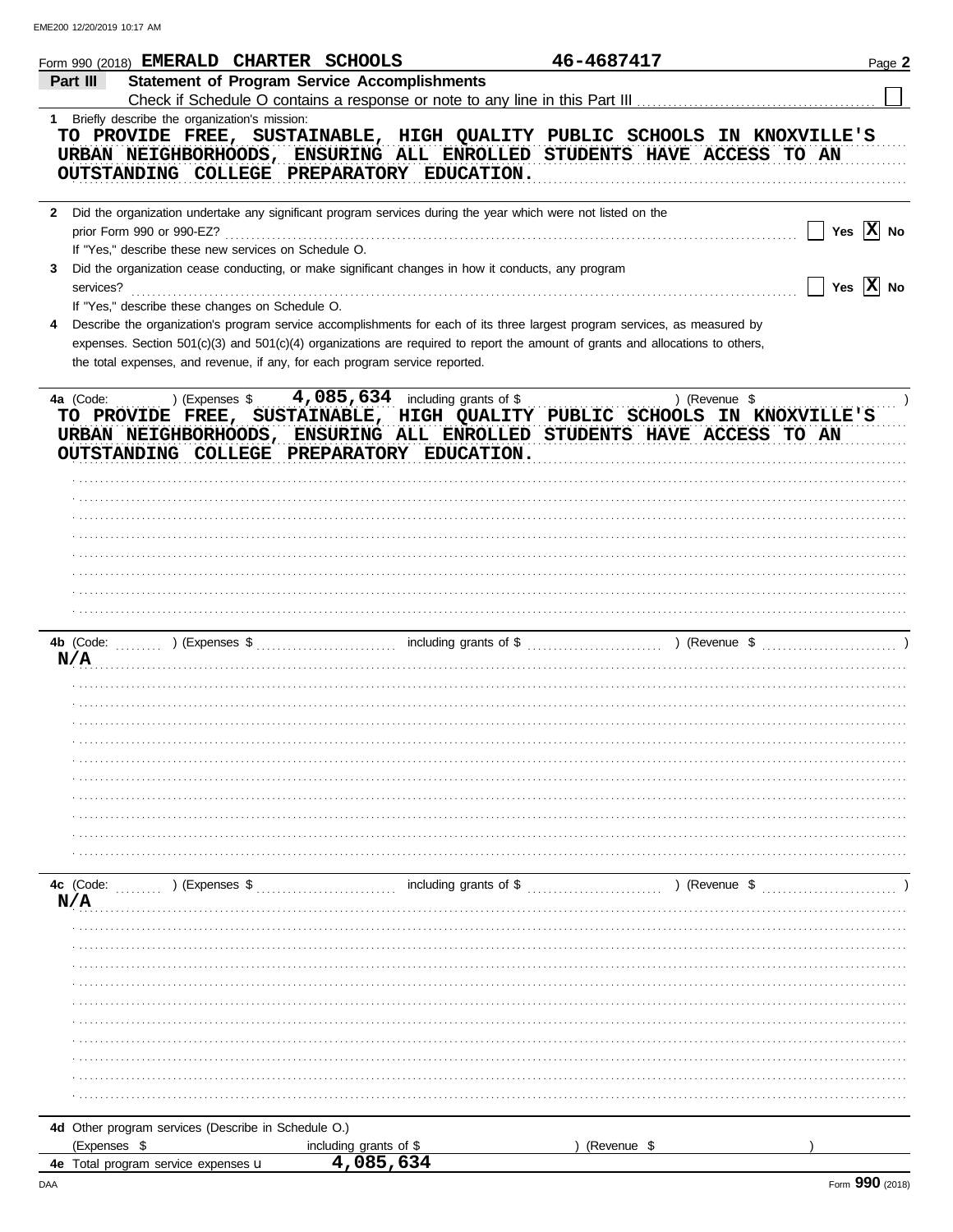| Form 990 (2018) | <b>EMERALD</b>                         | <b>CHARTER</b> | <b>SCHOOLS</b> | 46-4687417 | $P$ aqe $\sim$ |
|-----------------|----------------------------------------|----------------|----------------|------------|----------------|
| Part IV         | <b>Checklist of Required Schedules</b> |                |                |            |                |

|         |                                                                                                                                                                                                                                               |                        | <b>Yes</b>  | No     |
|---------|-----------------------------------------------------------------------------------------------------------------------------------------------------------------------------------------------------------------------------------------------|------------------------|-------------|--------|
| 1       | Is the organization described in section $501(c)(3)$ or $4947(a)(1)$ (other than a private foundation)? If "Yes,"                                                                                                                             |                        |             |        |
|         | complete Schedule A                                                                                                                                                                                                                           | 1                      | X           |        |
| 2       |                                                                                                                                                                                                                                               | $\overline{2}$         | $\mathbf x$ |        |
| 3       | Did the organization engage in direct or indirect political campaign activities on behalf of or in opposition to                                                                                                                              |                        |             |        |
|         | candidates for public office? If "Yes," complete Schedule C, Part I                                                                                                                                                                           | 3                      |             | x      |
| 4       | Section 501(c)(3) organizations. Did the organization engage in lobbying activities, or have a section 501(h)                                                                                                                                 |                        |             |        |
|         | election in effect during the tax year? If "Yes," complete Schedule C, Part II                                                                                                                                                                | 4                      |             | x      |
| 5       | Is the organization a section $501(c)(4)$ , $501(c)(5)$ , or $501(c)(6)$ organization that receives membership dues,                                                                                                                          |                        |             |        |
|         | assessments, or similar amounts as defined in Revenue Procedure 98-19? If "Yes," complete Schedule C, Part III                                                                                                                                | 5                      |             | x      |
| 6       | Did the organization maintain any donor advised funds or any similar funds or accounts for which donors                                                                                                                                       |                        |             |        |
|         | have the right to provide advice on the distribution or investment of amounts in such funds or accounts? If<br>"Yes," complete Schedule D, Part I                                                                                             |                        |             | x      |
| 7       | Did the organization receive or hold a conservation easement, including easements to preserve open space,                                                                                                                                     | 6                      |             |        |
|         | the environment, historic land areas, or historic structures? If "Yes," complete Schedule D, Part II                                                                                                                                          | $\overline{7}$         |             | x      |
| 8       | Did the organization maintain collections of works of art, historical treasures, or other similar assets? If "Yes,"                                                                                                                           |                        |             |        |
|         | complete Schedule D, Part III                                                                                                                                                                                                                 | 8                      |             | x      |
| 9       | Did the organization report an amount in Part X, line 21, for escrow or custodial account liability, serve as a                                                                                                                               |                        |             |        |
|         | custodian for amounts not listed in Part X; or provide credit counseling, debt management, credit repair, or                                                                                                                                  |                        |             |        |
|         | debt negotiation services? If "Yes," complete Schedule D, Part IV                                                                                                                                                                             | 9                      |             | x      |
| 10      | Did the organization, directly or through a related organization, hold assets in temporarily restricted                                                                                                                                       |                        |             |        |
|         | endowments, permanent endowments, or quasi-endowments? If "Yes," complete Schedule D, Part V                                                                                                                                                  | 10                     |             | x      |
| 11      | If the organization's answer to any of the following questions is "Yes," then complete Schedule D, Parts VI,                                                                                                                                  |                        |             |        |
|         | VII, VIII, IX, or X as applicable.                                                                                                                                                                                                            |                        |             |        |
| a       | Did the organization report an amount for land, buildings, and equipment in Part X, line 10? If "Yes,"                                                                                                                                        |                        |             |        |
|         | complete Schedule D, Part VI                                                                                                                                                                                                                  | 11a                    | х           |        |
| b       | Did the organization report an amount for investments—other securities in Part X, line 12 that is 5% or more                                                                                                                                  |                        |             |        |
|         | of its total assets reported in Part X, line 16? If "Yes," complete Schedule D, Part VII                                                                                                                                                      | 11b                    |             | x      |
| c       | Did the organization report an amount for investments—program related in Part X, line 13 that is 5% or more                                                                                                                                   |                        |             |        |
|         |                                                                                                                                                                                                                                               | 11c                    |             | x      |
| d       | Did the organization report an amount for other assets in Part X, line 15 that is 5% or more of its total assets                                                                                                                              |                        |             |        |
|         | reported in Part X, line 16? If "Yes," complete Schedule D, Part IX                                                                                                                                                                           | 11d                    | X<br>X      |        |
|         | Did the organization report an amount for other liabilities in Part X, line 25? If "Yes," complete Schedule D, Part X                                                                                                                         | 11e                    |             |        |
| f       | Did the organization's separate or consolidated financial statements for the tax year include a footnote that addresses                                                                                                                       | 11f                    | х           |        |
| 12a     | the organization's liability for uncertain tax positions under FIN 48 (ASC 740)? If "Yes," complete Schedule D, Part X<br>Did the organization obtain separate, independent audited financial statements for the tax year? If "Yes," complete |                        |             |        |
|         |                                                                                                                                                                                                                                               | 12a                    | х           |        |
|         | Was the organization included in consolidated, independent audited financial statements for the tax year? If                                                                                                                                  |                        |             |        |
|         | "Yes," and if the organization answered "No" to line 12a, then completing Schedule D, Parts XI and XII is optional <i>commination</i>                                                                                                         | 12 <sub>b</sub>        |             | X      |
| 13      |                                                                                                                                                                                                                                               | 13                     | X           |        |
| 14a     |                                                                                                                                                                                                                                               | 14a                    |             | x      |
| b       | Did the organization have aggregate revenues or expenses of more than \$10,000 from grantmaking,                                                                                                                                              |                        |             |        |
|         | fundraising, business, investment, and program service activities outside the United States, or aggregate                                                                                                                                     |                        |             |        |
|         |                                                                                                                                                                                                                                               | 14b                    |             | X      |
| 15      | Did the organization report on Part IX, column (A), line 3, more than \$5,000 of grants or other assistance to or                                                                                                                             |                        |             |        |
|         | for any foreign organization? If "Yes," complete Schedule F, Parts II and IV                                                                                                                                                                  | 15                     |             | X      |
| 16      | Did the organization report on Part IX, column (A), line 3, more than \$5,000 of aggregate grants or other                                                                                                                                    |                        |             |        |
|         | assistance to or for foreign individuals? If "Yes," complete Schedule F, Parts III and IV [[[[[[[[[[[[[[[[[[[                                                                                                                                 | 16                     |             | X      |
| 17      | Did the organization report a total of more than \$15,000 of expenses for professional fundraising services on                                                                                                                                |                        |             |        |
|         |                                                                                                                                                                                                                                               | 17                     |             | X      |
| 18      | Did the organization report more than \$15,000 total of fundraising event gross income and contributions on                                                                                                                                   |                        |             |        |
|         | Part VIII, lines 1c and 8a? If "Yes," complete Schedule G, Part II                                                                                                                                                                            | 18                     |             | X      |
| 19      | Did the organization report more than \$15,000 of gross income from gaming activities on Part VIII, line 9a?                                                                                                                                  |                        |             |        |
|         |                                                                                                                                                                                                                                               | 19                     |             | X<br>X |
| 20a     |                                                                                                                                                                                                                                               | 20a<br>20 <sub>b</sub> |             |        |
| b<br>21 | Did the organization report more than \$5,000 of grants or other assistance to any domestic organization or                                                                                                                                   |                        |             |        |
|         |                                                                                                                                                                                                                                               | 21                     |             | X      |
|         |                                                                                                                                                                                                                                               |                        |             |        |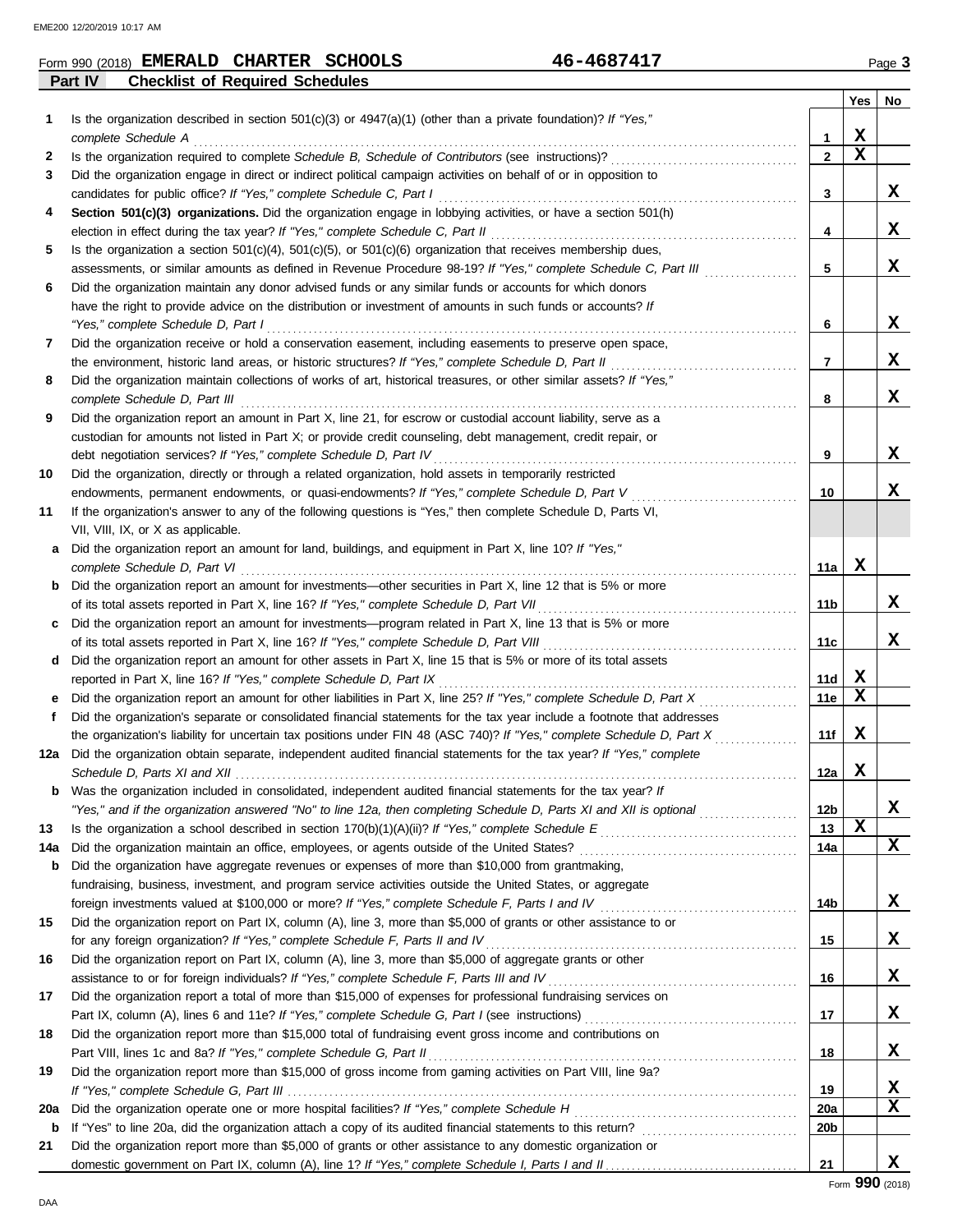|        | 46-4687417<br>Form 990 (2018) EMERALD CHARTER SCHOOLS                                                                                                                                                             |                 |             | Page 4            |
|--------|-------------------------------------------------------------------------------------------------------------------------------------------------------------------------------------------------------------------|-----------------|-------------|-------------------|
|        | Part IV<br><b>Checklist of Required Schedules (continued)</b>                                                                                                                                                     |                 |             |                   |
|        |                                                                                                                                                                                                                   |                 |             | Yes   No          |
| 22     | Did the organization report more than \$5,000 of grants or other assistance to or for domestic individuals on                                                                                                     |                 |             |                   |
|        | Part IX, column (A), line 2? If "Yes," complete Schedule I, Parts I and III                                                                                                                                       | 22              |             | X                 |
| 23     | Did the organization answer "Yes" to Part VII, Section A, line 3, 4, or 5 about compensation of the                                                                                                               |                 |             |                   |
|        | organization's current and former officers, directors, trustees, key employees, and highest compensated                                                                                                           |                 |             | x                 |
|        | employees? If "Yes," complete Schedule J<br>24a Did the organization have a tax-exempt bond issue with an outstanding principal amount of more than                                                               | 23              |             |                   |
|        | \$100,000 as of the last day of the year, that was issued after December 31, 2002? If "Yes," answer lines 24b                                                                                                     |                 |             |                   |
|        | through 24d and complete Schedule K. If "No," go to line 25a                                                                                                                                                      | 24a             | $\mathbf x$ |                   |
| b      | Did the organization invest any proceeds of tax-exempt bonds beyond a temporary period exception?                                                                                                                 | 24b             |             | X                 |
| c      | Did the organization maintain an escrow account other than a refunding escrow at any time during the year                                                                                                         |                 |             |                   |
|        | to defease any tax-exempt bonds?                                                                                                                                                                                  | 24c             |             | X                 |
| d      | Did the organization act as an "on behalf of" issuer for bonds outstanding at any time during the year?                                                                                                           | 24d             |             | $\mathbf x$       |
|        | 25a Section 501(c)(3), 501(c)(4), and 501(c)(29) organizations. Did the organization engage in an excess benefit                                                                                                  |                 |             |                   |
|        | transaction with a disqualified person during the year? If "Yes," complete Schedule L, Part I                                                                                                                     | 25a             |             | X                 |
| b      | Is the organization aware that it engaged in an excess benefit transaction with a disqualified person in a prior                                                                                                  |                 |             |                   |
|        | year, and that the transaction has not been reported on any of the organization's prior Forms 990 or 990-EZ?                                                                                                      |                 |             |                   |
|        | If "Yes," complete Schedule L, Part I                                                                                                                                                                             | 25b             |             | X                 |
| 26     | Did the organization report any amount on Part X, line 5, 6, or 22 for receivables from or payables to any                                                                                                        |                 |             |                   |
|        | current or former officers, directors, trustees, key employees, highest compensated employees, or                                                                                                                 |                 |             |                   |
|        | disqualified persons? If "Yes," complete Schedule L, Part II                                                                                                                                                      | 26              |             | X                 |
| 27     | Did the organization provide a grant or other assistance to an officer, director, trustee, key employee,                                                                                                          |                 |             |                   |
|        | substantial contributor or employee thereof, a grant selection committee member, or to a 35% controlled                                                                                                           |                 |             |                   |
|        | entity or family member of any of these persons? If "Yes," complete Schedule L, Part III                                                                                                                          | 27              |             | X                 |
| 28     | Was the organization a party to a business transaction with one of the following parties (see Schedule L,                                                                                                         |                 |             |                   |
|        | Part IV instructions for applicable filing thresholds, conditions, and exceptions):                                                                                                                               | 28a             |             | X                 |
| а<br>b | A current or former officer, director, trustee, or key employee? If "Yes," complete Schedule L, Part IV<br>A family member of a current or former officer, director, trustee, or key employee? If "Yes," complete |                 |             |                   |
|        | Schedule L, Part IV                                                                                                                                                                                               | 28b             |             | x                 |
| c      | An entity of which a current or former officer, director, trustee, or key employee (or a family member thereof)                                                                                                   |                 |             |                   |
|        | was an officer, director, trustee, or direct or indirect owner? If "Yes," complete Schedule L, Part IV                                                                                                            | 28c             |             | X                 |
| 29     | Did the organization receive more than \$25,000 in non-cash contributions? If "Yes," complete Schedule M                                                                                                          | 29              |             | $\mathbf x$       |
| 30     | Did the organization receive contributions of art, historical treasures, or other similar assets, or qualified                                                                                                    |                 |             |                   |
|        | conservation contributions? If "Yes," complete Schedule M                                                                                                                                                         | 30              |             | X                 |
| 31     | Did the organization liquidate, terminate, or dissolve and cease operations? If "Yes," complete Schedule N, Part I                                                                                                | 31              |             | $\mathbf x$       |
|        | Did the organization sell, exchange, dispose of, or transfer more than 25% of its net assets? If "Yes,"                                                                                                           |                 |             |                   |
|        | complete Schedule N, Part II                                                                                                                                                                                      | 32              |             | X                 |
| 33     | Did the organization own 100% of an entity disregarded as separate from the organization under Regulations                                                                                                        |                 |             |                   |
|        | sections 301.7701-2 and 301.7701-3? If "Yes," complete Schedule R, Part I                                                                                                                                         | 33              |             | X                 |
| 34     | Was the organization related to any tax-exempt or taxable entity? If "Yes," complete Schedule R, Part II, III,                                                                                                    |                 |             |                   |
|        | or IV, and Part V, line 1                                                                                                                                                                                         | 34              |             | X                 |
| 35a    | Did the organization have a controlled entity within the meaning of section 512(b)(13)?                                                                                                                           | <b>35a</b>      |             | X                 |
| b      | If "Yes" to line 35a, did the organization receive any payment from or engage in any transaction with a                                                                                                           |                 |             |                   |
|        | controlled entity within the meaning of section 512(b)(13)? If "Yes," complete Schedule R, Part V, line 2                                                                                                         | 35 <sub>b</sub> |             |                   |
| 36     | Section 501(c)(3) organizations. Did the organization make any transfers to an exempt non-charitable                                                                                                              |                 |             |                   |
|        | related organization? If "Yes," complete Schedule R, Part V, line 2                                                                                                                                               | 36              |             | X                 |
| 37     | Did the organization conduct more than 5% of its activities through an entity that is not a related organization                                                                                                  |                 |             |                   |
|        | and that is treated as a partnership for federal income tax purposes? If "Yes," complete Schedule R, Part VI                                                                                                      | 37              |             | X                 |
| 38     | Did the organization complete Schedule O and provide explanations in Schedule O for Part VI, lines 11b and                                                                                                        |                 | X           |                   |
|        | 19? Note. All Form 990 filers are required to complete Schedule O.<br><b>Statements Regarding Other IRS Filings and Tax Compliance</b><br>Part V                                                                  | 38              |             |                   |
|        | Check if Schedule O contains a response or note to any line in this Part V [11] Check if Schedule O contains a response or note to any line in this Part V                                                        |                 |             |                   |
|        |                                                                                                                                                                                                                   |                 | Yes         | No                |
| 1а     | 5<br>Enter the number reported in Box 3 of Form 1096. Enter -0- if not applicable<br>1a                                                                                                                           |                 |             |                   |
| b      | $\mathbf 0$<br>1 <sub>b</sub><br>Enter the number of Forms W-2G included in line 1a. Enter -0- if not applicable                                                                                                  |                 |             |                   |
| c      | Did the organization comply with backup withholding rules for reportable payments to vendors and                                                                                                                  |                 |             |                   |
|        |                                                                                                                                                                                                                   | 1c              |             |                   |
|        |                                                                                                                                                                                                                   |                 |             | $Form$ 990 (2018) |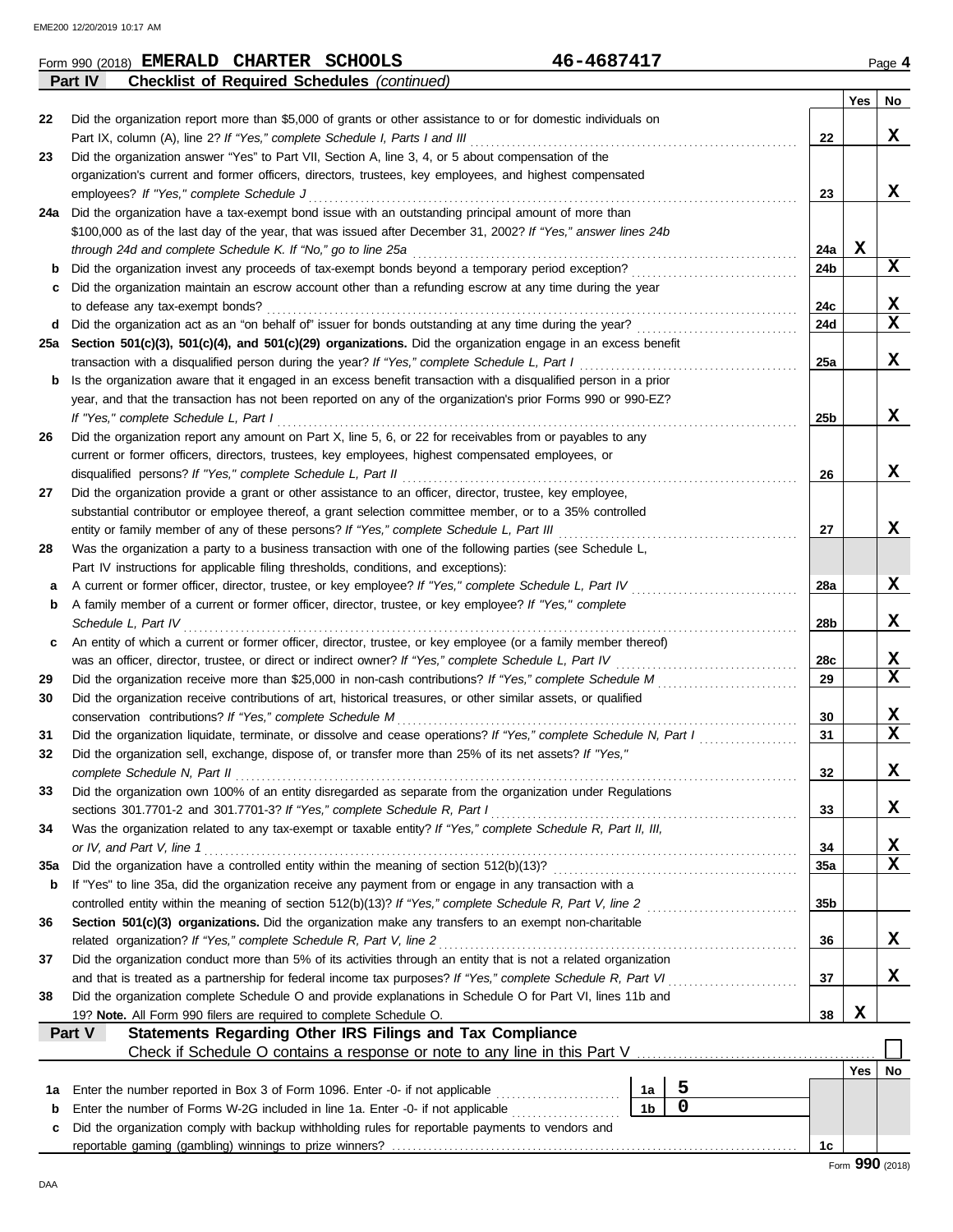|     | Form 990 (2018) EMERALD CHARTER SCHOOLS                                                                                                                                                            | 46-4687417      |                |     | Page 5      |
|-----|----------------------------------------------------------------------------------------------------------------------------------------------------------------------------------------------------|-----------------|----------------|-----|-------------|
|     | Statements Regarding Other IRS Filings and Tax Compliance (continued)<br>Part V                                                                                                                    |                 |                |     |             |
|     |                                                                                                                                                                                                    |                 |                | Yes | No          |
|     | 2a Enter the number of employees reported on Form W-3, Transmittal of Wage and Tax                                                                                                                 |                 |                |     |             |
|     | Statements, filed for the calendar year ending with or within the year covered by this return                                                                                                      | 110<br>2a       |                |     |             |
| b   | If at least one is reported on line 2a, did the organization file all required federal employment tax returns?                                                                                     |                 | 2b             |     | X           |
|     | Note. If the sum of lines 1a and 2a is greater than 250, you may be required to e-file (see instructions)                                                                                          |                 |                |     |             |
| За  | Did the organization have unrelated business gross income of \$1,000 or more during the year?                                                                                                      |                 | 3a             |     | X           |
| b   | If "Yes," has it filed a Form 990-T for this year? If "No" to line 3b, provide an explanation in Schedule O                                                                                        |                 | 3b             |     |             |
| 4a  | At any time during the calendar year, did the organization have an interest in, or a signature or other authority over,                                                                            |                 |                |     |             |
|     | a financial account in a foreign country (such as a bank account, securities account, or other financial account)?                                                                                 |                 | 4a             |     | X           |
| b   | If "Yes," enter the name of the foreign country: u                                                                                                                                                 |                 |                |     |             |
|     | See instructions for filing requirements for FinCEN Form 114, Report of Foreign Bank and Financial Accounts (FBAR).                                                                                |                 |                |     |             |
| 5a  | Was the organization a party to a prohibited tax shelter transaction at any time during the tax year?                                                                                              |                 | 5a             |     | X           |
| b   | Did any taxable party notify the organization that it was or is a party to a prohibited tax shelter transaction?                                                                                   |                 | 5 <sub>b</sub> |     | $\mathbf x$ |
| c   | If "Yes" to line 5a or 5b, did the organization file Form 8886-T?                                                                                                                                  |                 | 5c             |     |             |
| 6а  | Does the organization have annual gross receipts that are normally greater than \$100,000, and did the                                                                                             |                 |                |     |             |
|     | organization solicit any contributions that were not tax deductible as charitable contributions?                                                                                                   |                 | 6a             |     | X           |
| b   | If "Yes," did the organization include with every solicitation an express statement that such contributions or                                                                                     |                 |                |     |             |
|     | gifts were not tax deductible?                                                                                                                                                                     |                 | 6b             |     |             |
| 7   | Organizations that may receive deductible contributions under section 170(c).                                                                                                                      |                 |                |     |             |
| а   | Did the organization receive a payment in excess of \$75 made partly as a contribution and partly for goods                                                                                        |                 |                |     |             |
|     | and services provided to the payor?                                                                                                                                                                |                 | 7a             |     | X           |
| b   | If "Yes," did the organization notify the donor of the value of the goods or services provided?<br>If "Yes," did the organization notify the donor of the value of the goods or services provided? |                 | 7b             |     |             |
| c   | Did the organization sell, exchange, or otherwise dispose of tangible personal property for which it was                                                                                           |                 |                |     |             |
|     |                                                                                                                                                                                                    |                 | 7c             |     | x           |
| d   |                                                                                                                                                                                                    | 7d              |                |     |             |
| е   | Did the organization receive any funds, directly or indirectly, to pay premiums on a personal benefit contract?                                                                                    |                 | 7e             |     | X           |
| f   | Did the organization, during the year, pay premiums, directly or indirectly, on a personal benefit contract?                                                                                       |                 | 7f             |     | X           |
| g   | If the organization received a contribution of qualified intellectual property, did the organization file Form 8899 as required?                                                                   |                 | 7g             |     | X           |
| h   | If the organization received a contribution of cars, boats, airplanes, or other vehicles, did the organization file a Form 1098-C?                                                                 |                 | 7h             |     | X           |
| 8   | Sponsoring organizations maintaining donor advised funds. Did a donor advised fund maintained by the                                                                                               |                 |                |     |             |
|     | sponsoring organization have excess business holdings at any time during the year?                                                                                                                 |                 | 8              |     |             |
| 9   | Sponsoring organizations maintaining donor advised funds.                                                                                                                                          |                 |                |     |             |
| а   | Did the sponsoring organization make any taxable distributions under section 4966?                                                                                                                 |                 | 9a             |     |             |
| b   |                                                                                                                                                                                                    |                 | 9b             |     |             |
| 10  | Section 501(c)(7) organizations. Enter:                                                                                                                                                            |                 |                |     |             |
|     |                                                                                                                                                                                                    | 10a             |                |     |             |
| b   | Gross receipts, included on Form 990, Part VIII, line 12, for public use of club facilities                                                                                                        | 10 <sub>b</sub> |                |     |             |
| 11  | Section 501(c)(12) organizations. Enter:                                                                                                                                                           |                 |                |     |             |
| а   | Gross income from members or shareholders                                                                                                                                                          | 11a             |                |     |             |
| b   | Gross income from other sources (Do not net amounts due or paid to other sources                                                                                                                   |                 |                |     |             |
|     | against amounts due or received from them.)                                                                                                                                                        | 11 <sub>b</sub> |                |     |             |
| 12a | Section 4947(a)(1) non-exempt charitable trusts. Is the organization filing Form 990 in lieu of Form 1041?                                                                                         |                 | 12a            |     |             |
| b   | If "Yes," enter the amount of tax-exempt interest received or accrued during the year                                                                                                              | 12b             |                |     |             |
| 13  | Section 501(c)(29) qualified nonprofit health insurance issuers.                                                                                                                                   |                 |                |     |             |
| a   | Is the organization licensed to issue qualified health plans in more than one state?                                                                                                               |                 | 13a            |     |             |
|     | Note. See the instructions for additional information the organization must report on Schedule O.                                                                                                  |                 |                |     |             |
| b   | Enter the amount of reserves the organization is required to maintain by the states in which                                                                                                       |                 |                |     |             |
|     |                                                                                                                                                                                                    | 13 <sub>b</sub> |                |     |             |
| c   | Enter the amount of reserves on hand                                                                                                                                                               | 13c             |                |     |             |
| 14a | Did the organization receive any payments for indoor tanning services during the tax year?                                                                                                         |                 | 14a            |     | x           |
| b   | If "Yes," has it filed a Form 720 to report these payments? If "No," provide an explanation in Schedule O                                                                                          |                 | 14b            |     |             |
| 15  | Is the organization subject to the section 4960 tax on payment(s) of more than \$1,000,000 in remuneration or                                                                                      |                 |                |     |             |
|     | excess parachute payment(s) during the year?                                                                                                                                                       |                 | 15             |     | X           |
|     | If "Yes," see instructions and file Form 4720, Schedule N.                                                                                                                                         |                 |                |     |             |
| 16  | Is the organization an educational institution subject to the section 4968 excise tax on net investment income?                                                                                    |                 | 16             |     | X           |
|     | If "Yes," complete Form 4720, Schedule O.                                                                                                                                                          |                 |                |     |             |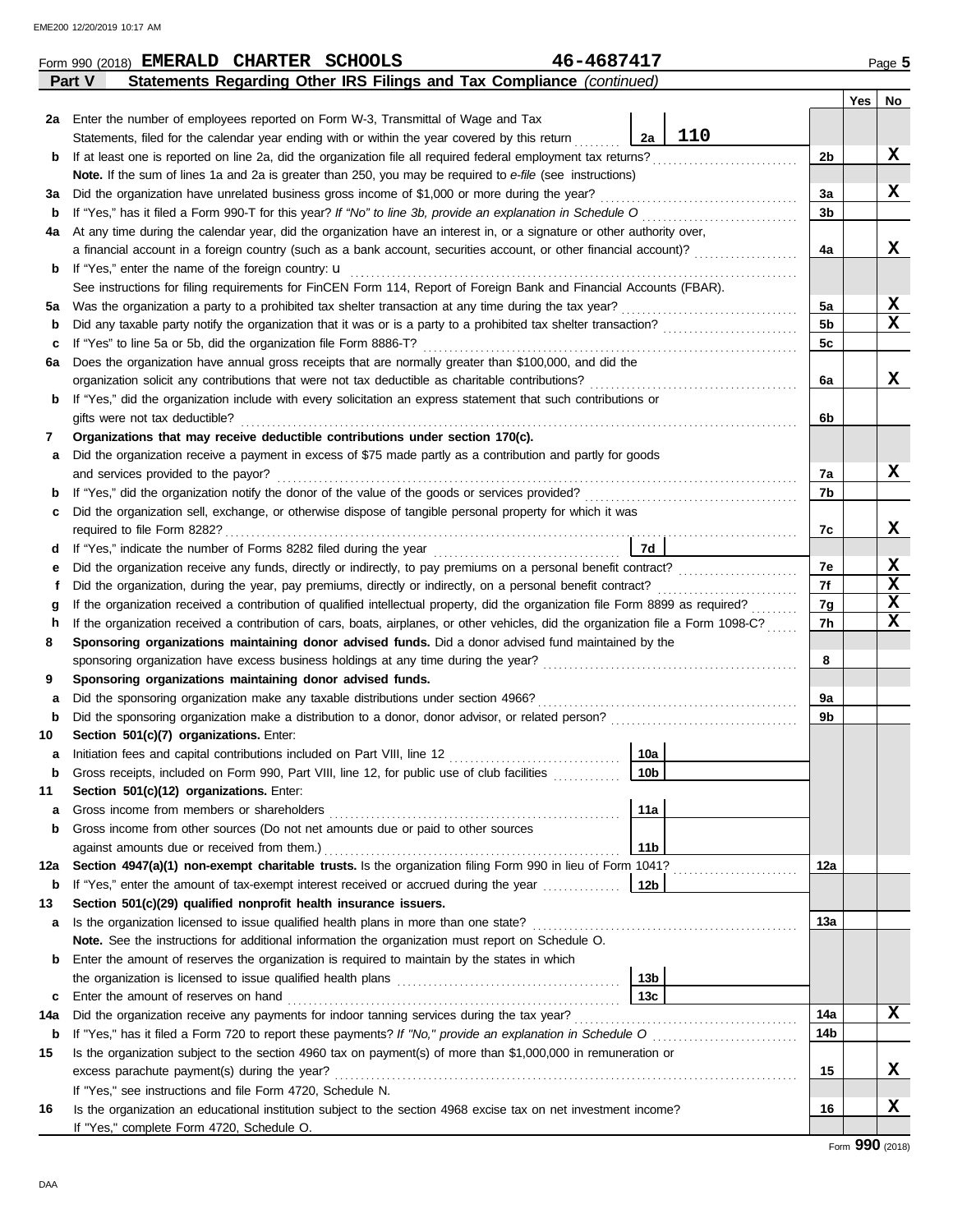|     | 46-4687417<br>Form 990 (2018) EMERALD CHARTER SCHOOLS                                                                               |                |   |                 |             | Page 6      |  |  |  |  |  |
|-----|-------------------------------------------------------------------------------------------------------------------------------------|----------------|---|-----------------|-------------|-------------|--|--|--|--|--|
|     | Part VI<br>Governance, Management, and Disclosure For each "Yes" response to lines 2 through 7b below, and for a "No"               |                |   |                 |             |             |  |  |  |  |  |
|     | response to line 8a, 8b, or 10b below, describe the circumstances, processes, or changes in Schedule O. See instructions.           |                |   |                 |             |             |  |  |  |  |  |
|     |                                                                                                                                     |                |   |                 |             | ΙXΙ         |  |  |  |  |  |
|     | Section A. Governing Body and Management                                                                                            |                |   |                 |             |             |  |  |  |  |  |
|     |                                                                                                                                     |                |   |                 | Yes         | No          |  |  |  |  |  |
| 1а  | Enter the number of voting members of the governing body at the end of the tax year                                                 | 1a             | 7 |                 |             |             |  |  |  |  |  |
|     | If there are material differences in voting rights among members of the governing body, or                                          |                |   |                 |             |             |  |  |  |  |  |
|     |                                                                                                                                     |                |   |                 |             |             |  |  |  |  |  |
|     | if the governing body delegated broad authority to an executive committee or similar                                                |                |   |                 |             |             |  |  |  |  |  |
|     | committee, explain in Schedule O.                                                                                                   |                |   |                 |             |             |  |  |  |  |  |
| b   | Enter the number of voting members included in line 1a, above, who are independent                                                  | 1 <sub>b</sub> | 7 |                 |             |             |  |  |  |  |  |
| 2   | Did any officer, director, trustee, or key employee have a family relationship or a business relationship with                      |                |   |                 |             |             |  |  |  |  |  |
|     | any other officer, director, trustee, or key employee?                                                                              |                |   | 2               |             | X           |  |  |  |  |  |
| 3   | Did the organization delegate control over management duties customarily performed by or under the direct                           |                |   |                 |             |             |  |  |  |  |  |
|     | supervision of officers, directors, or trustees, or key employees to a management company or other person?                          |                |   |                 |             |             |  |  |  |  |  |
| 4   | Did the organization make any significant changes to its governing documents since the prior Form 990 was filed?                    |                |   |                 |             |             |  |  |  |  |  |
| 5   | Did the organization become aware during the year of a significant diversion of the organization's assets?                          |                |   | 5               |             | X           |  |  |  |  |  |
| 6   | Did the organization have members or stockholders?                                                                                  |                |   | 6               |             | $\mathbf x$ |  |  |  |  |  |
| 7а  | Did the organization have members, stockholders, or other persons who had the power to elect or appoint                             |                |   |                 |             |             |  |  |  |  |  |
|     | one or more members of the governing body?                                                                                          |                |   | 7a              |             | X           |  |  |  |  |  |
|     |                                                                                                                                     |                |   |                 |             |             |  |  |  |  |  |
| b   | Are any governance decisions of the organization reserved to (or subject to approval by) members,                                   |                |   |                 |             |             |  |  |  |  |  |
|     | stockholders, or persons other than the governing body?                                                                             |                |   | 7b              |             | x           |  |  |  |  |  |
| 8   | Did the organization contemporaneously document the meetings held or written actions undertaken during the year by the following:   |                |   |                 |             |             |  |  |  |  |  |
| а   | The governing body?                                                                                                                 |                |   | 8а              | x           |             |  |  |  |  |  |
| b   | Each committee with authority to act on behalf of the governing body?                                                               |                |   | 8b              | X           |             |  |  |  |  |  |
| 9   | Is there any officer, director, trustee, or key employee listed in Part VII, Section A, who cannot be reached at                    |                |   |                 |             |             |  |  |  |  |  |
|     |                                                                                                                                     |                |   | 9               |             | x           |  |  |  |  |  |
|     | <b>Section B. Policies</b> (This Section B requests information about policies not required by the Internal Revenue Code.)          |                |   |                 |             |             |  |  |  |  |  |
|     |                                                                                                                                     |                |   |                 | Yes         | No          |  |  |  |  |  |
| 10a | Did the organization have local chapters, branches, or affiliates?                                                                  |                |   | 10a             |             | x           |  |  |  |  |  |
| b   | If "Yes," did the organization have written policies and procedures governing the activities of such chapters,                      |                |   |                 |             |             |  |  |  |  |  |
|     | affiliates, and branches to ensure their operations are consistent with the organization's exempt purposes?                         |                |   | 10b             |             |             |  |  |  |  |  |
|     |                                                                                                                                     |                |   | 11a             |             | X           |  |  |  |  |  |
| 11a | Has the organization provided a complete copy of this Form 990 to all members of its governing body before filing the form?         |                |   |                 |             |             |  |  |  |  |  |
| b   | Describe in Schedule O the process, if any, used by the organization to review this Form 990.                                       |                |   |                 |             |             |  |  |  |  |  |
| 12a | Did the organization have a written conflict of interest policy? If "No," go to line 13                                             |                |   | 12a             | X           |             |  |  |  |  |  |
| b   | Were officers, directors, or trustees, and key employees required to disclose annually interests that could give rise to conflicts? |                |   | 12b             | X           |             |  |  |  |  |  |
|     | Did the organization regularly and consistently monitor and enforce compliance with the policy? If "Yes,"                           |                |   |                 |             |             |  |  |  |  |  |
|     | describe in Schedule O how this was done                                                                                            |                |   | 12 <sub>c</sub> | $\mathbf x$ |             |  |  |  |  |  |
| 13  | Did the organization have a written whistleblower policy?                                                                           |                |   | 13              | $\mathbf x$ |             |  |  |  |  |  |
| 14  | Did the organization have a written document retention and destruction policy?                                                      |                |   | 14              |             | x           |  |  |  |  |  |
| 15  | Did the process for determining compensation of the following persons include a review and approval by                              |                |   |                 |             |             |  |  |  |  |  |
|     | independent persons, comparability data, and contemporaneous substantiation of the deliberation and decision?                       |                |   |                 |             |             |  |  |  |  |  |
| a   | The organization's CEO, Executive Director, or top management official                                                              |                |   | 15a             | X           |             |  |  |  |  |  |
| b   | Other officers or key employees of the organization                                                                                 |                |   | 15b             |             | X           |  |  |  |  |  |
|     | If "Yes" to line 15a or 15b, describe the process in Schedule O (see instructions).                                                 |                |   |                 |             |             |  |  |  |  |  |
|     |                                                                                                                                     |                |   |                 |             |             |  |  |  |  |  |
| 16a | Did the organization invest in, contribute assets to, or participate in a joint venture or similar arrangement                      |                |   |                 |             |             |  |  |  |  |  |
|     | with a taxable entity during the year?                                                                                              |                |   | 16a             |             | X           |  |  |  |  |  |
|     | <b>b</b> If "Yes," did the organization follow a written policy or procedure requiring the organization to evaluate its             |                |   |                 |             |             |  |  |  |  |  |
|     | participation in joint venture arrangements under applicable federal tax law, and take steps to safeguard the                       |                |   |                 |             |             |  |  |  |  |  |
|     |                                                                                                                                     |                |   | 16b             |             |             |  |  |  |  |  |
|     | <b>Section C. Disclosure</b>                                                                                                        |                |   |                 |             |             |  |  |  |  |  |
| 17  | List the states with which a copy of this Form 990 is required to be filed $\mathbf{u}$ TN                                          |                |   |                 |             |             |  |  |  |  |  |
| 18  | Section 6104 requires an organization to make its Forms 1023 (1024 or 1024-A if applicable), 990, and 990-T (Section 501(c)         |                |   |                 |             |             |  |  |  |  |  |
|     | (3)s only) available for public inspection. Indicate how you made these available. Check all that apply.                            |                |   |                 |             |             |  |  |  |  |  |
|     | Another's website $ \mathbf{X} $ Upon request<br>Own website<br>Other (explain in Schedule O)                                       |                |   |                 |             |             |  |  |  |  |  |
| 19  | Describe in Schedule O whether (and if so, how) the organization made its governing documents, conflict of interest policy, and     |                |   |                 |             |             |  |  |  |  |  |
|     | financial statements available to the public during the tax year.                                                                   |                |   |                 |             |             |  |  |  |  |  |
|     |                                                                                                                                     |                |   |                 |             |             |  |  |  |  |  |
| 20  | State the name, address, and telephone number of the person who possesses the organization's books and records u                    |                |   |                 |             |             |  |  |  |  |  |
|     | 117 N. CENTRAL ST.<br>EMERALD CHARTER SCHOOLS                                                                                       |                |   |                 |             |             |  |  |  |  |  |
|     | TN 37927<br><b>KNOXVILLE</b>                                                                                                        |                |   | 865-637-3227    |             |             |  |  |  |  |  |

DAA Form **990** (2018)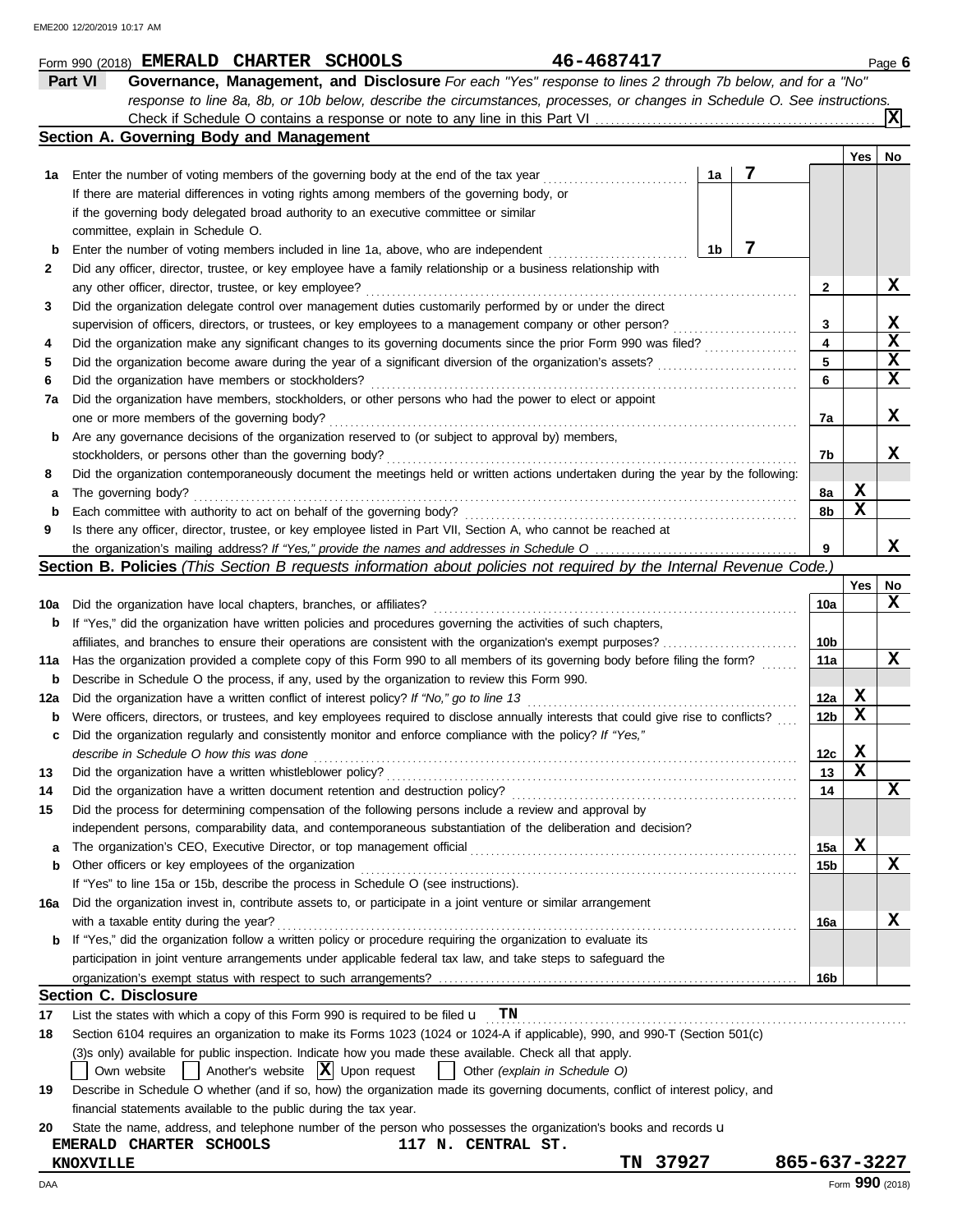|                                                                                                                                                               | Form 990 (2018) <b>EMERALD</b>                                                                                                                                                                                                                                                                             | CHARTER SCHOOLS |  | 46-4687417                                                                                                                                                                                                             | Page 7 |  |  |  |  |  |
|---------------------------------------------------------------------------------------------------------------------------------------------------------------|------------------------------------------------------------------------------------------------------------------------------------------------------------------------------------------------------------------------------------------------------------------------------------------------------------|-----------------|--|------------------------------------------------------------------------------------------------------------------------------------------------------------------------------------------------------------------------|--------|--|--|--|--|--|
| Compensation of Officers, Directors, Trustees, Key Employees, Highest Compensated Employees, and<br><b>Part VII</b>                                           |                                                                                                                                                                                                                                                                                                            |                 |  |                                                                                                                                                                                                                        |        |  |  |  |  |  |
|                                                                                                                                                               | <b>Independent Contractors</b>                                                                                                                                                                                                                                                                             |                 |  |                                                                                                                                                                                                                        |        |  |  |  |  |  |
|                                                                                                                                                               |                                                                                                                                                                                                                                                                                                            |                 |  | Check if Schedule O contains a response or note to any line in this Part VII                                                                                                                                           |        |  |  |  |  |  |
| Section A.                                                                                                                                                    |                                                                                                                                                                                                                                                                                                            |                 |  | Officers, Directors, Trustees, Key Employees, and Highest Compensated Employees                                                                                                                                        |        |  |  |  |  |  |
| 1a Complete this table for all persons required to be listed. Report compensation for the calendar year ending with or within the<br>organization's tax year. |                                                                                                                                                                                                                                                                                                            |                 |  |                                                                                                                                                                                                                        |        |  |  |  |  |  |
|                                                                                                                                                               | compensation. Enter -0- in columns $(D)$ , $(E)$ , and $(F)$ if no compensation was paid.                                                                                                                                                                                                                  |                 |  | • List all of the organization's <b>current</b> officers, directors, trustees (whether individuals or organizations), regardless of amount of                                                                          |        |  |  |  |  |  |
|                                                                                                                                                               |                                                                                                                                                                                                                                                                                                            |                 |  | • List all of the organization's <b>current</b> key employees, if any. See instructions for definition of "key employee."                                                                                              |        |  |  |  |  |  |
|                                                                                                                                                               | • List the organization's five current highest compensated employees (other than an officer, director, trustee, or key employee)<br>who received reportable compensation (Box 5 of Form W-2 and/or Box 7 of Form 1099-MISC) of more than \$100,000 from the<br>organization and any related organizations. |                 |  |                                                                                                                                                                                                                        |        |  |  |  |  |  |
|                                                                                                                                                               |                                                                                                                                                                                                                                                                                                            |                 |  | • List all of the organization's former officers, key employees, and highest compensated employees who received more than<br>\$100,000 of reportable compensation from the organization and any related organizations. |        |  |  |  |  |  |

List all of the organization's **former directors or trustees** that received, in the capacity as a former director or trustee of the • List all of the organization's **former directors or trustees** that received, in the capacity as a former director organization, more than \$10,000 of reportable compensation from the organization and any related organizat List persons in the following order: individual trustees or directors; institutional trustees; officers; key employees; highest

compensated employees; and former such persons.

 $\overline{X}$  Check this box if neither the organization nor any related organization compensated any current officer, director, or trustee.

| (A)<br>Name and Title             | (B)<br>Average<br>hours per<br>week<br>(list any<br>hours for<br>related | (C)<br>Position<br>(do not check more than one<br>box, unless person is both an<br>officer and a director/trustee)<br>Officer |                          |             |              |                                  | Former | (D)<br>Reportable<br>compensation<br>from<br>the<br>organization<br>(W-2/1099-MISC) | (E)<br>Reportable<br>compensation from<br>related<br>organizations<br>(W-2/1099-MISC) | (F)<br>Estimated<br>amount of<br>other<br>compensation<br>from the<br>organization |
|-----------------------------------|--------------------------------------------------------------------------|-------------------------------------------------------------------------------------------------------------------------------|--------------------------|-------------|--------------|----------------------------------|--------|-------------------------------------------------------------------------------------|---------------------------------------------------------------------------------------|------------------------------------------------------------------------------------|
|                                   | organizations<br>below dotted<br>line)                                   | Individual<br>or director<br>trustee                                                                                          | Institutional<br>trustee |             | Key employee | Highest compenseited<br>employee |        |                                                                                     |                                                                                       | and related<br>organizations                                                       |
| (1) STEVE DIGGS                   | 1.00                                                                     |                                                                                                                               |                          |             |              |                                  |        |                                                                                     |                                                                                       |                                                                                    |
| PRESIDENT                         | 0.00                                                                     | $\mathbf x$                                                                                                                   |                          | $\mathbf x$ |              |                                  |        | 0                                                                                   | 0                                                                                     | $\mathbf 0$                                                                        |
| <b>HEDGEPETH</b><br>$(2)$ ED      |                                                                          |                                                                                                                               |                          |             |              |                                  |        |                                                                                     |                                                                                       |                                                                                    |
|                                   | 1.00<br>0.00                                                             | $\mathbf x$                                                                                                                   |                          | $\mathbf x$ |              |                                  |        | 0                                                                                   | 0                                                                                     | $\pmb{0}$                                                                          |
| VICE PRESIDENT<br>(3) ALVIN NANCE |                                                                          |                                                                                                                               |                          |             |              |                                  |        |                                                                                     |                                                                                       |                                                                                    |
|                                   | 1.00                                                                     |                                                                                                                               |                          |             |              |                                  |        |                                                                                     |                                                                                       |                                                                                    |
| <b>TREASURER</b>                  | 0.00                                                                     | $\mathbf x$                                                                                                                   |                          | $\mathbf x$ |              |                                  |        | 0                                                                                   | 0                                                                                     | $\mathbf 0$                                                                        |
| (4) JANENE NORDIN                 |                                                                          |                                                                                                                               |                          |             |              |                                  |        |                                                                                     |                                                                                       |                                                                                    |
|                                   | 1.00                                                                     |                                                                                                                               |                          |             |              |                                  |        |                                                                                     |                                                                                       |                                                                                    |
| <b>DIRECTOR</b>                   | 0.00                                                                     | $\mathbf x$                                                                                                                   |                          |             |              |                                  |        | 0                                                                                   | 0                                                                                     | $\pmb{0}$                                                                          |
| (5) RANDY GIBSON                  |                                                                          |                                                                                                                               |                          |             |              |                                  |        |                                                                                     |                                                                                       |                                                                                    |
|                                   | 1.00                                                                     |                                                                                                                               |                          |             |              |                                  |        |                                                                                     |                                                                                       |                                                                                    |
| <b>DIRECTOR</b>                   | 0.00                                                                     | X                                                                                                                             |                          |             |              |                                  |        | 0                                                                                   | 0                                                                                     | $\mathbf 0$                                                                        |
| (6) TIM MCELMORE                  |                                                                          |                                                                                                                               |                          |             |              |                                  |        |                                                                                     |                                                                                       |                                                                                    |
|                                   | 1.00                                                                     |                                                                                                                               |                          |             |              |                                  |        |                                                                                     |                                                                                       |                                                                                    |
| <b>DIRECTOR</b>                   | 0.00                                                                     | $\mathbf x$                                                                                                                   |                          |             |              |                                  |        | 0                                                                                   | 0                                                                                     | $\pmb{0}$                                                                          |
| (7) KALA GRAY                     |                                                                          |                                                                                                                               |                          |             |              |                                  |        |                                                                                     |                                                                                       |                                                                                    |
|                                   | 1.00                                                                     |                                                                                                                               |                          |             |              |                                  |        |                                                                                     |                                                                                       |                                                                                    |
| <b>DIRECTOR</b>                   | 0.00                                                                     | $\mathbf x$                                                                                                                   |                          |             |              |                                  |        | 0                                                                                   | 0                                                                                     | 0                                                                                  |
| (8) SANFORD MILLER                | 1.00                                                                     |                                                                                                                               |                          |             |              |                                  |        |                                                                                     |                                                                                       |                                                                                    |
| <b>DIRECTOR</b>                   | 0.00                                                                     | $\mathbf x$                                                                                                                   |                          |             |              |                                  |        | 0                                                                                   | 0                                                                                     | $\mathbf 0$                                                                        |
| (9) RANDY GIBSON                  |                                                                          |                                                                                                                               |                          |             |              |                                  |        |                                                                                     |                                                                                       |                                                                                    |
|                                   | 1.00                                                                     |                                                                                                                               |                          |             |              |                                  |        |                                                                                     |                                                                                       |                                                                                    |
| <b>SECRETARY</b>                  | 0.00                                                                     |                                                                                                                               |                          | $\mathbf x$ |              |                                  |        | 0                                                                                   | 0                                                                                     | $\mathbf 0$                                                                        |
| (10) RENEE KELLY                  |                                                                          |                                                                                                                               |                          |             |              |                                  |        |                                                                                     |                                                                                       |                                                                                    |
|                                   | 40.00                                                                    |                                                                                                                               |                          |             |              |                                  |        |                                                                                     |                                                                                       |                                                                                    |
| DIRECTOR OF SCHOOLS               | 0.00                                                                     |                                                                                                                               |                          |             |              | $\mathbf x$                      |        | 110,004                                                                             | 0                                                                                     | 12,812                                                                             |
| (11)                              |                                                                          |                                                                                                                               |                          |             |              |                                  |        |                                                                                     |                                                                                       |                                                                                    |
|                                   |                                                                          |                                                                                                                               |                          |             |              |                                  |        |                                                                                     |                                                                                       |                                                                                    |
|                                   |                                                                          |                                                                                                                               |                          |             |              |                                  |        |                                                                                     |                                                                                       |                                                                                    |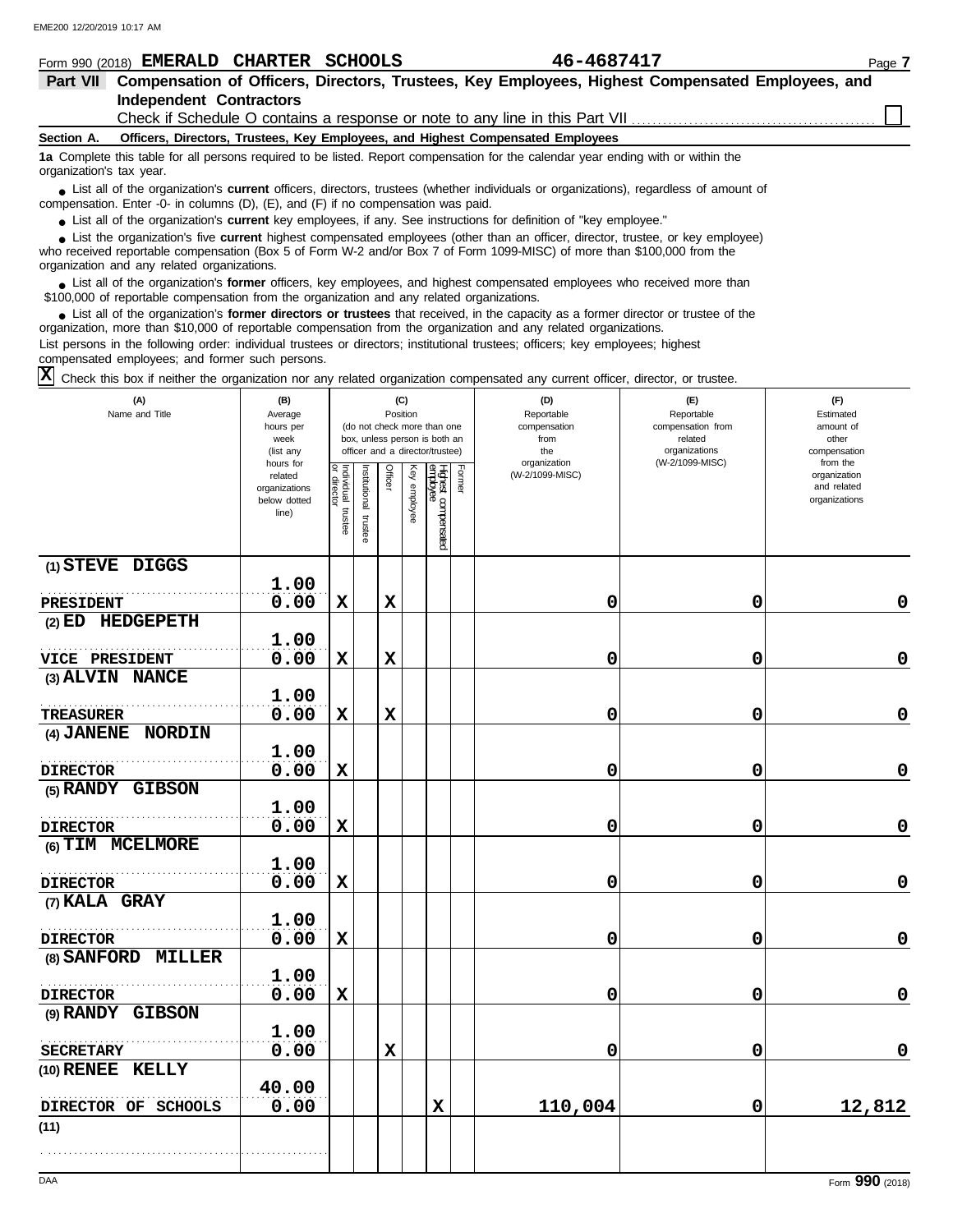| Part VII     | Form 990 (2018) EMERALD CHARTER SCHOOLS                                                                                                                                                         |                                                                |                         |                       |                                                  |                                                                    |                                                        |        | 46-4687417<br>Section A. Officers, Directors, Trustees, Key Employees, and Highest Compensated Employees (continued) |                                                                                                                                                                                                                               |                                                          | Page 8              |
|--------------|-------------------------------------------------------------------------------------------------------------------------------------------------------------------------------------------------|----------------------------------------------------------------|-------------------------|-----------------------|--------------------------------------------------|--------------------------------------------------------------------|--------------------------------------------------------|--------|----------------------------------------------------------------------------------------------------------------------|-------------------------------------------------------------------------------------------------------------------------------------------------------------------------------------------------------------------------------|----------------------------------------------------------|---------------------|
|              | (C)<br>(A)<br>(B)<br>Name and title<br>Position<br>Average<br>(do not check more than one<br>hours per<br>box, unless person is both an<br>week<br>officer and a director/trustee)<br>(list any |                                                                |                         |                       | (D)<br>Reportable<br>compensation<br>from<br>the | (E)<br>Reportable<br>compensation from<br>related<br>organizations | (F)<br>Estimated<br>amount of<br>other<br>compensation |        |                                                                                                                      |                                                                                                                                                                                                                               |                                                          |                     |
|              |                                                                                                                                                                                                 | hours for<br>related<br>organizations<br>below dotted<br>line) | Individual 1<br>trustee | Institutional trustee | Officer                                          | Key employee                                                       | Highest compersated<br>employee                        | Former | organization<br>(W-2/1099-MISC)                                                                                      | (W-2/1099-MISC)                                                                                                                                                                                                               | from the<br>organization<br>and related<br>organizations |                     |
|              |                                                                                                                                                                                                 |                                                                |                         |                       |                                                  |                                                                    |                                                        |        |                                                                                                                      |                                                                                                                                                                                                                               |                                                          |                     |
|              |                                                                                                                                                                                                 |                                                                |                         |                       |                                                  |                                                                    |                                                        |        |                                                                                                                      |                                                                                                                                                                                                                               |                                                          |                     |
|              |                                                                                                                                                                                                 |                                                                |                         |                       |                                                  |                                                                    |                                                        |        |                                                                                                                      |                                                                                                                                                                                                                               |                                                          |                     |
|              |                                                                                                                                                                                                 |                                                                |                         |                       |                                                  |                                                                    |                                                        |        |                                                                                                                      |                                                                                                                                                                                                                               |                                                          |                     |
|              |                                                                                                                                                                                                 |                                                                |                         |                       |                                                  |                                                                    |                                                        |        |                                                                                                                      |                                                                                                                                                                                                                               |                                                          |                     |
|              |                                                                                                                                                                                                 |                                                                |                         |                       |                                                  |                                                                    |                                                        |        |                                                                                                                      |                                                                                                                                                                                                                               |                                                          |                     |
|              |                                                                                                                                                                                                 |                                                                |                         |                       |                                                  |                                                                    |                                                        |        |                                                                                                                      |                                                                                                                                                                                                                               |                                                          |                     |
|              |                                                                                                                                                                                                 |                                                                |                         |                       |                                                  |                                                                    |                                                        |        |                                                                                                                      |                                                                                                                                                                                                                               |                                                          |                     |
|              | c Total from continuation sheets to Part VII. Section A                                                                                                                                         |                                                                |                         |                       |                                                  |                                                                    |                                                        | u<br>u | 110,004                                                                                                              |                                                                                                                                                                                                                               |                                                          | 12,812              |
| d            |                                                                                                                                                                                                 |                                                                |                         |                       |                                                  |                                                                    |                                                        | u      | 110,004                                                                                                              |                                                                                                                                                                                                                               |                                                          | 12,812              |
| $\mathbf{2}$ | reportable compensation from the organization $\mathbf u$ 1                                                                                                                                     |                                                                |                         |                       |                                                  |                                                                    |                                                        |        | Total number of individuals (including but not limited to those listed above) who received more than \$100,000 of    |                                                                                                                                                                                                                               |                                                          |                     |
| 3            |                                                                                                                                                                                                 |                                                                |                         |                       |                                                  |                                                                    |                                                        |        | Did the organization list any former officer, director, or trustee, key employee, or highest compensated             |                                                                                                                                                                                                                               |                                                          | Yes<br>No           |
|              |                                                                                                                                                                                                 |                                                                |                         |                       |                                                  |                                                                    |                                                        |        | For any individual listed on line 1a, is the sum of reportable compensation and other compensation from the          | employee on line 1a? If "Yes," complete Schedule J for such individual [11][11] content to the set on line 1a? If "Yes," complete Schedule J for such individual [11][11] content to the set of the set of the set of the set | 3                                                        | x                   |
| 4            |                                                                                                                                                                                                 |                                                                |                         |                       |                                                  |                                                                    |                                                        |        | organization and related organizations greater than \$150,000? If "Yes," complete Schedule J for such                |                                                                                                                                                                                                                               |                                                          |                     |
| 5            |                                                                                                                                                                                                 |                                                                |                         |                       |                                                  |                                                                    |                                                        |        | Did any person listed on line 1a receive or accrue compensation from any unrelated organization or individual        |                                                                                                                                                                                                                               | 4                                                        | X                   |
|              | Section B. Independent Contractors                                                                                                                                                              |                                                                |                         |                       |                                                  |                                                                    |                                                        |        |                                                                                                                      |                                                                                                                                                                                                                               | 5                                                        | X                   |
| 1            |                                                                                                                                                                                                 |                                                                |                         |                       |                                                  |                                                                    |                                                        |        | Complete this table for your five highest compensated independent contractors that received more than \$100,000 of   |                                                                                                                                                                                                                               |                                                          |                     |
|              |                                                                                                                                                                                                 | (A)<br>Name and business address                               |                         |                       |                                                  |                                                                    |                                                        |        |                                                                                                                      | compensation from the organization. Report compensation for the calendar year ending with or within the organization's tax year.<br>(B)<br>Description of services                                                            |                                                          | (C)<br>Compensation |
|              |                                                                                                                                                                                                 |                                                                |                         |                       |                                                  |                                                                    |                                                        |        |                                                                                                                      |                                                                                                                                                                                                                               |                                                          |                     |
|              |                                                                                                                                                                                                 |                                                                |                         |                       |                                                  |                                                                    |                                                        |        |                                                                                                                      |                                                                                                                                                                                                                               |                                                          |                     |
|              |                                                                                                                                                                                                 |                                                                |                         |                       |                                                  |                                                                    |                                                        |        |                                                                                                                      |                                                                                                                                                                                                                               |                                                          |                     |
|              |                                                                                                                                                                                                 |                                                                |                         |                       |                                                  |                                                                    |                                                        |        |                                                                                                                      |                                                                                                                                                                                                                               |                                                          |                     |
| $\mathbf{2}$ | Total number of independent contractors (including but not limited to those listed above) who<br>received more than \$100,000 of compensation from the organization u                           |                                                                |                         |                       |                                                  |                                                                    |                                                        |        |                                                                                                                      | 0                                                                                                                                                                                                                             |                                                          |                     |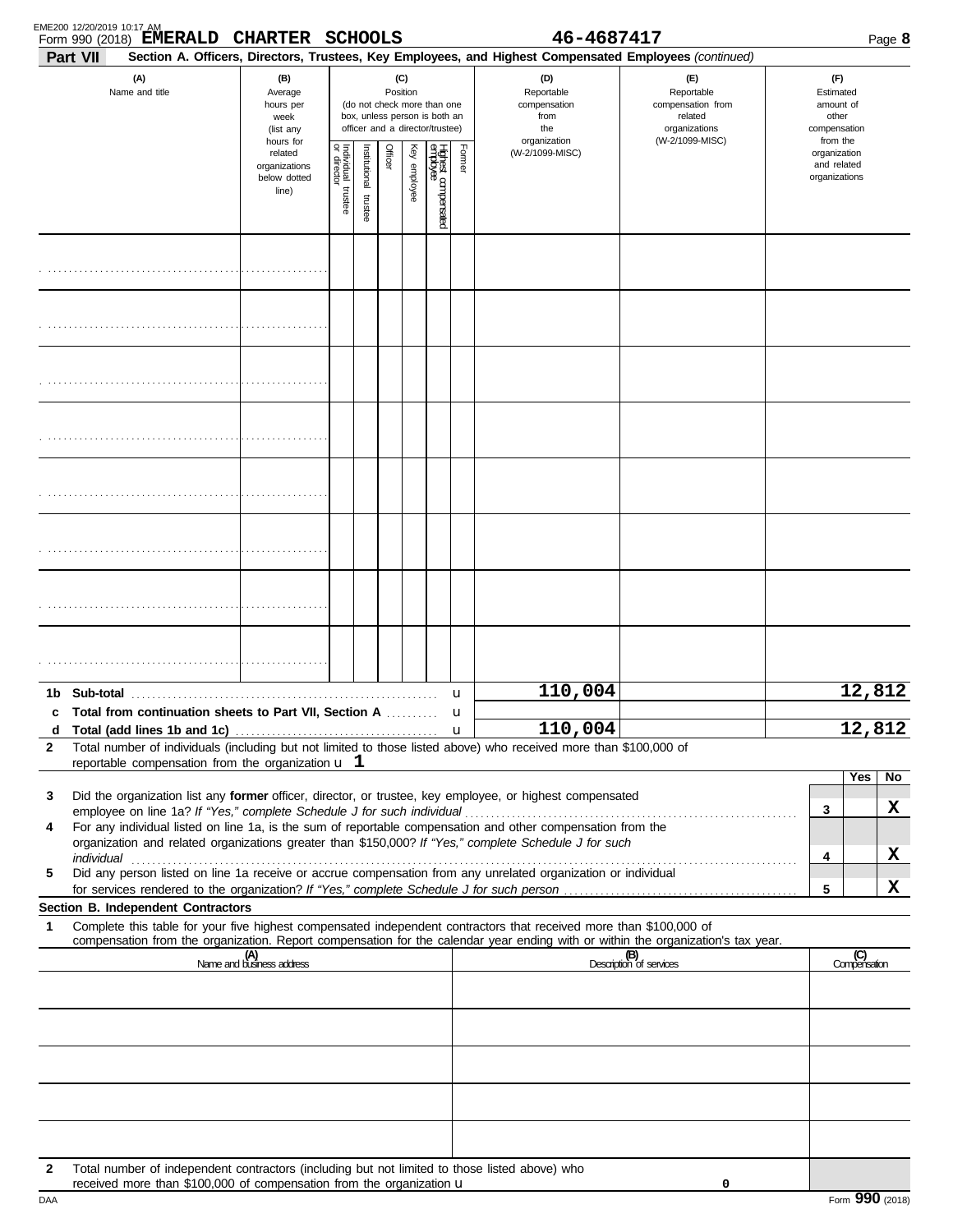## Form 990 (2018) Page **9 EMERALD CHARTER SCHOOLS 46-4687417 Part VIII Statement of Revenue** Check if Schedule O contains a response or note to any line in this Part VIII .................

|  | 46-468741 |  |  |  |  |
|--|-----------|--|--|--|--|
|  |           |  |  |  |  |
|  |           |  |  |  |  |

#### **(A) (B) (C) (D)** Unrelated<br>business Total revenue **Related or CONFORT CONFORT CONFORT REVENUE**<br>
exempt business excluded from tax exempt function under sections revenue 512-514 revenue fts, Grants **100,000 Contributions, Gifts, Grants and Other Similar Amounts 1a 1a** Federated campaigns ...... **1b b** Membership dues *. . . . .* . . . . **1c c** Fundraising events **. . . . . . .** ិ៍<u>ដ</u>ំ **1d d** Related organizations ...... **4,353,792 1e** Program Service Revenue Contributions,<br>Program Service Revenue and Other Sim **e** Government grants (contributions) . . . **f** All other contributions, gifts, grants, and similar amounts not included above **670,692 1f** \$ . . . . . . . . . . . . . . . . . . . . . **g** Noncash contributions included in lines 1a-1f: **5,124,484** u **h Total.** Add lines 1a–1f . . . . . . . . . . . . . . . . . . . . . . . . . . . . . . . . **Program Service Revenue Busn. Code 2a** . . . . . . . . . . . . . . . . . . . . . . . . . . . . . . . . . . . . . . . . . . . . . . **b c d** . . . . . . . . . . . . . . . . . . . . . . . . . . . . . . . . . . . . . . . . . . . . . . **e** . . . . . . . . . . . . . . . . . . . . . . . . . . . . . . . . . . . . . . . . . . . . . . **f** All other program service revenue . . . . . . . . . . **g Total.** Add lines 2a–2f . . . . . . . . . . . . . . . . . . . . . . . . . . . . . . . . u **3** Investment income (including dividends, interest, **1,493 1,493** and other similar amounts) . . . . . . . . . . . . . . . . . . . . . . . . . . . u 4 Income from investment of tax-exempt bond proceeds **u 5** Royalties . . . . . . . . . . . . . . . . . . . . . . . . . . . . . . . . . . . . . . . . . . . . . u (i) Real (ii) Personal **6a** Gross rents **b** Less: rental exps. **c** Rental inc. or (loss) u **d** Net rental income or (loss) ............................. **7a** Gross amount from (i) Securities (ii) Other sales of assets other than inventory **b** Less: cost or other basis & sales exps. **c** Gain or (loss) **d** u Net gain or (loss) . . . . . . . . . . . . . . . . . . . . . . . . . . . . . . . . . . . . . **8a** Gross income from fundraising events **Other Revenue Other Revenue** (not including \$ . . . . . . . . . . . . . . . . . . . . . of contributions reported on line 1c). See Part IV, line 18 **a b b** Less: direct expenses . . . . . . . . . u **c** Net income or (loss) from fundraising events . . . . . . . . Gross income from gaming activities. **9a** See Part IV, line 19 **a b b** Less: direct expenses **........**.. u Net income or (loss) from gaming activities . . . . . . . . . . **c** 10a Gross sales of inventory, less returns and allowances ......... **a b b** Less: cost of goods sold ....... u Net income or (loss) from sales of inventory . . . . . . . . . **c** Miscellaneous Revenue **Busn. Code 11a** . . . . . . . . . . . . . . . . . . . . . . . . . . . . . . . . . . . . . . . . . . . . . . **MISCELLANEOUS INCOME 2,110 2,110 b** VENDING & SMALL SALES INCOME **1. . . . . . . . . . 952** 952 **c** . . . . . . . . . . . . . . . . . . . . . . . . . . . . . . . . . . . . . . . . . . . . . . **T-SHIRT/MDSE SALES REVENUES 324 324 d** All other revenue .............................. **3,386** u **e Total.** Add lines 11a–11d . . . . . . . . . . . . . . . . . . . . . . . . . . . .

**5,129,363 4,879 0 0**

**Total revenue.** See instructions. . . . . . . . . . . . . . . . . . . . . **12**

u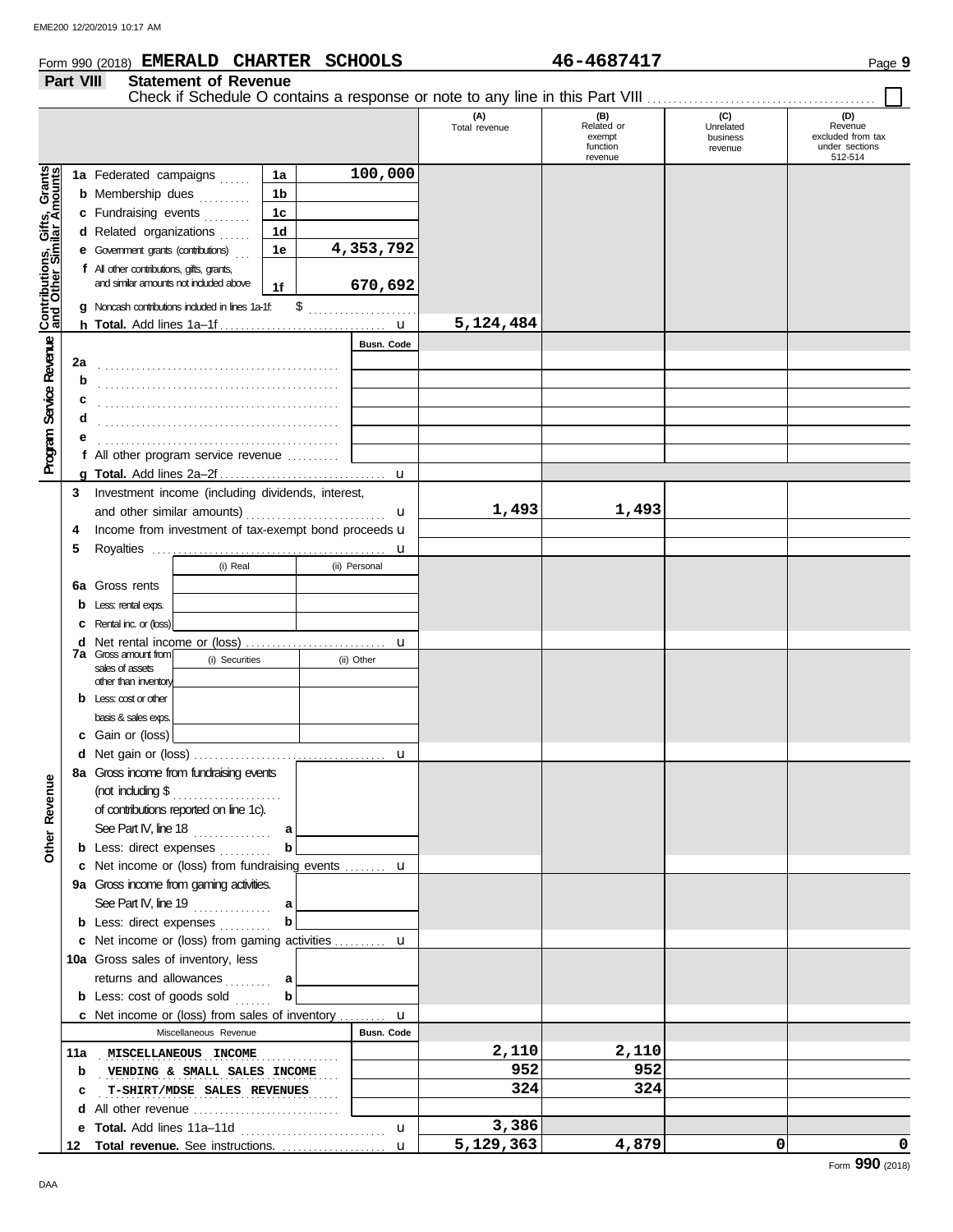#### **Part IX Statement of Functional Expenses** Form 990 (2018) Page **10 EMERALD CHARTER SCHOOLS 46-4687417** *Section 501(c)(3) and 501(c)(4) organizations must complete all columns. All other organizations must complete column (A). Do not include amounts reported on lines 6b, 7b, 8b, 9b, and 10b of Part VIII.* **1 2 3** Grants and other assistance to foreign **4 5 6 7 8 9 10 11** Fees for services (non-employees): **a** Management ................................. **b** Legal . . . . . . . . . . . . . . . . . . . . . . . . . . . . . . . . . . . . . . . . . **c** Accounting . . . . . . . . . . . . . . . . . . . . . . . . . . . . . . . . . . . **d** Lobbying . . . . . . . . . . . . . . . . . . . . . . . . . . . . . . . . . . . . . **e** Professional fundraising services. See Part IV, line 17 **f g** Other. (If line 11g amount exceeds 10% of line 25, column **12** Advertising and promotion . . . . . . . . . . . . . . . . . . **13 14 15 16 17 18 19 20 21 22** Depreciation, depletion, and amortization ... **23 24** Other expenses. Itemize expenses not covered Grants and other assistance to domestic organizations and domestic governments. See Part IV, line 21 . . . . . . . . . . . Grants and other assistance to domestic individuals. See Part IV, line 22 . . . . . . . . . . . . . organizations, foreign governments, and foreign individuals. See Part IV, lines 15 and 16 Benefits paid to or for members . . . . . . . . . . . . . Compensation of current officers, directors, trustees, and key employees ................ Compensation not included above, to disqualified persons (as defined under section 4958(f)(1)) and persons described in section 4958(c)(3)(B) . . . . . . . . Other salaries and wages ................... Pension plan accruals and contributions (include section 401(k) and 403(b) employer contributions) Other employee benefits .................... Payroll taxes . . . . . . . . . . . . . . . . . . . . . . . . . . . . . . . . . Investment management fees ................ Office expenses . . . . . . . . . . . . . . . . . . . . . . . . . . . . . Information technology ...................... Royalties . . . . . . . . . . . . . . . . . . . . . . . . . . . . . . . . . . . . . Occupancy . . . . . . . . . . . . . . . . . . . . . . . . . . . . . . . . . . Travel . . . . . . . . . . . . . . . . . . . . . . . . . . . . . . . . . . . . . . . . Payments of travel or entertainment expenses for any federal, state, or local public officials Conferences, conventions, and meetings Interest . . . . . . . . . . . . . . . . . . . . . . . . . . . . . . . . . . . . . . Payments to affiliates . . . . . . . . . . . . . . . . . . . . . . . . Insurance . . . . . . . . . . . . . . . . . . . . . . . . . . . . . . . . . . . . **(A) (B) (C) (D)** Total expenses Program service Management and expenses | general expenses (D)<br>Fundraising expenses Check if Schedule O contains a response or note to any line in this Part IX (A) amount, list line 11g expenses on Schedule O.)  $\ldots \ldots$ **2,662,443 2,597,013 65,430 112,088 106,439 5,649 241,681 236,511 5,170 198,298 193,756 4,542 33,304 33,304 162,000 162,000 3,791 2,791 1,000 19,085 19,085 114,952 114,643 309 188,978 188,978 115 115 31,007 31,007 178,470 178,470 47,484 5,888 41,596** EME200 12/20/2019 10:17 AM

**e** All other expenses . . . . . . . . . . . . . . . . . . . . . . . . . . .

above (List miscellaneous expenses in line 24e. If line 24e amount exceeds 10% of line 25, column (A) amount, list line 24e expenses on Schedule O.)

**a** . BUS SERVICES **147,945 147,945** 

**SUPPLIES & MATERIALS:CURR 85,695 85,695 BUILDING MAINTENANCE/CUST** 70,814 70,814 **BUILDING SUPPLIES 48,550 48,550** 

**271,672 267,411 3,949 312**

**4,618,372 4,085,634 532,426 312**

**b c d**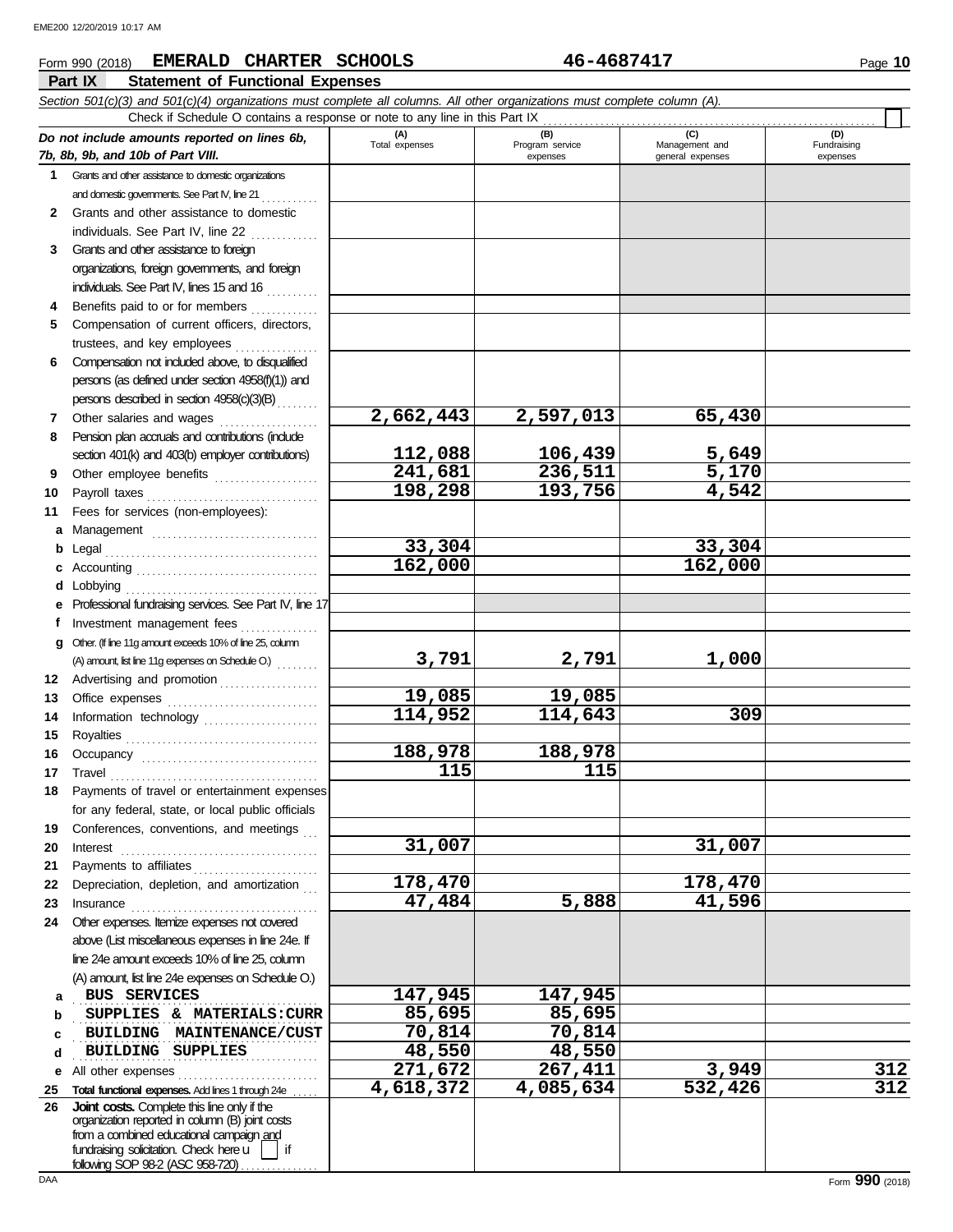## Form 990 (2018) Page **11 EMERALD CHARTER SCHOOLS 46-4687417 Part X Balance Sheet**

 $\overline{\phantom{1}}$ 

|                 |     | Check if Schedule O contains a response or note to any line in this Part X                                                                                                                                                          |  |           |                          |              |                    |
|-----------------|-----|-------------------------------------------------------------------------------------------------------------------------------------------------------------------------------------------------------------------------------------|--|-----------|--------------------------|--------------|--------------------|
|                 |     |                                                                                                                                                                                                                                     |  |           | (A)<br>Beginning of year |              | (B)<br>End of year |
|                 | 1   | Cash-non-interest bearing                                                                                                                                                                                                           |  |           | 45,239                   | 1            | 41,979             |
|                 | 2   |                                                                                                                                                                                                                                     |  |           |                          | $\mathbf{2}$ |                    |
|                 | 3   |                                                                                                                                                                                                                                     |  |           | 198,250                  | 3            | 51,625             |
|                 | 4   | Accounts receivable, net                                                                                                                                                                                                            |  |           | 79,747                   | 4            |                    |
|                 | 5   | Loans and other receivables from current and former officers, directors,                                                                                                                                                            |  |           |                          |              |                    |
|                 |     | trustees, key employees, and highest compensated employees.                                                                                                                                                                         |  |           |                          |              |                    |
|                 |     | Complete Part II of Schedule L                                                                                                                                                                                                      |  |           |                          | 5            |                    |
|                 | 6   | Loans and other receivables from other disqualified persons (as defined under section                                                                                                                                               |  |           |                          |              |                    |
|                 |     | 4958(f)(1)), persons described in section 4958(c)(3)(B), and contributing employers and                                                                                                                                             |  |           |                          |              |                    |
|                 |     | sponsoring organizations of section 501(c)(9) voluntary employees' beneficiary                                                                                                                                                      |  |           |                          |              |                    |
|                 |     |                                                                                                                                                                                                                                     |  | 6         |                          |              |                    |
| Assets          | 7   |                                                                                                                                                                                                                                     |  |           |                          | 7            |                    |
|                 | 8   | Inventories for sale or use <i>communication</i> and the state of the state or use of the state of the state of the state of the state of the state of the state of the state of the state of the state of the state of the state o |  |           |                          | 8            |                    |
|                 | 9   |                                                                                                                                                                                                                                     |  |           | 35,554                   | 9            | 49,371             |
|                 | 10a | Land, buildings, and equipment: cost or                                                                                                                                                                                             |  |           |                          |              |                    |
|                 |     | other basis. Complete Part VI of Schedule D    10a   5,700,263                                                                                                                                                                      |  |           |                          |              |                    |
|                 |     |                                                                                                                                                                                                                                     |  | 635,039   | 5,048,203                | 10c          | 5,065,224          |
|                 | 11  |                                                                                                                                                                                                                                     |  |           | 11                       |              |                    |
|                 | 12  |                                                                                                                                                                                                                                     |  |           | 12                       |              |                    |
|                 | 13  |                                                                                                                                                                                                                                     |  |           |                          | 13           |                    |
|                 | 14  | Intangible assets                                                                                                                                                                                                                   |  |           | 14                       |              |                    |
|                 | 15  |                                                                                                                                                                                                                                     |  |           | 298,418                  | 15           | 438,722            |
|                 | 16  | Total assets. Add lines 1 through 15 (must equal line 34)                                                                                                                                                                           |  |           | 5,705,411                | 16           | 5,646,921          |
|                 | 17  |                                                                                                                                                                                                                                     |  |           | 107,532                  | 17           | 72,704             |
|                 | 18  |                                                                                                                                                                                                                                     |  | 18        |                          |              |                    |
|                 | 19  | Deferred revenue communications and contain a series of the contact of the contact of the contact of the contact of the contact of the contact of the contact of the contact of the contact of the contact of the contact of t      |  |           |                          | 19           |                    |
|                 | 20  |                                                                                                                                                                                                                                     |  |           | 4,100,000                | 20           | 4,100,000          |
|                 | 21  | Escrow or custodial account liability. Complete Part IV of Schedule D                                                                                                                                                               |  |           |                          | 21           |                    |
|                 | 22  | Loans and other payables to current and former officers, directors,                                                                                                                                                                 |  |           |                          |              |                    |
| Liabilities     |     | trustees, key employees, highest compensated employees, and                                                                                                                                                                         |  |           |                          |              |                    |
|                 |     | disqualified persons. Complete Part II of Schedule L                                                                                                                                                                                |  |           |                          | 22           |                    |
|                 | 23  |                                                                                                                                                                                                                                     |  |           |                          | 23           | 300,000            |
|                 | 24  | Unsecured notes and loans payable to unrelated third parties                                                                                                                                                                        |  |           |                          | 24           |                    |
|                 | 25  | Other liabilities (including federal income tax, payables to related third                                                                                                                                                          |  |           |                          |              |                    |
|                 |     | parties, and other liabilities not included on lines 17-24). Complete Part X                                                                                                                                                        |  |           |                          |              |                    |
|                 |     |                                                                                                                                                                                                                                     |  |           | 124,524                  | 25           | 140,539            |
|                 | 26  |                                                                                                                                                                                                                                     |  |           | 5,086,308                | 26           | 4,613,243          |
|                 |     | Organizations that follow SFAS 117 (ASC 958), check here u                                                                                                                                                                          |  | $ X $ and |                          |              |                    |
| <b>Balances</b> |     | complete lines 27 through 29, and lines 33 and 34.                                                                                                                                                                                  |  |           |                          |              |                    |
|                 | 27  | Unrestricted net assets                                                                                                                                                                                                             |  |           | 301,768                  | 27           | 773,407            |
|                 | 28  |                                                                                                                                                                                                                                     |  |           | 317,335                  | 28           | 260,271            |
| Fund            | 29  | Permanently restricted net assets                                                                                                                                                                                                   |  |           |                          | 29           |                    |
|                 |     | Organizations that do not follow SFAS 117 (ASC 958), check here u                                                                                                                                                                   |  |           |                          |              |                    |
| ৯               |     | complete lines 30 through 34.                                                                                                                                                                                                       |  |           |                          |              |                    |
| Assets          | 30  | Capital stock or trust principal, or current funds                                                                                                                                                                                  |  |           |                          | 30           |                    |
|                 | 31  |                                                                                                                                                                                                                                     |  |           |                          | 31           |                    |
| ğ               | 32  | Retained earnings, endowment, accumulated income, or other funds                                                                                                                                                                    |  |           |                          | 32           |                    |
|                 | 33  | Total net assets or fund balances                                                                                                                                                                                                   |  |           | 619,103                  | 33           | 1,033,678          |
|                 | 34  |                                                                                                                                                                                                                                     |  |           | 5,705,411                | 34           | 5,646,921          |

Form **990** (2018)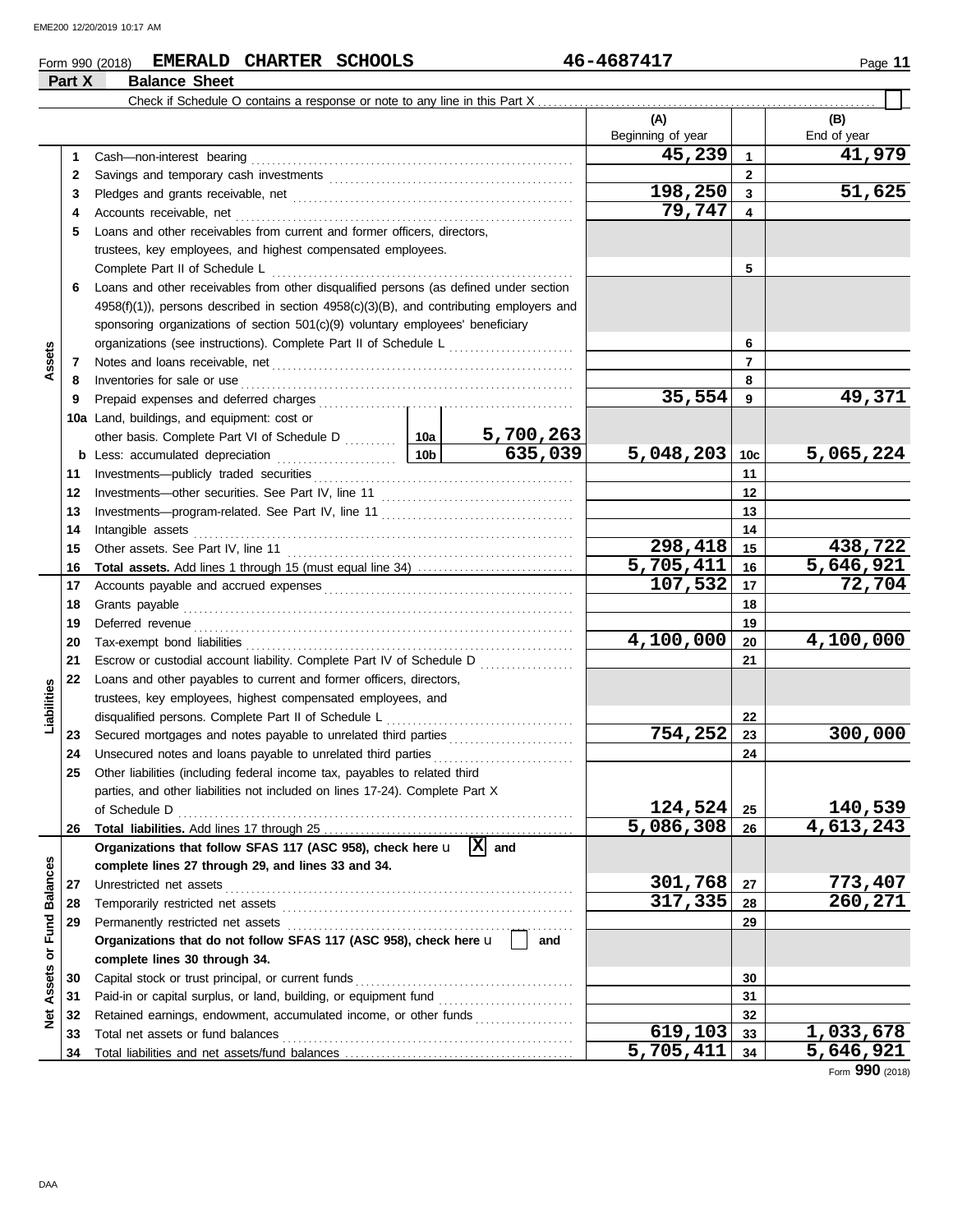|    | 46-4687417<br>Form 990 (2018) EMERALD CHARTER SCHOOLS                                                                                                      |                         |                        |           | Page 12         |
|----|------------------------------------------------------------------------------------------------------------------------------------------------------------|-------------------------|------------------------|-----------|-----------------|
|    | Part XI<br><b>Reconciliation of Net Assets</b>                                                                                                             |                         |                        |           |                 |
|    |                                                                                                                                                            |                         |                        |           |                 |
| 1  |                                                                                                                                                            | $\mathbf 1$             | $\overline{5,129,363}$ |           |                 |
| 2  |                                                                                                                                                            | $\overline{2}$          | 4,618,372              |           |                 |
| 3  | Revenue less expenses. Subtract line 2 from line 1                                                                                                         | 3                       |                        | 510,991   |                 |
| 4  |                                                                                                                                                            | $\overline{\mathbf{4}}$ |                        | 619,103   |                 |
| 5  |                                                                                                                                                            | 5                       |                        |           |                 |
| 6  |                                                                                                                                                            | 6                       |                        |           |                 |
| 7  | Investment expenses <b>contract and the expenses</b>                                                                                                       | $\overline{7}$          |                        |           |                 |
| 8  | Prior period adjustments <b>construction and construction of the construction</b> and construction of the construction                                     | 8                       |                        | $-96,416$ |                 |
| 9  |                                                                                                                                                            | 9                       |                        |           |                 |
| 10 | Net assets or fund balances at end of year. Combine lines 3 through 9 (must equal Part X, line                                                             |                         |                        |           |                 |
|    |                                                                                                                                                            | 10                      | 1,033,678              |           |                 |
|    | <b>Financial Statements and Reporting</b><br>Part XII                                                                                                      |                         |                        |           |                 |
|    |                                                                                                                                                            |                         |                        |           |                 |
|    |                                                                                                                                                            |                         |                        | Yes       | <b>No</b>       |
| 1  | $\overline{\mathbf{x}}$<br>Accounting method used to prepare the Form 990:<br>Cash<br>Accrual<br>Other                                                     |                         |                        |           |                 |
|    | If the organization changed its method of accounting from a prior year or checked "Other," explain in                                                      |                         |                        |           |                 |
|    | Schedule O.                                                                                                                                                |                         |                        |           |                 |
|    | 2a Were the organization's financial statements compiled or reviewed by an independent accountant?<br><u> 1986 - Johann Stoff, Amerikaansk politiker (</u> |                         | 2a                     |           | x               |
|    | If "Yes," check a box below to indicate whether the financial statements for the year were compiled or                                                     |                         |                        |           |                 |
|    | reviewed on a separate basis, consolidated basis, or both:                                                                                                 |                         |                        |           |                 |
|    | Separate basis<br>Consolidated basis<br>Both consolidated and separate basis                                                                               |                         |                        |           |                 |
|    | <b>b</b> Were the organization's financial statements audited by an independent accountant?                                                                |                         | 2 <sub>b</sub>         | X         |                 |
|    | If "Yes," check a box below to indicate whether the financial statements for the year were audited on a                                                    |                         |                        |           |                 |
|    | separate basis, consolidated basis, or both:                                                                                                               |                         |                        |           |                 |
|    | IХ<br>Both consolidated and separate basis<br>Separate basis<br>Consolidated basis                                                                         |                         |                        |           |                 |
|    | c If "Yes" to line 2a or 2b, does the organization have a committee that assumes responsibility for oversight                                              |                         |                        |           |                 |
|    | of the audit, review, or compilation of its financial statements and selection of an independent accountant?                                               |                         | 2c                     |           |                 |
|    | If the organization changed either its oversight process or selection process during the tax year, explain in                                              |                         |                        |           |                 |
|    | Schedule O.                                                                                                                                                |                         |                        |           |                 |
|    | 3a As a result of a federal award, was the organization required to undergo an audit or audits as set forth in                                             |                         |                        |           |                 |
|    | the Single Audit Act and OMB Circular A-133?                                                                                                               |                         | 3a                     |           | X               |
|    | b If "Yes," did the organization undergo the required audit or audits? If the organization did not undergo the                                             |                         |                        |           |                 |
|    | required audit or audits, explain why in Schedule O and describe any steps taken to undergo such audits.                                                   |                         | 3 <sub>b</sub>         |           |                 |
|    |                                                                                                                                                            |                         |                        |           | Form 990 (2018) |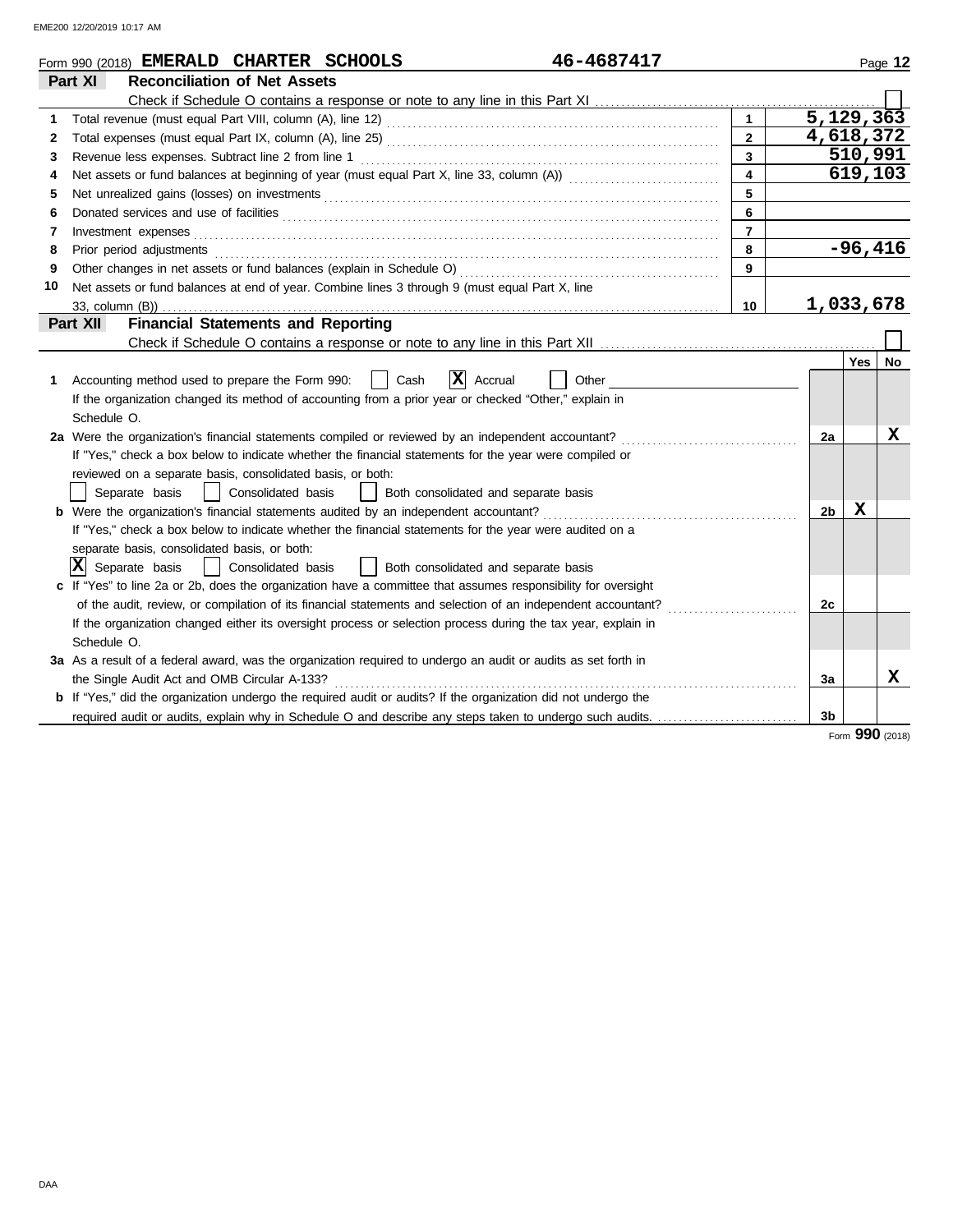| 2018 |                       |
|------|-----------------------|
|      | <b>Open to Public</b> |

| <b>SCHEDULE A</b>          |                          |                          | <b>Public Charity Status and Public Support</b>                                                                                                                                                                                                                                                                                                                                                                                                                                  |  | OMB No. 1545-0047 |  |  |  |  |
|----------------------------|--------------------------|--------------------------|----------------------------------------------------------------------------------------------------------------------------------------------------------------------------------------------------------------------------------------------------------------------------------------------------------------------------------------------------------------------------------------------------------------------------------------------------------------------------------|--|-------------------|--|--|--|--|
|                            |                          | (Form 990 or 990-EZ)     | Complete if the organization is a section 501(c)(3) organization or a section 4947(a)(1) nonexempt charitable trust.                                                                                                                                                                                                                                                                                                                                                             |  | 2018              |  |  |  |  |
| Department of the Treasury |                          |                          | La Attach to Form 990 or Form 990-EZ.                                                                                                                                                                                                                                                                                                                                                                                                                                            |  | Open to Public    |  |  |  |  |
|                            | Internal Revenue Service |                          | <b>Let</b> Go to <i>www.irs.gov/Form990</i> for instructions and the latest information.                                                                                                                                                                                                                                                                                                                                                                                         |  | Inspection        |  |  |  |  |
|                            |                          | Name of the organization | Employer identification number<br>CHARTER SCHOOLS<br>46-4687417<br><b>EMERALD</b>                                                                                                                                                                                                                                                                                                                                                                                                |  |                   |  |  |  |  |
|                            | Part I                   |                          | Reason for Public Charity Status (All organizations must complete this part.) See instructions.                                                                                                                                                                                                                                                                                                                                                                                  |  |                   |  |  |  |  |
|                            |                          |                          | The organization is not a private foundation because it is: (For lines 1 through 12, check only one box.)                                                                                                                                                                                                                                                                                                                                                                        |  |                   |  |  |  |  |
| 1                          |                          |                          | A church, convention of churches, or association of churches described in section 170(b)(1)(A)(i).                                                                                                                                                                                                                                                                                                                                                                               |  |                   |  |  |  |  |
| 2                          | $\overline{\mathbf{x}}$  |                          | A school described in section 170(b)(1)(A)(ii). (Attach Schedule E (Form 990 or 990-EZ).)                                                                                                                                                                                                                                                                                                                                                                                        |  |                   |  |  |  |  |
| 3                          |                          |                          | A hospital or a cooperative hospital service organization described in section 170(b)(1)(A)(iii).                                                                                                                                                                                                                                                                                                                                                                                |  |                   |  |  |  |  |
| 4                          |                          |                          | A medical research organization operated in conjunction with a hospital described in section 170(b)(1)(A)(iii). Enter the hospital's name,                                                                                                                                                                                                                                                                                                                                       |  |                   |  |  |  |  |
|                            |                          | city, and state:         |                                                                                                                                                                                                                                                                                                                                                                                                                                                                                  |  |                   |  |  |  |  |
| 5                          |                          |                          | An organization operated for the benefit of a college or university owned or operated by a governmental unit described in                                                                                                                                                                                                                                                                                                                                                        |  |                   |  |  |  |  |
|                            |                          |                          | section 170(b)(1)(A)(iv). (Complete Part II.)                                                                                                                                                                                                                                                                                                                                                                                                                                    |  |                   |  |  |  |  |
| 6                          |                          |                          | A federal, state, or local government or governmental unit described in section 170(b)(1)(A)(v).                                                                                                                                                                                                                                                                                                                                                                                 |  |                   |  |  |  |  |
| 7                          |                          |                          | An organization that normally receives a substantial part of its support from a governmental unit or from the general public<br>described in section 170(b)(1)(A)(vi). (Complete Part II.)                                                                                                                                                                                                                                                                                       |  |                   |  |  |  |  |
| 8                          |                          |                          | A community trust described in section 170(b)(1)(A)(vi). (Complete Part II.)                                                                                                                                                                                                                                                                                                                                                                                                     |  |                   |  |  |  |  |
| 9                          |                          |                          | An agricultural research organization described in section 170(b)(1)(A)(ix) operated in conjunction with a land-grant college                                                                                                                                                                                                                                                                                                                                                    |  |                   |  |  |  |  |
|                            |                          | university:              | or university or a non-land-grant college of agriculture (see instructions). Enter the name, city, and state of the college or                                                                                                                                                                                                                                                                                                                                                   |  |                   |  |  |  |  |
| 10                         |                          |                          | An organization that normally receives: (1) more than 33 1/3% of its support from contributions, membership fees, and gross<br>receipts from activities related to its exempt functions—subject to certain exceptions, and (2) no more than 33 1/3% of its<br>support from gross investment income and unrelated business taxable income (less section 511 tax) from businesses<br>acquired by the organization after June 30, 1975. See section 509(a)(2). (Complete Part III.) |  |                   |  |  |  |  |
| 11                         |                          |                          | An organization organized and operated exclusively to test for public safety. See section 509(a)(4).                                                                                                                                                                                                                                                                                                                                                                             |  |                   |  |  |  |  |
| 12                         |                          |                          | An organization organized and operated exclusively for the benefit of, to perform the functions of, or to carry out the purposes<br>of one or more publicly supported organizations described in section 509(a)(1) or section 509(a)(2). See section 509(a)(3).<br>Check the box in lines 12a through 12d that describes the type of supporting organization and complete lines 12e, 12f, and 12g.                                                                               |  |                   |  |  |  |  |
|                            | a                        |                          | Type I. A supporting organization operated, supervised, or controlled by its supported organization(s), typically by giving<br>the supported organization(s) the power to regularly appoint or elect a majority of the directors or trustees of the<br>supporting organization. You must complete Part IV, Sections A and B.                                                                                                                                                     |  |                   |  |  |  |  |
|                            | b                        |                          | Type II. A supporting organization supervised or controlled in connection with its supported organization(s), by having<br>control or management of the supporting organization vested in the same persons that control or manage the supported<br>organization(s). You must complete Part IV, Sections A and C.                                                                                                                                                                 |  |                   |  |  |  |  |
|                            | c                        |                          | Type III functionally integrated. A supporting organization operated in connection with, and functionally integrated with,<br>its supported organization(s) (see instructions). You must complete Part IV, Sections A, D, and E.                                                                                                                                                                                                                                                 |  |                   |  |  |  |  |
|                            | d                        |                          | Type III non-functionally integrated. A supporting organization operated in connection with its supported organization(s)<br>that is not functionally integrated. The organization generally must satisfy a distribution requirement and an attentiveness<br>requirement (see instructions). You must complete Part IV, Sections A and D, and Part V.                                                                                                                            |  |                   |  |  |  |  |
|                            | е                        |                          | Check this box if the organization received a written determination from the IRS that it is a Type I, Type II, Type III<br>functionally integrated, or Type III non-functionally integrated supporting organization.                                                                                                                                                                                                                                                             |  |                   |  |  |  |  |
|                            | f                        |                          | Enter the number of supported organizations                                                                                                                                                                                                                                                                                                                                                                                                                                      |  |                   |  |  |  |  |
|                            | g                        |                          | Provide the following information about the supported organization(s).                                                                                                                                                                                                                                                                                                                                                                                                           |  |                   |  |  |  |  |

| (i) Name of supported<br>organization | (ii) EIN | (iii) Type of organization<br>(described on lines 1-10<br>above (see instructions)) |     | (iv) Is the organization<br>listed in your governing<br>document? | (v) Amount of monetary<br>support (see<br>instructions) | (vi) Amount of<br>other support (see<br>instructions) |
|---------------------------------------|----------|-------------------------------------------------------------------------------------|-----|-------------------------------------------------------------------|---------------------------------------------------------|-------------------------------------------------------|
|                                       |          |                                                                                     | Yes | No                                                                |                                                         |                                                       |
| (A)                                   |          |                                                                                     |     |                                                                   |                                                         |                                                       |
| (B)                                   |          |                                                                                     |     |                                                                   |                                                         |                                                       |
| (C)                                   |          |                                                                                     |     |                                                                   |                                                         |                                                       |
| (D)                                   |          |                                                                                     |     |                                                                   |                                                         |                                                       |
| (E)                                   |          |                                                                                     |     |                                                                   |                                                         |                                                       |
| <b>Total</b>                          |          |                                                                                     |     |                                                                   |                                                         |                                                       |

**For Paperwork Reduction Act Notice, see the Instructions for Form 990 or 990-EZ.**

**Schedule A (Form 990 or 990-EZ) 2018**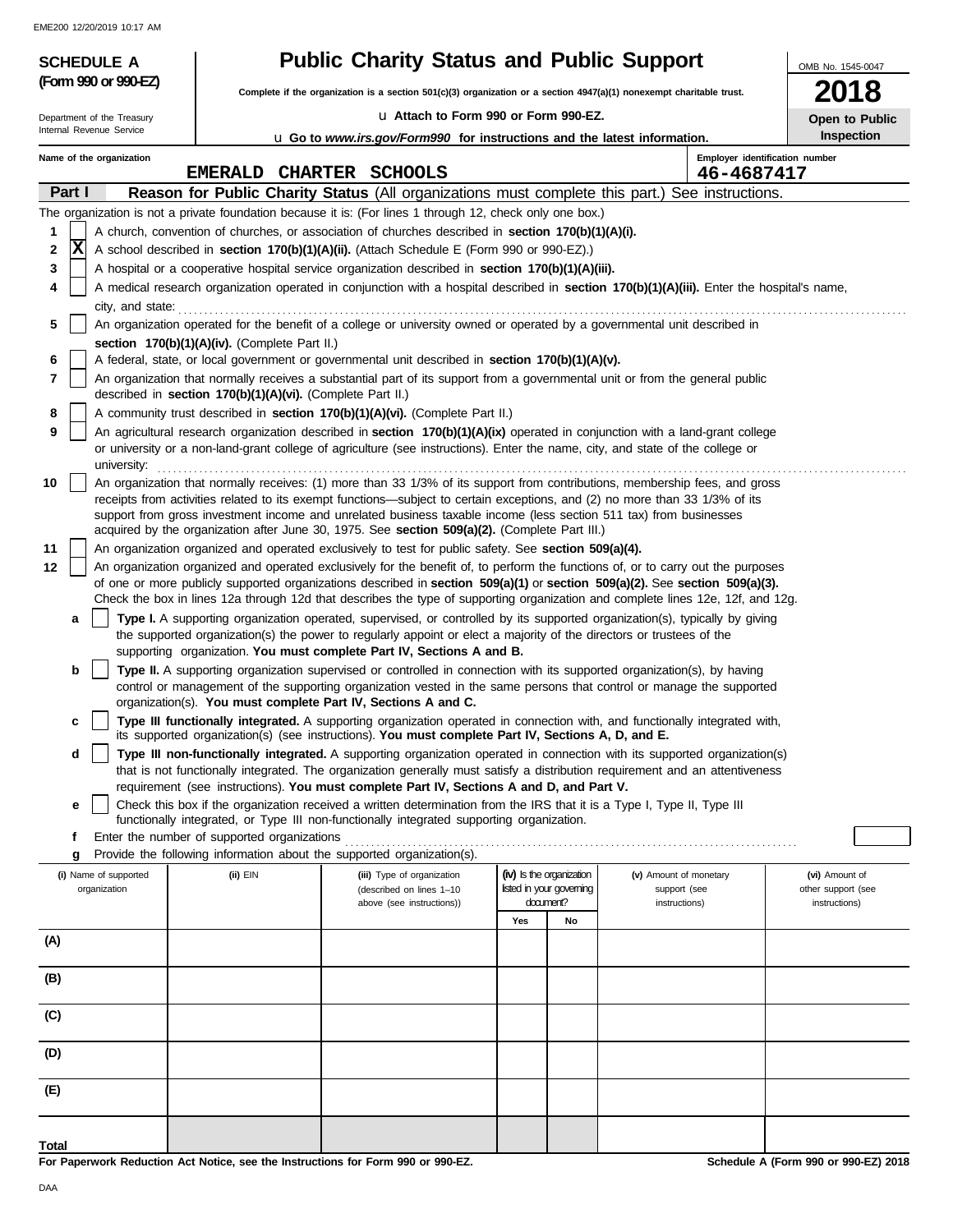|              | Schedule A (Form 990 or 990-EZ) 2018                                                                                                                                                                                                                                                                                                                                                                                                                                                               | EMERALD CHARTER SCHOOLS |          |            |            | 46-4687417 | Page 2    |
|--------------|----------------------------------------------------------------------------------------------------------------------------------------------------------------------------------------------------------------------------------------------------------------------------------------------------------------------------------------------------------------------------------------------------------------------------------------------------------------------------------------------------|-------------------------|----------|------------|------------|------------|-----------|
| Part II      | Support Schedule for Organizations Described in Sections 170(b)(1)(A)(iv) and 170(b)(1)(A)(vi)<br>(Complete only if you checked the box on line 5, 7, or 8 of Part I or if the organization failed to qualify under                                                                                                                                                                                                                                                                                |                         |          |            |            |            |           |
|              | Part III. If the organization fails to qualify under the tests listed below, please complete Part III.)                                                                                                                                                                                                                                                                                                                                                                                            |                         |          |            |            |            |           |
|              | <b>Section A. Public Support</b>                                                                                                                                                                                                                                                                                                                                                                                                                                                                   |                         |          |            |            |            |           |
|              | Calendar year (or fiscal year beginning in)<br>u                                                                                                                                                                                                                                                                                                                                                                                                                                                   | (a) 2014                | (b) 2015 | $(c)$ 2016 | $(d)$ 2017 | (e) $2018$ | (f) Total |
| 1            | Gifts, grants, contributions, and<br>membership fees received. (Do not<br>include any "unusual grants.")                                                                                                                                                                                                                                                                                                                                                                                           |                         |          |            |            |            |           |
| $\mathbf{2}$ | Tax revenues levied for the<br>organization's benefit and either paid<br>to or expended on its behalf                                                                                                                                                                                                                                                                                                                                                                                              |                         |          |            |            |            |           |
| 3            | The value of services or facilities<br>furnished by a governmental unit to the<br>organization without charge                                                                                                                                                                                                                                                                                                                                                                                      |                         |          |            |            |            |           |
| 4            | Total. Add lines 1 through 3                                                                                                                                                                                                                                                                                                                                                                                                                                                                       |                         |          |            |            |            |           |
| 5            | The portion of total contributions by<br>each person (other than a<br>governmental unit or publicly<br>supported organization) included on<br>line 1 that exceeds 2% of the amount<br>shown on line 11, column (f) $\ldots$                                                                                                                                                                                                                                                                        |                         |          |            |            |            |           |
| 6            | Public support. Subtract line 5 from line 4                                                                                                                                                                                                                                                                                                                                                                                                                                                        |                         |          |            |            |            |           |
|              | <b>Section B. Total Support</b>                                                                                                                                                                                                                                                                                                                                                                                                                                                                    |                         |          |            |            |            |           |
|              | Calendar year (or fiscal year beginning in)<br>u                                                                                                                                                                                                                                                                                                                                                                                                                                                   | (a) $2014$              | (b) 2015 | $(c)$ 2016 | (d) $2017$ | (e) 2018   | (f) Total |
| 7<br>8       | Amounts from line 4<br>Gross income from interest, dividends,<br>payments received on securities loans,<br>rents, royalties, and income from<br>similar sources                                                                                                                                                                                                                                                                                                                                    |                         |          |            |            |            |           |
| 9            | Net income from unrelated business<br>activities, whether or not the business<br>is regularly carried on                                                                                                                                                                                                                                                                                                                                                                                           |                         |          |            |            |            |           |
| 10           | Other income. Do not include gain or<br>loss from the sale of capital assets<br>(Explain in Part VI.)                                                                                                                                                                                                                                                                                                                                                                                              |                         |          |            |            |            |           |
| 11           | Total support. Add lines 7 through 10                                                                                                                                                                                                                                                                                                                                                                                                                                                              |                         |          |            |            |            |           |
| 12           |                                                                                                                                                                                                                                                                                                                                                                                                                                                                                                    |                         |          |            |            | 12         |           |
| 13           | First five years. If the Form 990 is for the organization's first, second, third, fourth, or fifth tax year as a section 501(c)(3)                                                                                                                                                                                                                                                                                                                                                                 |                         |          |            |            |            |           |
|              |                                                                                                                                                                                                                                                                                                                                                                                                                                                                                                    |                         |          |            |            |            |           |
|              | Section C. Computation of Public Support Percentage                                                                                                                                                                                                                                                                                                                                                                                                                                                |                         |          |            |            |            |           |
| 14<br>15     | Public support percentage for 2018 (line 6, column (f) divided by line 11, column (f)) [[[[[[[[[[[[[[[[[[[[[[                                                                                                                                                                                                                                                                                                                                                                                      |                         |          |            |            | 14<br>15   | %         |
| 16a          | 33 1/3% support test-2018. If the organization did not check the box on line 13, and line 14 is 33 1/3% or more, check this                                                                                                                                                                                                                                                                                                                                                                        |                         |          |            |            |            | %         |
|              | box and stop here. The organization qualifies as a publicly supported organization [11] content content content or the organization [11] content and stop here. The organization content of the state of the state or the stat                                                                                                                                                                                                                                                                     |                         |          |            |            |            |           |
| b            | 33 1/3% support test-2017. If the organization did not check a box on line 13 or 16a, and line 15 is 33 1/3% or more, check                                                                                                                                                                                                                                                                                                                                                                        |                         |          |            |            |            |           |
|              |                                                                                                                                                                                                                                                                                                                                                                                                                                                                                                    |                         |          |            |            |            |           |
| 17a          | 10%-facts-and-circumstances test-2018. If the organization did not check a box on line 13, 16a, or 16b, and line 14 is<br>10% or more, and if the organization meets the "facts-and-circumstances" test, check this box and stop here. Explain in<br>Part VI how the organization meets the "facts-and-circumstances" test. The organization qualifies as a publicly supported<br>organization www.commutation.com/www.commutation.com/www.commutation.com/www.commutation.com/www.commutation.com |                         |          |            |            |            |           |
| b            | 10%-facts-and-circumstances test-2017. If the organization did not check a box on line 13, 16a, 16b, or 17a, and line<br>15 is 10% or more, and if the organization meets the "facts-and-circumstances" test, check this box and stop here.<br>Explain in Part VI how the organization meets the "facts-and-circumstances" test. The organization qualifies as a publicly                                                                                                                          |                         |          |            |            |            |           |
|              | supported organization contains and contains a supported organization contains a supported organization contains a supported organization contains a supported organization contains a supported or support of the support of                                                                                                                                                                                                                                                                      |                         |          |            |            |            |           |
| 18           | Private foundation. If the organization did not check a box on line 13, 16a, 16b, 17a, or 17b, check this box and see                                                                                                                                                                                                                                                                                                                                                                              |                         |          |            |            |            |           |

instructions . . . . . . . . . . . . . . . . . . . . . . . . . . . . . . . . . . . . . . . . . . . . . . . . . . . . . . . . . . . . . . . . . . . . . . . . . . . . . . . . . . . . . . . . . . . . . . . . . . . . . . . . . . . . . . . . . . . . . . . . . . . . . . . . . . . . . . . . . . . .

**Schedule A (Form 990 or 990-EZ) 2018**

 $\blacktriangleright \Box$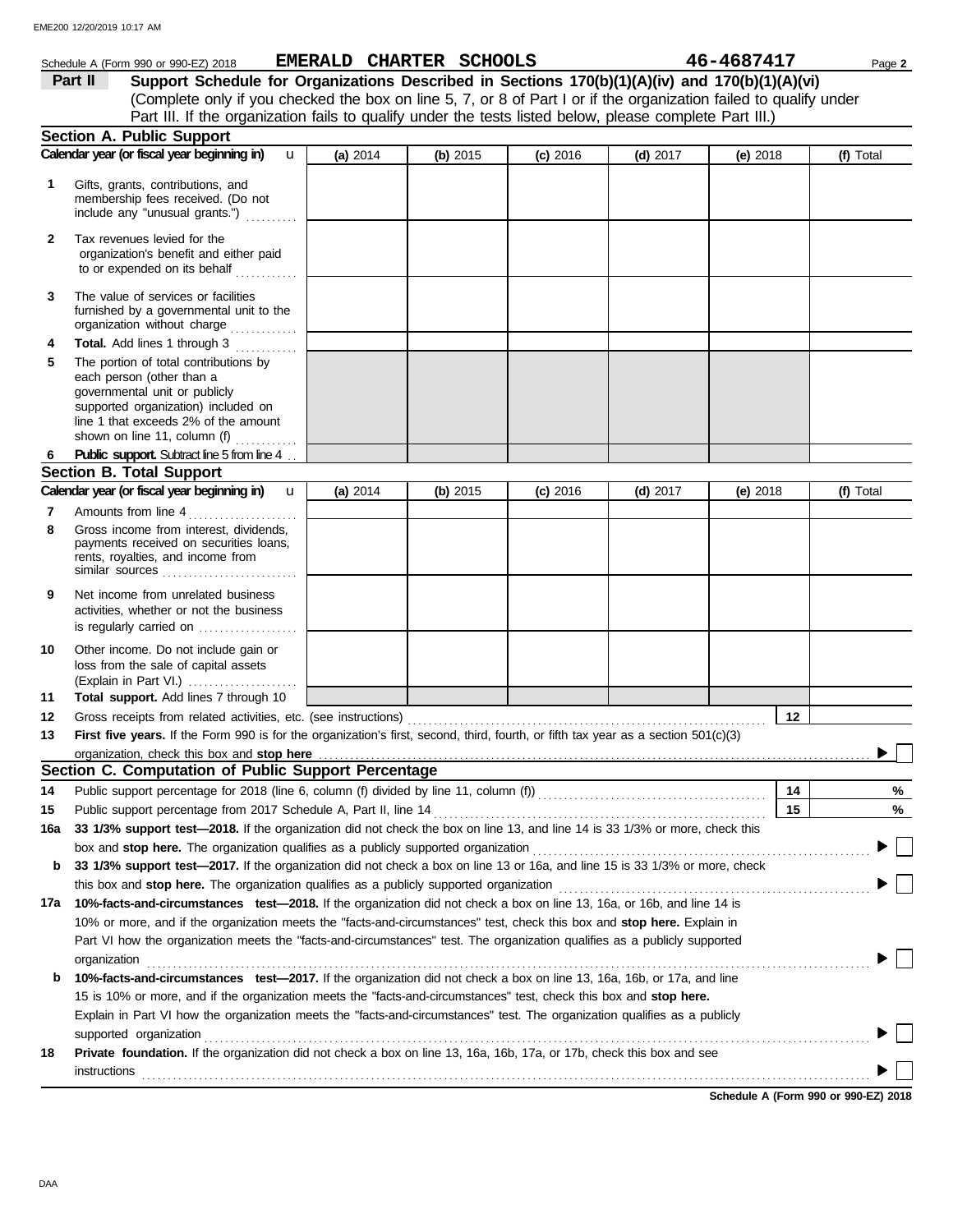## **Section B. Total Support** unrelated trade or business under section 513 **Part III Support Schedule for Organizations Described in Section 509(a)(2)** (Complete only if you checked the box on line 10 of Part I or if the organization failed to qualify under Part II. **1 2 3 6 8** Schedule A (Form 990 or 990-EZ) 2018 Page **3 EMERALD CHARTER SCHOOLS 46-4687417** Gifts, grants, contributions, and membership fees received. (Do not include any "unusual grants.") . . . **Public support.** (Subtract line 7c from Gross receipts from admissions, merchandise sold or services performed, or facilities furnished in any activity that is related to the Gross receipts from activities that are not an **Total.** Add lines 1 through 5 **Section A. Public Support** organization's tax-exempt purpose .......... **4** Tax revenues levied for the organization's benefit and either paid to or expended on its behalf when  $\cdots$ organization without charge .............. furnished by a governmental unit to the **5** The value of services or facilities **7a** Amounts included on lines 1, 2, and 3 received from disqualified persons **b** Amounts included on lines 2 and 3 received from other than disqualified persons that exceed the greater of \$5,000 or 1% of the amount on line 13 for the year  $\frac{1}{1+\epsilon}$ **c** Add lines 7a and 7b . . . . . . . . . . . . . . . . . . . . . Amounts from line 6 . . . . . . . . . . . . . . . . . . . . . **9** royalties, and income from similar sources . . . payments received on securities loans, rents, **10a** Gross income from interest, dividends, **b** Unrelated business taxable income (less section 511 taxes) from businesses acquired after June 30, 1975 **c** Add lines 10a and 10b . . . . . . . . . . . . . . . . . . **11** Net income from unrelated business activities not included in line 10b, whether or not the business is regularly carried on . . . . (Explain in Part VI.) . . . . . . . . . . . . . . . . . . . . . loss from the sale of capital assets **12** Other income. Do not include gain or **13 Total support.** (Add lines 9, 10c, 11, **14 First five years.** If the Form 990 is for the organization's first, second, third, fourth, or fifth tax year as a section 501(c)(3) organization, check this box and stop here **Section C. Computation of Public Support Percentage** Public support percentage from 2017 Schedule A, Part III, line 15 . . . . . . . . . . . . . . . . . . . . . . . . . . . . . . . . . . . . . . . . . . . . . . . . . . . . . . . . . . . . . . . **15** Public support percentage for 2018 (line 8, column (f), divided by line 13, column (f))  $\ldots$ **16 Section D. Computation of Investment Income Percentage** Investment income percentage for **2018** (line 10c, column (f), divided by line 13, column (f)) . . . . . . . . . . . . . . . . . . . . . . . . . . . . . . . . . . . **17** % % **16 15 17** % **(a)** 2014 **(b)** 2015 **(c)** 2016 **(d)** 2017 **(e)** 2018 **(f)** Total **(f)** Total line 6.) . . . . . . . . . . . . . . . . . . . . . . . . . . . . . . . . . . . **Calendar year (or fiscal year beginning in) Calendar year (or fiscal year beginning in)**  u and 12.) . . . . . . . . . . . . . . . . . . . . . . . . . . . . . . . . . If the organization fails to qualify under the tests listed below, please complete Part II.) **(a)** 2014 **(b)** 2015 **(c)** 2016 **(d)** 2017 **(e)** 2018 u

**18** Investment income percentage from **2017** Schedule A, Part III, line 17 . . . . . . . . . . . . . . . . . . . . . . . . . . . . . . . . . . . . . . . . . . . . . . . . . . . . . . . . . .

17 is not more than 33 1/3%, check this box and **stop here.** The organization qualifies as a publicly supported organization . . . . . . . . . . . . . . . . . . . . . **19a 33 1/3% support tests—2018.** If the organization did not check the box on line 14, and line 15 is more than 33 1/3%, and line

**b 33 1/3% support tests—2017.** If the organization did not check a box on line 14 or line 19a, and line 16 is more than 33 1/3%, and line 18 is not more than 33 1/3%, check this box and **stop here.** The organization qualifies as a publicly supported organization . . . . . . . . . . . . . . . . .

**20 Private foundation.** If the organization did not check a box on line 14, 19a, or 19b, check this box and see instructions . . . . . . . . . . . . . . . . . . . . . . . . .

**Schedule A (Form 990 or 990-EZ) 2018**

**18**

%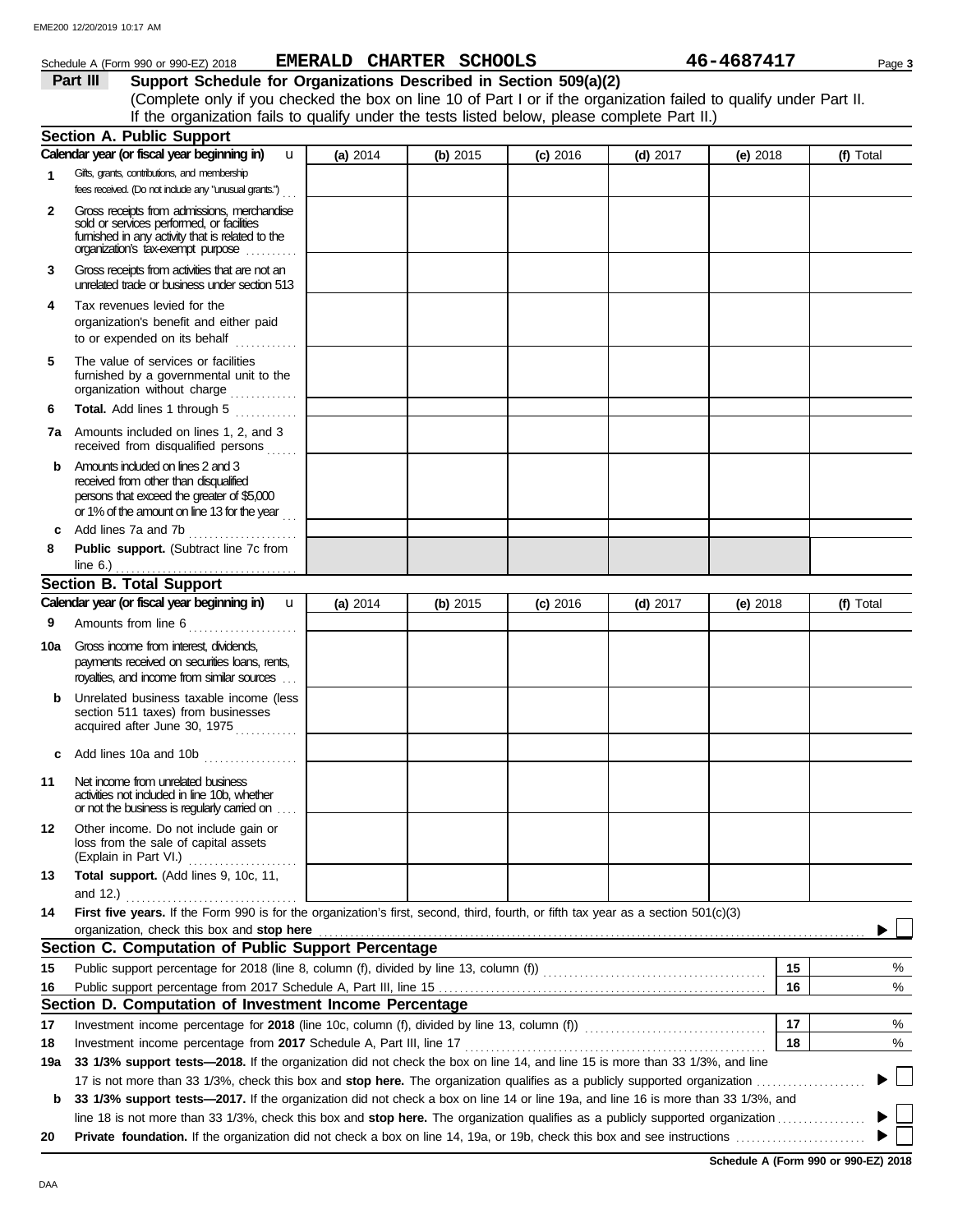|     | EMERALD CHARTER SCHOOLS<br>Schedule A (Form 990 or 990-EZ) 2018                                                                                                                                                             | 46-4687417      |     | Page 4 |
|-----|-----------------------------------------------------------------------------------------------------------------------------------------------------------------------------------------------------------------------------|-----------------|-----|--------|
|     | Part IV<br><b>Supporting Organizations</b>                                                                                                                                                                                  |                 |     |        |
|     | (Complete only if you checked a box in line 12 on Part I. If you checked 12a of Part I, complete Sections A                                                                                                                 |                 |     |        |
|     | and B. If you checked 12b of Part I, complete Sections A and C. If you checked 12c of Part I, complete                                                                                                                      |                 |     |        |
|     | Sections A, D, and E. If you checked 12d of Part I, complete Sections A and D, and complete Part V.)                                                                                                                        |                 |     |        |
|     | Section A. All Supporting Organizations                                                                                                                                                                                     |                 |     |        |
|     |                                                                                                                                                                                                                             |                 | Yes | No     |
| 1   | Are all of the organization's supported organizations listed by name in the organization's governing                                                                                                                        |                 |     |        |
|     | documents? If "No," describe in Part VI how the supported organizations are designated. If designated by                                                                                                                    | 1               |     |        |
| 2   | class or purpose, describe the designation. If historic and continuing relationship, explain.<br>Did the organization have any supported organization that does not have an IRS determination of status                     |                 |     |        |
|     | under section 509(a)(1) or (2)? If "Yes," explain in Part VI how the organization determined that the supported                                                                                                             |                 |     |        |
|     | organization was described in section 509(a)(1) or (2).                                                                                                                                                                     | 2               |     |        |
| За  | Did the organization have a supported organization described in section $501(c)(4)$ , (5), or (6)? If "Yes," answer                                                                                                         |                 |     |        |
|     | $(b)$ and $(c)$ below.                                                                                                                                                                                                      | За              |     |        |
| b   | Did the organization confirm that each supported organization qualified under section $501(c)(4)$ , $(5)$ , or $(6)$ and                                                                                                    |                 |     |        |
|     | satisfied the public support tests under section 509(a)(2)? If "Yes," describe in Part VI when and how the                                                                                                                  |                 |     |        |
|     | organization made the determination.                                                                                                                                                                                        | 3b              |     |        |
| c   | Did the organization ensure that all support to such organizations was used exclusively for section $170(c)(2)(B)$                                                                                                          |                 |     |        |
|     | purposes? If "Yes," explain in Part VI what controls the organization put in place to ensure such use.                                                                                                                      | 3c              |     |        |
| 4a  | Was any supported organization not organized in the United States ("foreign supported organization")? If                                                                                                                    |                 |     |        |
|     | "Yes," and if you checked 12a or 12b in Part I, answer (b) and (c) below.                                                                                                                                                   | 4a              |     |        |
| b   | Did the organization have ultimate control and discretion in deciding whether to make grants to the foreign                                                                                                                 |                 |     |        |
|     | supported organization? If "Yes," describe in Part VI how the organization had such control and discretion                                                                                                                  |                 |     |        |
|     | despite being controlled or supervised by or in connection with its supported organizations.                                                                                                                                | 4b              |     |        |
| c   | Did the organization support any foreign supported organization that does not have an IRS determination                                                                                                                     |                 |     |        |
|     | under sections $501(c)(3)$ and $509(a)(1)$ or (2)? If "Yes," explain in Part VI what controls the organization used                                                                                                         |                 |     |        |
|     | to ensure that all support to the foreign supported organization was used exclusively for section $170(c)(2)(B)$                                                                                                            |                 |     |        |
|     | purposes.                                                                                                                                                                                                                   | 4c              |     |        |
| 5a  | Did the organization add, substitute, or remove any supported organizations during the tax year? If "Yes,"                                                                                                                  |                 |     |        |
|     | answer (b) and (c) below (if applicable). Also, provide detail in Part VI, including (i) the names and EIN<br>numbers of the supported organizations added, substituted, or removed; (ii) the reasons for each such action; |                 |     |        |
|     | (iii) the authority under the organization's organizing document authorizing such action; and (iv) how the action                                                                                                           |                 |     |        |
|     | was accomplished (such as by amendment to the organizing document).                                                                                                                                                         | 5a              |     |        |
| b   | Type I or Type II only. Was any added or substituted supported organization part of a class already                                                                                                                         |                 |     |        |
|     | designated in the organization's organizing document?                                                                                                                                                                       | 5b              |     |        |
| c   | Substitutions only. Was the substitution the result of an event beyond the organization's control?                                                                                                                          | 5 <sub>c</sub>  |     |        |
| 6   | Did the organization provide support (whether in the form of grants or the provision of services or facilities) to                                                                                                          |                 |     |        |
|     | anyone other than (i) its supported organizations, (ii) individuals that are part of the charitable class benefited                                                                                                         |                 |     |        |
|     | by one or more of its supported organizations, or (iii) other supporting organizations that also support or                                                                                                                 |                 |     |        |
|     | benefit one or more of the filing organization's supported organizations? If "Yes," provide detail in Part VI.                                                                                                              | 6               |     |        |
| 7   | Did the organization provide a grant, loan, compensation, or other similar payment to a substantial contributor                                                                                                             |                 |     |        |
|     | (as defined in section $4958(c)(3)(C)$ ), a family member of a substantial contributor, or a 35% controlled entity                                                                                                          |                 |     |        |
|     | with regard to a substantial contributor? If "Yes," complete Part I of Schedule L (Form 990 or 990-EZ).                                                                                                                     | 7               |     |        |
| 8   | Did the organization make a loan to a disqualified person (as defined in section 4958) not described in line 7?                                                                                                             |                 |     |        |
|     | If "Yes," complete Part I of Schedule L (Form 990 or 990-EZ).                                                                                                                                                               | 8               |     |        |
| 9а  | Was the organization controlled directly or indirectly at any time during the tax year by one or more                                                                                                                       |                 |     |        |
|     | disqualified persons as defined in section 4946 (other than foundation managers and organizations described                                                                                                                 |                 |     |        |
|     | in section $509(a)(1)$ or (2))? If "Yes," provide detail in Part VI.<br>Did one or more disqualified persons (as defined in line 9a) hold a controlling interest in any entity in which                                     | 9а              |     |        |
| b   | the supporting organization had an interest? If "Yes," provide detail in Part VI.                                                                                                                                           | 9b              |     |        |
| c   | Did a disqualified person (as defined in line 9a) have an ownership interest in, or derive any personal benefit                                                                                                             |                 |     |        |
|     | from, assets in which the supporting organization also had an interest? If "Yes," provide detail in Part VI.                                                                                                                | 9с              |     |        |
| 10a | Was the organization subject to the excess business holdings rules of section 4943 because of section                                                                                                                       |                 |     |        |
|     | 4943(f) (regarding certain Type II supporting organizations, and all Type III non-functionally integrated                                                                                                                   |                 |     |        |
|     | supporting organizations)? If "Yes," answer 10b below.                                                                                                                                                                      | 10a             |     |        |
| b   | Did the organization have any excess business holdings in the tax year? (Use Schedule C, Form 4720, to                                                                                                                      |                 |     |        |
|     | determine whether the organization had excess business holdings.)                                                                                                                                                           | 10 <sub>b</sub> |     |        |

**Schedule A (Form 990 or 990-EZ) 2018**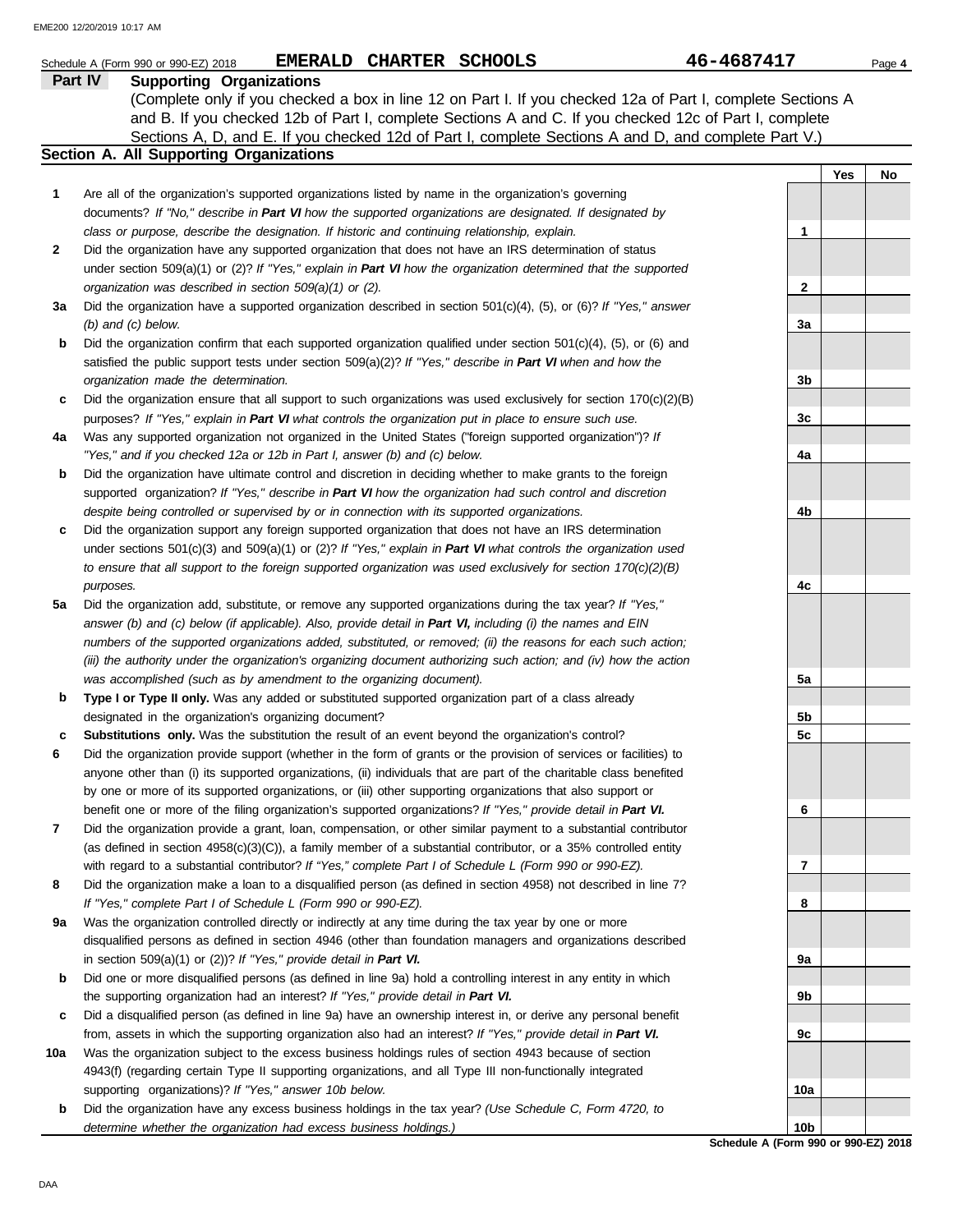|         | EMERALD CHARTER SCHOOLS<br>Schedule A (Form 990 or 990-EZ) 2018                                                                                                            | 46-4687417      |     | Page 5 |
|---------|----------------------------------------------------------------------------------------------------------------------------------------------------------------------------|-----------------|-----|--------|
| Part IV | <b>Supporting Organizations (continued)</b>                                                                                                                                |                 |     |        |
|         |                                                                                                                                                                            |                 | Yes | No     |
| 11      | Has the organization accepted a gift or contribution from any of the following persons?                                                                                    |                 |     |        |
| а       | A person who directly or indirectly controls, either alone or together with persons described in (b) and (c)                                                               |                 |     |        |
|         | below, the governing body of a supported organization?                                                                                                                     | 11a             |     |        |
| b       | A family member of a person described in (a) above?                                                                                                                        | 11 <sub>b</sub> |     |        |
| c       | A 35% controlled entity of a person described in (a) or (b) above? If "Yes" to a, b, or c, provide detail in Part VI.<br><b>Section B. Type I Supporting Organizations</b> | 11c             |     |        |
|         |                                                                                                                                                                            |                 | Yes | No     |
| 1       | Did the directors, trustees, or membership of one or more supported organizations have the power to                                                                        |                 |     |        |
|         | regularly appoint or elect at least a majority of the organization's directors or trustees at all times during the                                                         |                 |     |        |
|         | tax year? If "No," describe in Part VI how the supported organization(s) effectively operated, supervised, or                                                              |                 |     |        |
|         | controlled the organization's activities. If the organization had more than one supported organization,                                                                    |                 |     |        |
|         | describe how the powers to appoint and/or remove directors or trustees were allocated among the supported                                                                  |                 |     |        |
|         | organizations and what conditions or restrictions, if any, applied to such powers during the tax year.                                                                     | 1               |     |        |
| 2       | Did the organization operate for the benefit of any supported organization other than the supported                                                                        |                 |     |        |
|         | organization(s) that operated, supervised, or controlled the supporting organization? If "Yes," explain in Part                                                            |                 |     |        |
|         | VI how providing such benefit carried out the purposes of the supported organization(s) that operated,                                                                     |                 |     |        |
|         | supervised, or controlled the supporting organization.                                                                                                                     | $\mathbf{2}$    |     |        |
|         | Section C. Type II Supporting Organizations                                                                                                                                |                 |     |        |
|         |                                                                                                                                                                            |                 | Yes | No     |
| 1       | Were a majority of the organization's directors or trustees during the tax year also a majority of the directors                                                           |                 |     |        |
|         | or trustees of each of the organization's supported organization(s)? If "No," describe in Part VI how control                                                              |                 |     |        |
|         | or management of the supporting organization was vested in the same persons that controlled or managed                                                                     |                 |     |        |
|         | the supported organization(s).                                                                                                                                             | 1               |     |        |
|         | Section D. All Type III Supporting Organizations                                                                                                                           |                 |     |        |
|         |                                                                                                                                                                            |                 | Yes | No     |
| 1       | Did the organization provide to each of its supported organizations, by the last day of the fifth month of the                                                             |                 |     |        |
|         | organization's tax year, (i) a written notice describing the type and amount of support provided during the prior tax                                                      |                 |     |        |
|         | year, (ii) a copy of the Form 990 that was most recently filed as of the date of notification, and (iii) copies of the                                                     |                 |     |        |
|         | organization's governing documents in effect on the date of notification, to the extent not previously provided?                                                           | 1               |     |        |
| 2       | Were any of the organization's officers, directors, or trustees either (i) appointed or elected by the supported                                                           |                 |     |        |
|         | organization(s) or (ii) serving on the governing body of a supported organization? If "No," explain in Part VI how                                                         |                 |     |        |
|         | the organization maintained a close and continuous working relationship with the supported organization(s).                                                                | 2               |     |        |
| 3       | By reason of the relationship described in (2), did the organization's supported organizations have a                                                                      |                 |     |        |
|         | significant voice in the organization's investment policies and in directing the use of the organization's                                                                 |                 |     |        |
|         | income or assets at all times during the tax year? If "Yes," describe in Part VI the role the organization's                                                               |                 |     |        |
|         | supported organizations played in this regard.                                                                                                                             | 3               |     |        |
|         | Section E. Type III Functionally-Integrated Supporting Organizations                                                                                                       |                 |     |        |
| 1       | Check the box next to the method that the organization used to satisfy the Integral Part Test during the year (see instructions).                                          |                 |     |        |
| а       | The organization satisfied the Activities Test. Complete line 2 below.                                                                                                     |                 |     |        |
| b       | The organization is the parent of each of its supported organizations. Complete line 3 below.                                                                              |                 |     |        |
| с       | The organization supported a governmental entity. Describe in Part VI how you supported a government entity (see instructions).                                            |                 |     |        |
|         |                                                                                                                                                                            |                 |     |        |
| 2       | Activities Test. Answer (a) and (b) below.                                                                                                                                 |                 | Yes | No     |
| а       | Did substantially all of the organization's activities during the tax year directly further the exempt purposes of                                                         |                 |     |        |
|         | the supported organization(s) to which the organization was responsive? If "Yes," then in Part VI identify                                                                 |                 |     |        |
|         | those supported organizations and explain how these activities directly furthered their exempt purposes,                                                                   |                 |     |        |
|         | how the organization was responsive to those supported organizations, and how the organization determined                                                                  |                 |     |        |
|         | that these activities constituted substantially all of its activities.                                                                                                     | 2a              |     |        |
| b       | Did the activities described in (a) constitute activities that, but for the organization's involvement, one or more                                                        |                 |     |        |
|         | of the organization's supported organization(s) would have been engaged in? If "Yes," explain in Part VI the                                                               |                 |     |        |
|         | reasons for the organization's position that its supported organization(s) would have engaged in these                                                                     |                 |     |        |
|         | activities but for the organization's involvement.                                                                                                                         | 2b              |     |        |
| 3       | Parent of Supported Organizations. Answer (a) and (b) below.                                                                                                               |                 |     |        |

- **a** Did the organization have the power to regularly appoint or elect a majority of the officers, directors, or trustees of each of the supported organizations? *Provide details in Part VI.*
- **b** Did the organization exercise a substantial degree of direction over the policies, programs, and activities of each of its supported organizations? *If "Yes," describe in Part VI the role played by the organization in this regard.*

DAA **Schedule A (Form 990 or 990-EZ) 2018 3b**

**3a**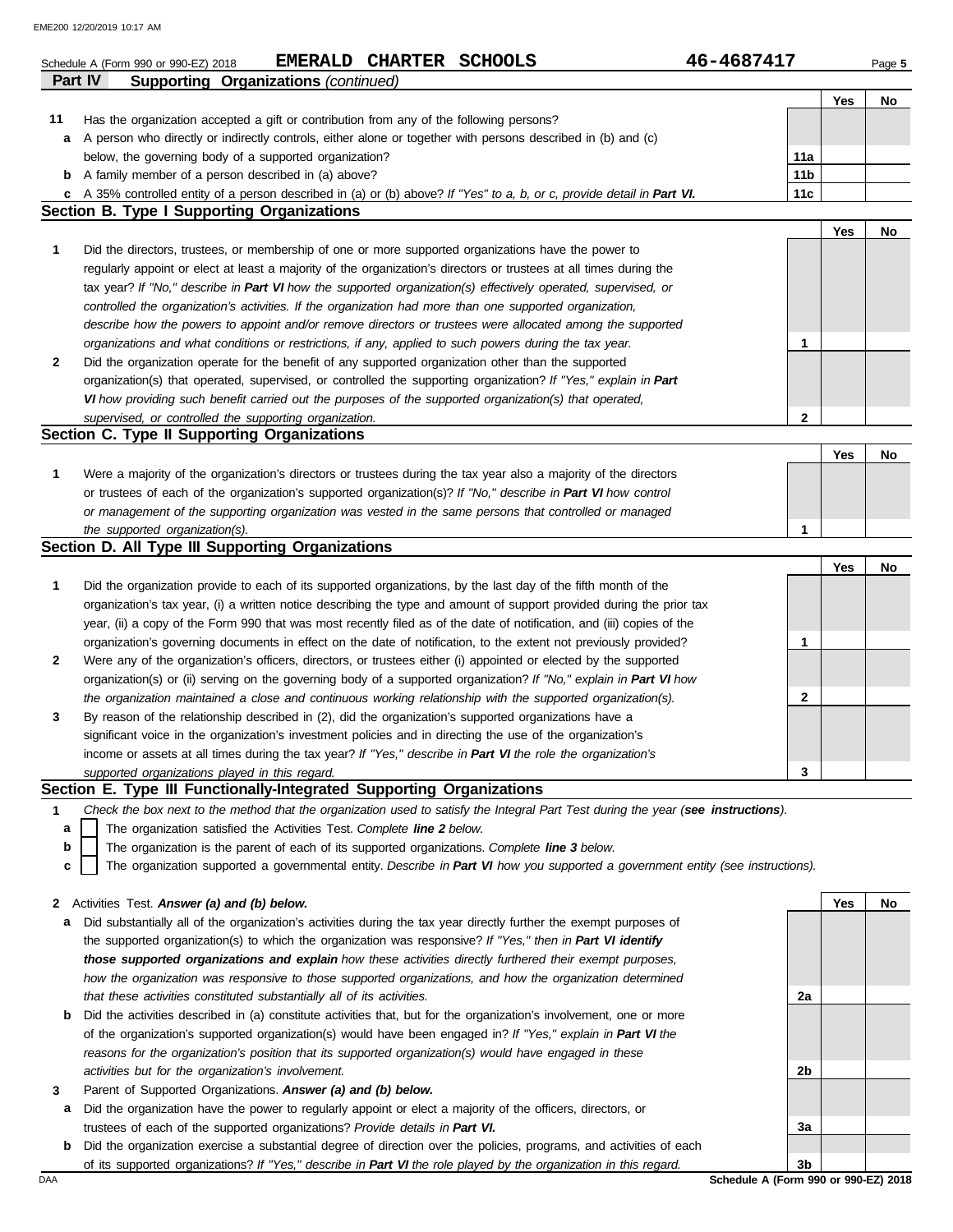|               | EMERALD CHARTER SCHOOLS<br>Schedule A (Form 990 or 990-EZ) 2018                                                                  |                | 46-4687417     | Page 6                         |
|---------------|----------------------------------------------------------------------------------------------------------------------------------|----------------|----------------|--------------------------------|
| <b>Part V</b> | Type III Non-Functionally Integrated 509(a)(3) Supporting Organizations                                                          |                |                |                                |
| $\mathbf{1}$  | Check here if the organization satisfied the Integral Part Test as a qualifying trust on Nov. 20, 1970 (explain in Part VI). See |                |                |                                |
|               | instructions. All other Type III non-functionally integrated supporting organizations must complete Sections A through E.        |                |                |                                |
|               | Section A - Adjusted Net Income                                                                                                  |                |                | (B) Current Year               |
|               |                                                                                                                                  |                | (A) Prior Year | (optional)                     |
| 1             | Net short-term capital gain                                                                                                      | 1              |                |                                |
| 2             | Recoveries of prior-year distributions                                                                                           | $\mathbf{2}$   |                |                                |
| 3             | Other gross income (see instructions)                                                                                            | 3              |                |                                |
| 4             | Add lines 1 through 3.                                                                                                           | 4              |                |                                |
| 5             | Depreciation and depletion                                                                                                       | 5              |                |                                |
| 6             | Portion of operating expenses paid or incurred for production or                                                                 |                |                |                                |
|               | collection of gross income or for management, conservation, or                                                                   |                |                |                                |
|               | maintenance of property held for production of income (see instructions)                                                         | 6              |                |                                |
| 7             | Other expenses (see instructions)                                                                                                | $\overline{7}$ |                |                                |
| 8             | <b>Adjusted Net Income</b> (subtract lines 5, 6, and 7 from line 4)                                                              | 8              |                |                                |
|               | <b>Section B - Minimum Asset Amount</b>                                                                                          |                | (A) Prior Year | (B) Current Year<br>(optional) |
| 1             | Aggregate fair market value of all non-exempt-use assets (see                                                                    |                |                |                                |
|               | instructions for short tax year or assets held for part of year):                                                                |                |                |                                |
|               | Average monthly value of securities<br>a                                                                                         | 1a             |                |                                |
|               | Average monthly cash balances<br>b                                                                                               | 1b             |                |                                |
|               | Fair market value of other non-exempt-use assets<br>C                                                                            | 1 <sub>c</sub> |                |                                |
|               | <b>d</b> Total (add lines 1a, 1b, and 1c)                                                                                        | 1d             |                |                                |
|               | <b>Discount</b> claimed for blockage or other<br>e                                                                               |                |                |                                |
|               | factors (explain in detail in <b>Part VI</b> ):                                                                                  |                |                |                                |
| 2             | Acquisition indebtedness applicable to non-exempt-use assets                                                                     | $\mathbf{2}$   |                |                                |
| 3             | Subtract line 2 from line 1d.                                                                                                    | 3              |                |                                |
| 4             | Cash deemed held for exempt use. Enter 1-1/2% of line 3 (for greater amount,                                                     |                |                |                                |
|               | see instructions)                                                                                                                | 4              |                |                                |
| 5             | Net value of non-exempt-use assets (subtract line 4 from line 3)                                                                 | 5              |                |                                |
| 6             | Multiply line 5 by .035.                                                                                                         | 6              |                |                                |
| 7             | Recoveries of prior-year distributions                                                                                           | $\overline{7}$ |                |                                |
| 8             | Minimum Asset Amount (add line 7 to line 6)                                                                                      | 8              |                |                                |
|               | Section C - Distributable Amount                                                                                                 |                |                | <b>Current Year</b>            |
| 1             | Adjusted net income for prior year (from Section A, line 8, Column A)                                                            | 1              |                |                                |
| $\mathbf{2}$  | Enter 85% of line 1.                                                                                                             | $\mathbf{2}$   |                |                                |
| 3             | Minimum asset amount for prior year (from Section B, line 8, Column A)                                                           | 3              |                |                                |
| 4             | Enter greater of line 2 or line 3.                                                                                               | 4              |                |                                |
| 5             | Income tax imposed in prior year                                                                                                 | 5              |                |                                |
| 6             | <b>Distributable Amount.</b> Subtract line 5 from line 4, unless subject to                                                      |                |                |                                |
|               | emergency temporary reduction (see instructions).                                                                                | 6              |                |                                |

**7** | Check here if the current year is the organization's first as a non-functionally integrated Type III supporting organization (see instructions).

**Schedule A (Form 990 or 990-EZ) 2018**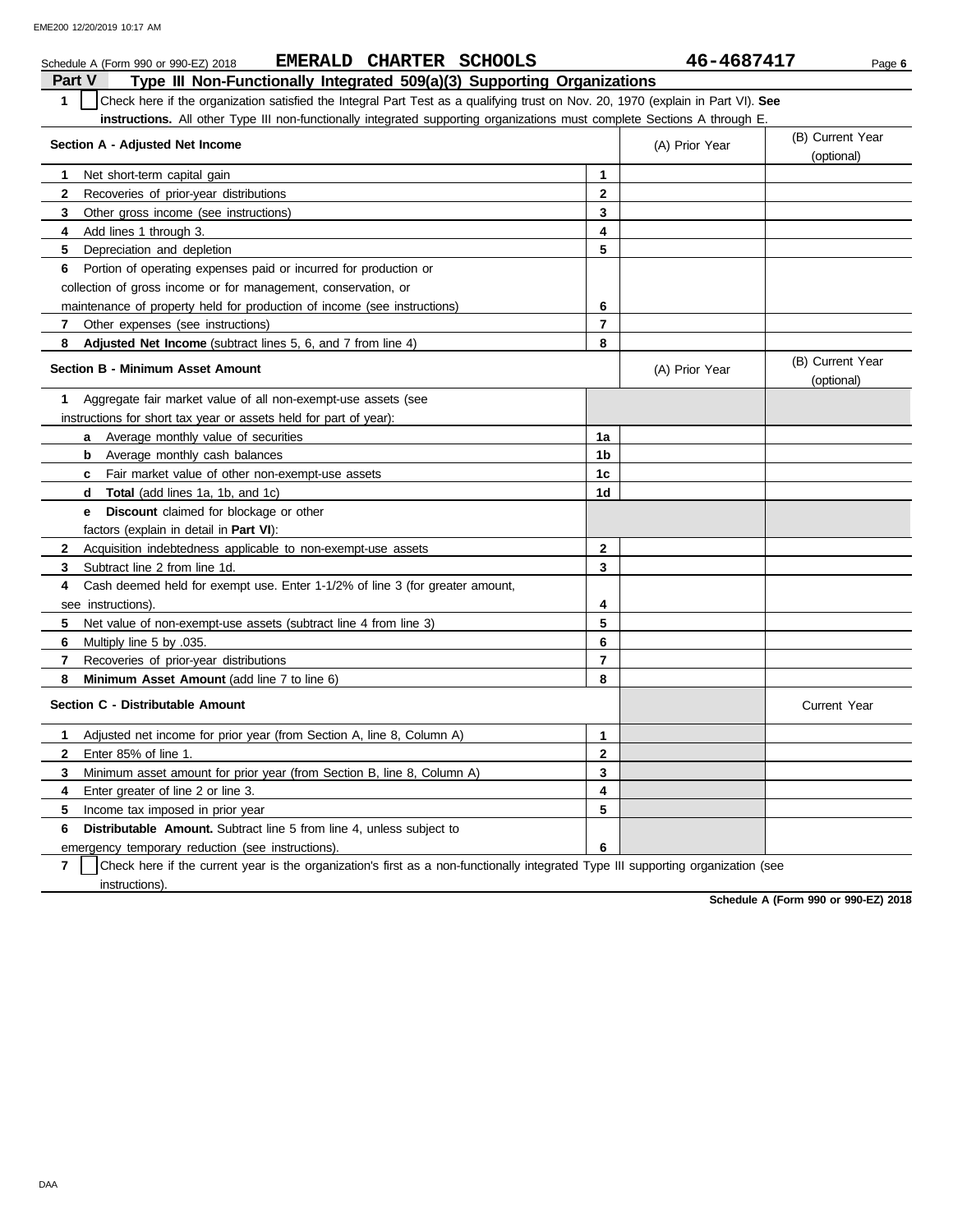|                | EMERALD CHARTER SCHOOLS<br>Schedule A (Form 990 or 990-EZ) 2018                                                             |                                    | 46-4687417                                    | Page 7                                           |
|----------------|-----------------------------------------------------------------------------------------------------------------------------|------------------------------------|-----------------------------------------------|--------------------------------------------------|
| Part V         | Type III Non-Functionally Integrated 509(a)(3) Supporting Organizations (continued)                                         |                                    |                                               |                                                  |
|                | <b>Section D - Distributions</b>                                                                                            |                                    |                                               | <b>Current Year</b>                              |
| 1              | Amounts paid to supported organizations to accomplish exempt purposes                                                       |                                    |                                               |                                                  |
| $\overline{2}$ | Amounts paid to perform activity that directly furthers exempt purposes of supported                                        |                                    |                                               |                                                  |
|                | organizations, in excess of income from activity                                                                            |                                    |                                               |                                                  |
| 3              | Administrative expenses paid to accomplish exempt purposes of supported organizations                                       |                                    |                                               |                                                  |
| 4              | Amounts paid to acquire exempt-use assets                                                                                   |                                    |                                               |                                                  |
| 5              | Qualified set-aside amounts (prior IRS approval required)                                                                   |                                    |                                               |                                                  |
| 6              | Other distributions (describe in Part VI). See instructions.                                                                |                                    |                                               |                                                  |
| 7              | Total annual distributions. Add lines 1 through 6.                                                                          |                                    |                                               |                                                  |
| 8              | Distributions to attentive supported organizations to which the organization is responsive                                  |                                    |                                               |                                                  |
|                | (provide details in Part VI). See instructions.                                                                             |                                    |                                               |                                                  |
| 9              | Distributable amount for 2018 from Section C, line 6                                                                        |                                    |                                               |                                                  |
| 10             | Line 8 amount divided by line 9 amount                                                                                      |                                    |                                               |                                                  |
|                | Section E - Distribution Allocations (see instructions)                                                                     | (i)<br><b>Excess Distributions</b> | (ii)<br><b>Underdistributions</b><br>Pre-2018 | (iii)<br><b>Distributable</b><br>Amount for 2018 |
| 1.             | Distributable amount for 2018 from Section C, line 6                                                                        |                                    |                                               |                                                  |
| $\mathbf{2}$   | Underdistributions, if any, for years prior to 2018<br>(reasonable cause required-explain in Part VI). See<br>instructions. |                                    |                                               |                                                  |
| 3              | Excess distributions carryover, if any, to 2018                                                                             |                                    |                                               |                                                  |
|                |                                                                                                                             |                                    |                                               |                                                  |
|                |                                                                                                                             |                                    |                                               |                                                  |
|                |                                                                                                                             |                                    |                                               |                                                  |
|                |                                                                                                                             |                                    |                                               |                                                  |
|                |                                                                                                                             |                                    |                                               |                                                  |
|                | f Total of lines 3a through e                                                                                               |                                    |                                               |                                                  |
|                | g Applied to underdistributions of prior years                                                                              |                                    |                                               |                                                  |
|                | h Applied to 2018 distributable amount                                                                                      |                                    |                                               |                                                  |
|                | <i>i</i> Carryover from 2013 not applied (see instructions)                                                                 |                                    |                                               |                                                  |
|                | Remainder. Subtract lines 3g, 3h, and 3i from 3f.                                                                           |                                    |                                               |                                                  |
| 4              | Distributions for 2018 from                                                                                                 |                                    |                                               |                                                  |
|                | Section D, line 7:<br>\$                                                                                                    |                                    |                                               |                                                  |
|                | a Applied to underdistributions of prior years                                                                              |                                    |                                               |                                                  |
|                | <b>b</b> Applied to 2018 distributable amount                                                                               |                                    |                                               |                                                  |
|                | c Remainder. Subtract lines 4a and 4b from 4.                                                                               |                                    |                                               |                                                  |
| 5              | Remaining underdistributions for years prior to 2018, if                                                                    |                                    |                                               |                                                  |
|                | any. Subtract lines 3g and 4a from line 2. For result                                                                       |                                    |                                               |                                                  |
|                | greater than zero, explain in Part VI. See instructions.                                                                    |                                    |                                               |                                                  |
| 6              | Remaining underdistributions for 2018. Subtract lines 3h                                                                    |                                    |                                               |                                                  |
|                | and 4b from line 1. For result greater than zero, explain in                                                                |                                    |                                               |                                                  |
|                | Part VI. See instructions.                                                                                                  |                                    |                                               |                                                  |
| 7              | Excess distributions carryover to 2019. Add lines 3j                                                                        |                                    |                                               |                                                  |
|                | and 4c.                                                                                                                     |                                    |                                               |                                                  |
| 8              | Breakdown of line 7:                                                                                                        |                                    |                                               |                                                  |
|                |                                                                                                                             |                                    |                                               |                                                  |
|                |                                                                                                                             |                                    |                                               |                                                  |
|                |                                                                                                                             |                                    |                                               |                                                  |
|                |                                                                                                                             |                                    |                                               |                                                  |
|                | e Excess from 2018                                                                                                          |                                    |                                               |                                                  |

**Schedule A (Form 990 or 990-EZ) 2018**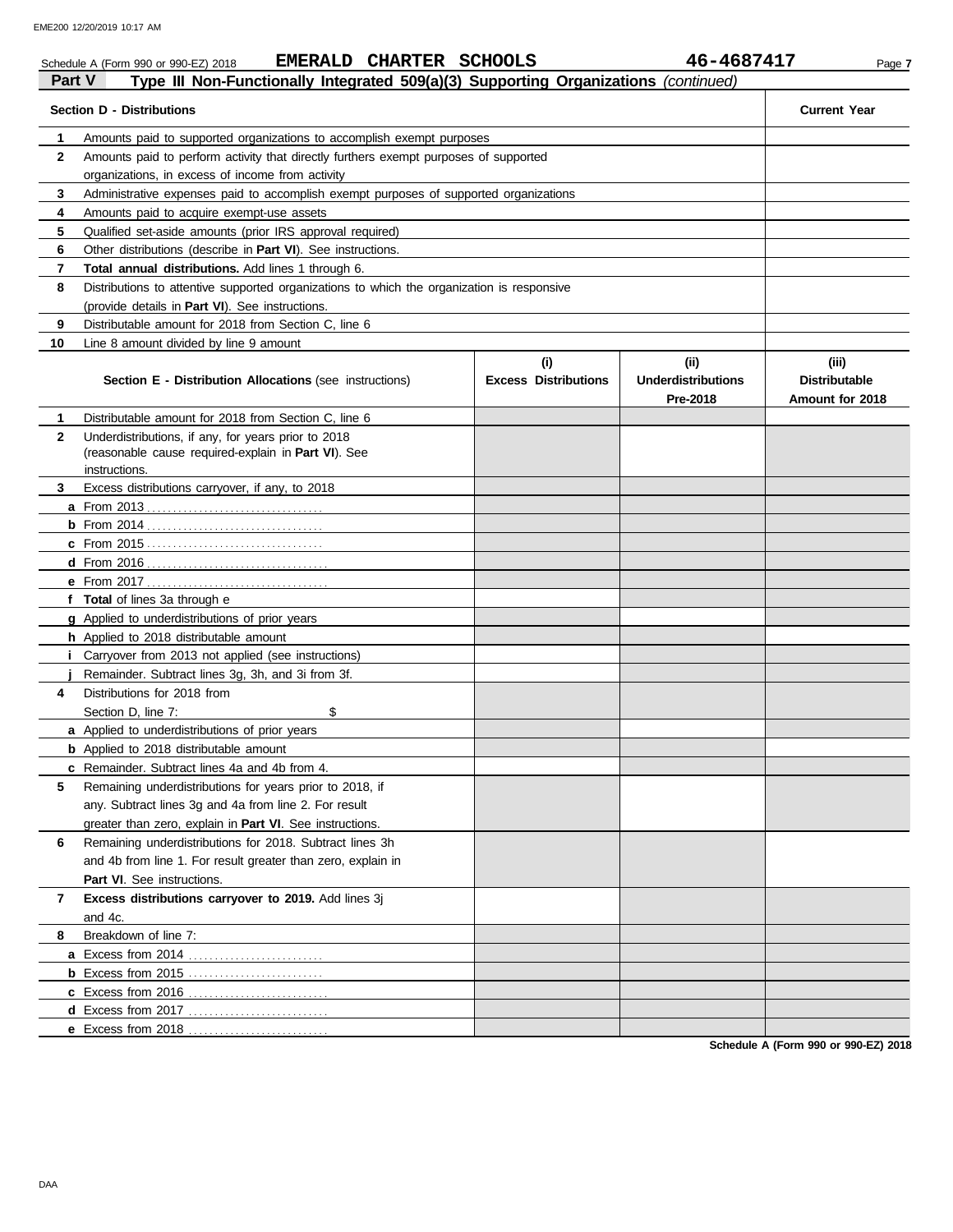|         | Schedule A (Form 990 or 990-EZ) 2018 | EMERALD CHARTER SCHOOLS |                                                                                                                                                                                                                                                                                                                                                                                                                                                                                                                                                                                             | 46-4687417 | Page 8 |
|---------|--------------------------------------|-------------------------|---------------------------------------------------------------------------------------------------------------------------------------------------------------------------------------------------------------------------------------------------------------------------------------------------------------------------------------------------------------------------------------------------------------------------------------------------------------------------------------------------------------------------------------------------------------------------------------------|------------|--------|
| Part VI |                                      |                         | Supplemental Information. Provide the explanations required by Part II, line 10; Part II, line 17a or 17b; Part<br>III, line 12; Part IV, Section A, lines 1, 2, 3b, 3c, 4b, 4c, 5a, 6, 9a, 9b, 9c, 11a, 11b, and 11c; Part IV, Section<br>B, lines 1 and 2; Part IV, Section C, line 1; Part IV, Section D, lines 2 and 3; Part IV, Section E, lines 1c, 2a, 2b,<br>3a, and 3b; Part V, line 1; Part V, Section B, line 1e; Part V, Section D, lines 5, 6, and 8; and Part V, Section E,<br>lines 2, 5, and 6. Also complete this part for any additional information. (See instructions.) |            |        |
|         |                                      |                         |                                                                                                                                                                                                                                                                                                                                                                                                                                                                                                                                                                                             |            |        |
|         |                                      |                         |                                                                                                                                                                                                                                                                                                                                                                                                                                                                                                                                                                                             |            |        |
|         |                                      |                         |                                                                                                                                                                                                                                                                                                                                                                                                                                                                                                                                                                                             |            |        |
|         |                                      |                         |                                                                                                                                                                                                                                                                                                                                                                                                                                                                                                                                                                                             |            |        |
|         |                                      |                         |                                                                                                                                                                                                                                                                                                                                                                                                                                                                                                                                                                                             |            |        |
|         |                                      |                         |                                                                                                                                                                                                                                                                                                                                                                                                                                                                                                                                                                                             |            |        |
|         |                                      |                         |                                                                                                                                                                                                                                                                                                                                                                                                                                                                                                                                                                                             |            |        |
|         |                                      |                         |                                                                                                                                                                                                                                                                                                                                                                                                                                                                                                                                                                                             |            |        |
|         |                                      |                         |                                                                                                                                                                                                                                                                                                                                                                                                                                                                                                                                                                                             |            |        |
|         |                                      |                         |                                                                                                                                                                                                                                                                                                                                                                                                                                                                                                                                                                                             |            |        |
|         |                                      |                         |                                                                                                                                                                                                                                                                                                                                                                                                                                                                                                                                                                                             |            |        |
|         |                                      |                         |                                                                                                                                                                                                                                                                                                                                                                                                                                                                                                                                                                                             |            |        |
|         |                                      |                         |                                                                                                                                                                                                                                                                                                                                                                                                                                                                                                                                                                                             |            |        |
|         |                                      |                         |                                                                                                                                                                                                                                                                                                                                                                                                                                                                                                                                                                                             |            |        |
|         |                                      |                         |                                                                                                                                                                                                                                                                                                                                                                                                                                                                                                                                                                                             |            |        |
|         |                                      |                         |                                                                                                                                                                                                                                                                                                                                                                                                                                                                                                                                                                                             |            |        |
|         |                                      |                         |                                                                                                                                                                                                                                                                                                                                                                                                                                                                                                                                                                                             |            |        |
|         |                                      |                         |                                                                                                                                                                                                                                                                                                                                                                                                                                                                                                                                                                                             |            |        |
|         |                                      |                         |                                                                                                                                                                                                                                                                                                                                                                                                                                                                                                                                                                                             |            |        |
|         |                                      |                         |                                                                                                                                                                                                                                                                                                                                                                                                                                                                                                                                                                                             |            |        |
|         |                                      |                         |                                                                                                                                                                                                                                                                                                                                                                                                                                                                                                                                                                                             |            |        |
|         |                                      |                         |                                                                                                                                                                                                                                                                                                                                                                                                                                                                                                                                                                                             |            |        |
|         |                                      |                         |                                                                                                                                                                                                                                                                                                                                                                                                                                                                                                                                                                                             |            |        |
|         |                                      |                         |                                                                                                                                                                                                                                                                                                                                                                                                                                                                                                                                                                                             |            |        |
|         |                                      |                         |                                                                                                                                                                                                                                                                                                                                                                                                                                                                                                                                                                                             |            |        |
|         |                                      |                         |                                                                                                                                                                                                                                                                                                                                                                                                                                                                                                                                                                                             |            |        |
|         |                                      |                         |                                                                                                                                                                                                                                                                                                                                                                                                                                                                                                                                                                                             |            |        |
|         |                                      |                         |                                                                                                                                                                                                                                                                                                                                                                                                                                                                                                                                                                                             |            |        |
|         |                                      |                         |                                                                                                                                                                                                                                                                                                                                                                                                                                                                                                                                                                                             |            |        |
|         |                                      |                         |                                                                                                                                                                                                                                                                                                                                                                                                                                                                                                                                                                                             |            |        |
|         |                                      |                         |                                                                                                                                                                                                                                                                                                                                                                                                                                                                                                                                                                                             |            |        |
|         |                                      |                         |                                                                                                                                                                                                                                                                                                                                                                                                                                                                                                                                                                                             |            |        |
|         |                                      |                         |                                                                                                                                                                                                                                                                                                                                                                                                                                                                                                                                                                                             |            |        |
|         |                                      |                         |                                                                                                                                                                                                                                                                                                                                                                                                                                                                                                                                                                                             |            |        |
|         |                                      |                         |                                                                                                                                                                                                                                                                                                                                                                                                                                                                                                                                                                                             |            |        |
|         |                                      |                         |                                                                                                                                                                                                                                                                                                                                                                                                                                                                                                                                                                                             |            |        |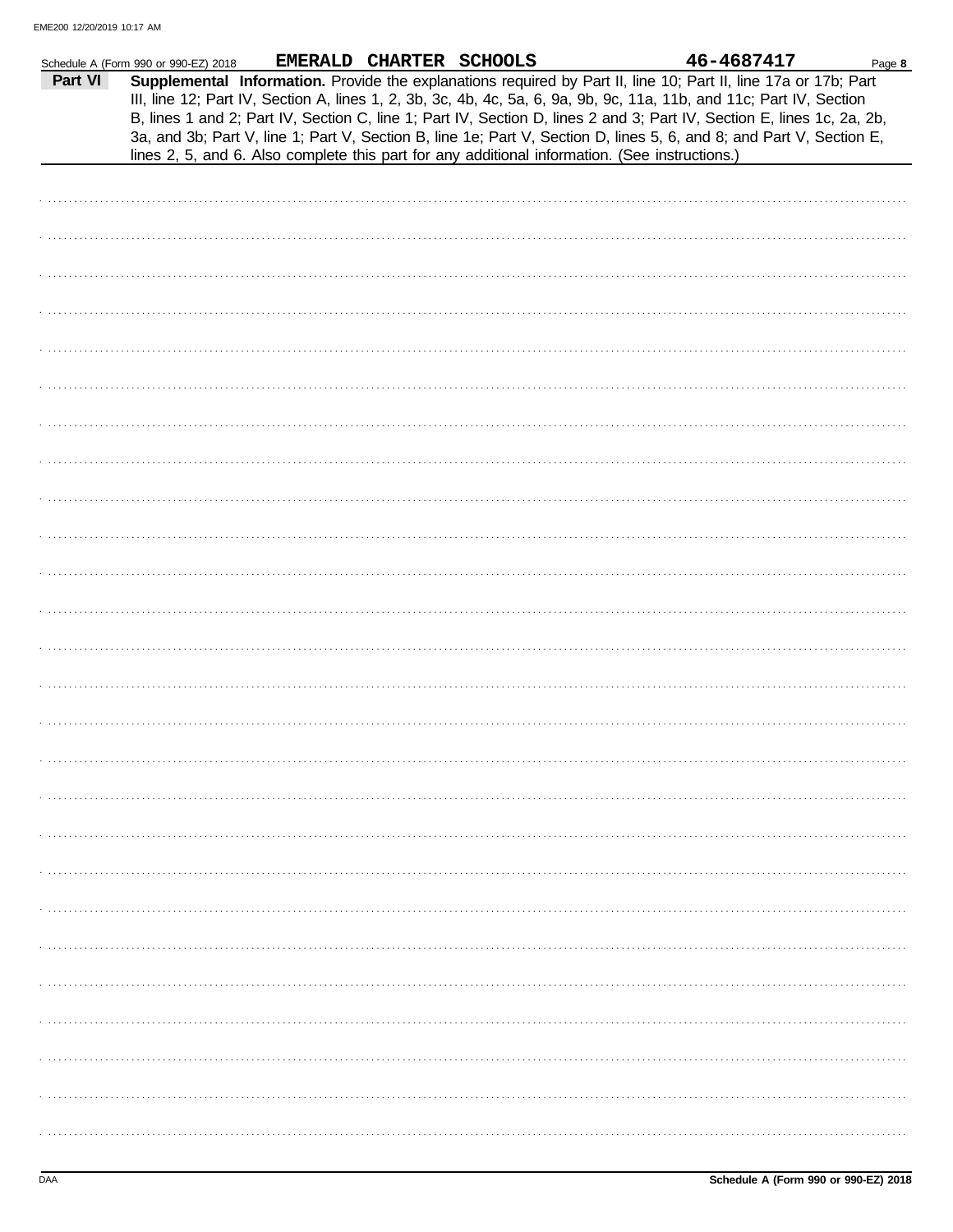Department of the Treasury Internal Revenue Service

**(Form 990)**

# **SCHEDULE D Supplemental Financial Statements**

**Part IV, line 6, 7, 8, 9, 10, 11a, 11b, 11c, 11d, 11e, 11f, 12a, or 12b.** u **Complete if the organization answered "Yes" on Form 990,**

u **Attach to Form 990.** 

u **Go to** *www.irs.gov/Form990* **for instructions and the latest information.**

**Inspection**

**2018**

**Open to Public**

OMB No. 1545-0047

|              | Name of the organization                                                                                                                                                                                                                                            |                                                    | Employer identification number  |
|--------------|---------------------------------------------------------------------------------------------------------------------------------------------------------------------------------------------------------------------------------------------------------------------|----------------------------------------------------|---------------------------------|
|              | EMERALD CHARTER SCHOOLS                                                                                                                                                                                                                                             |                                                    | 46-4687417                      |
|              | Organizations Maintaining Donor Advised Funds or Other Similar Funds or Accounts.<br>Part I<br>Complete if the organization answered "Yes" on Form 990, Part IV, line 6.                                                                                            |                                                    |                                 |
|              |                                                                                                                                                                                                                                                                     | (a) Donor advised funds                            | (b) Funds and other accounts    |
| 1            | Total number at end of year                                                                                                                                                                                                                                         |                                                    |                                 |
| 2            |                                                                                                                                                                                                                                                                     |                                                    |                                 |
| 3            |                                                                                                                                                                                                                                                                     |                                                    |                                 |
| 4            | Aggregate value at end of year                                                                                                                                                                                                                                      |                                                    |                                 |
| 5            | Did the organization inform all donors and donor advisors in writing that the assets held in donor advised                                                                                                                                                          |                                                    |                                 |
|              |                                                                                                                                                                                                                                                                     |                                                    | Yes<br>No                       |
| 6            | Did the organization inform all grantees, donors, and donor advisors in writing that grant funds can be used                                                                                                                                                        |                                                    |                                 |
|              | only for charitable purposes and not for the benefit of the donor or donor advisor, or for any other purpose                                                                                                                                                        |                                                    |                                 |
|              | conferring impermissible private benefit?                                                                                                                                                                                                                           |                                                    | <b>Yes</b><br>No                |
|              | <b>Conservation Easements.</b><br>Part II                                                                                                                                                                                                                           |                                                    |                                 |
|              | Complete if the organization answered "Yes" on Form 990, Part IV, line 7.                                                                                                                                                                                           |                                                    |                                 |
|              | Purpose(s) of conservation easements held by the organization (check all that apply).                                                                                                                                                                               |                                                    |                                 |
|              | Preservation of land for public use (e.g., recreation or education)                                                                                                                                                                                                 | Preservation of a historically important land area |                                 |
|              | Protection of natural habitat                                                                                                                                                                                                                                       | Preservation of a certified historic structure     |                                 |
|              | Preservation of open space                                                                                                                                                                                                                                          |                                                    |                                 |
| 2            | Complete lines 2a through 2d if the organization held a qualified conservation contribution in the form of a conservation                                                                                                                                           |                                                    |                                 |
|              | easement on the last day of the tax year.                                                                                                                                                                                                                           |                                                    | Held at the End of the Tax Year |
| а            | Total number of conservation easements                                                                                                                                                                                                                              |                                                    | 2a                              |
|              |                                                                                                                                                                                                                                                                     |                                                    | 2 <sub>b</sub>                  |
|              | Number of conservation easements on a certified historic structure included in (a) [[[[[[[[[[[[[[[[[[[[[[[[]]]]]]]]                                                                                                                                                 |                                                    | 2c                              |
| d            | Number of conservation easements included in (c) acquired after 7/25/06, and not on a                                                                                                                                                                               |                                                    |                                 |
|              |                                                                                                                                                                                                                                                                     |                                                    | 2d                              |
| 3.           | Number of conservation easements modified, transferred, released, extinguished, or terminated by the organization during the                                                                                                                                        |                                                    |                                 |
|              | tax year <b>u</b>                                                                                                                                                                                                                                                   |                                                    |                                 |
|              | Number of states where property subject to conservation easement is located u                                                                                                                                                                                       |                                                    |                                 |
| 5            | Does the organization have a written policy regarding the periodic monitoring, inspection, handling of                                                                                                                                                              |                                                    |                                 |
|              |                                                                                                                                                                                                                                                                     |                                                    | Yes<br>No                       |
| 6            | Staff and volunteer hours devoted to monitoring, inspecting, handling of violations, and enforcing conservation easements during the year                                                                                                                           |                                                    |                                 |
|              | u                                                                                                                                                                                                                                                                   |                                                    |                                 |
| 7            | Amount of expenses incurred in monitoring, inspecting, handling of violations, and enforcing conservation easements during the year                                                                                                                                 |                                                    |                                 |
|              | u\$                                                                                                                                                                                                                                                                 |                                                    |                                 |
|              | Does each conservation easement reported on line 2(d) above satisfy the requirements of section 170(h)(4)(B)(i)                                                                                                                                                     |                                                    |                                 |
|              | and section $170(h)(4)(B)(ii)?$                                                                                                                                                                                                                                     |                                                    | Yes<br>No                       |
| 9            | In Part XIII, describe how the organization reports conservation easements in its revenue and expense statement, and                                                                                                                                                |                                                    |                                 |
|              | balance sheet, and include, if applicable, the text of the footnote to the organization's financial statements that describes the                                                                                                                                   |                                                    |                                 |
|              | organization's accounting for conservation easements.                                                                                                                                                                                                               |                                                    |                                 |
|              | Organizations Maintaining Collections of Art, Historical Treasures, or Other Similar Assets.<br>Part III<br>Complete if the organization answered "Yes" on Form 990, Part IV, line 8.                                                                               |                                                    |                                 |
|              |                                                                                                                                                                                                                                                                     |                                                    |                                 |
|              | 1a If the organization elected, as permitted under SFAS 116 (ASC 958), not to report in its revenue statement and balance sheet<br>works of art, historical treasures, or other similar assets held for public exhibition, education, or research in furtherance of |                                                    |                                 |
|              |                                                                                                                                                                                                                                                                     |                                                    |                                 |
|              | public service, provide, in Part XIII, the text of the footnote to its financial statements that describes these items.                                                                                                                                             |                                                    |                                 |
| b            | If the organization elected, as permitted under SFAS 116 (ASC 958), to report in its revenue statement and balance sheet                                                                                                                                            |                                                    |                                 |
|              | works of art, historical treasures, or other similar assets held for public exhibition, education, or research in furtherance of                                                                                                                                    |                                                    |                                 |
|              | public service, provide the following amounts relating to these items:                                                                                                                                                                                              |                                                    |                                 |
|              |                                                                                                                                                                                                                                                                     |                                                    |                                 |
|              | (ii) Assets included in Form 990, Part X                                                                                                                                                                                                                            |                                                    | $\mathsf{u}$ \$                 |
| $\mathbf{2}$ | If the organization received or held works of art, historical treasures, or other similar assets for financial gain, provide the                                                                                                                                    |                                                    |                                 |
|              | following amounts required to be reported under SFAS 116 (ASC 958) relating to these items:                                                                                                                                                                         |                                                    |                                 |
| а            |                                                                                                                                                                                                                                                                     |                                                    |                                 |
|              |                                                                                                                                                                                                                                                                     |                                                    | u \$                            |

DAA **For Paperwork Reduction Act Notice, see the Instructions for Form 990.**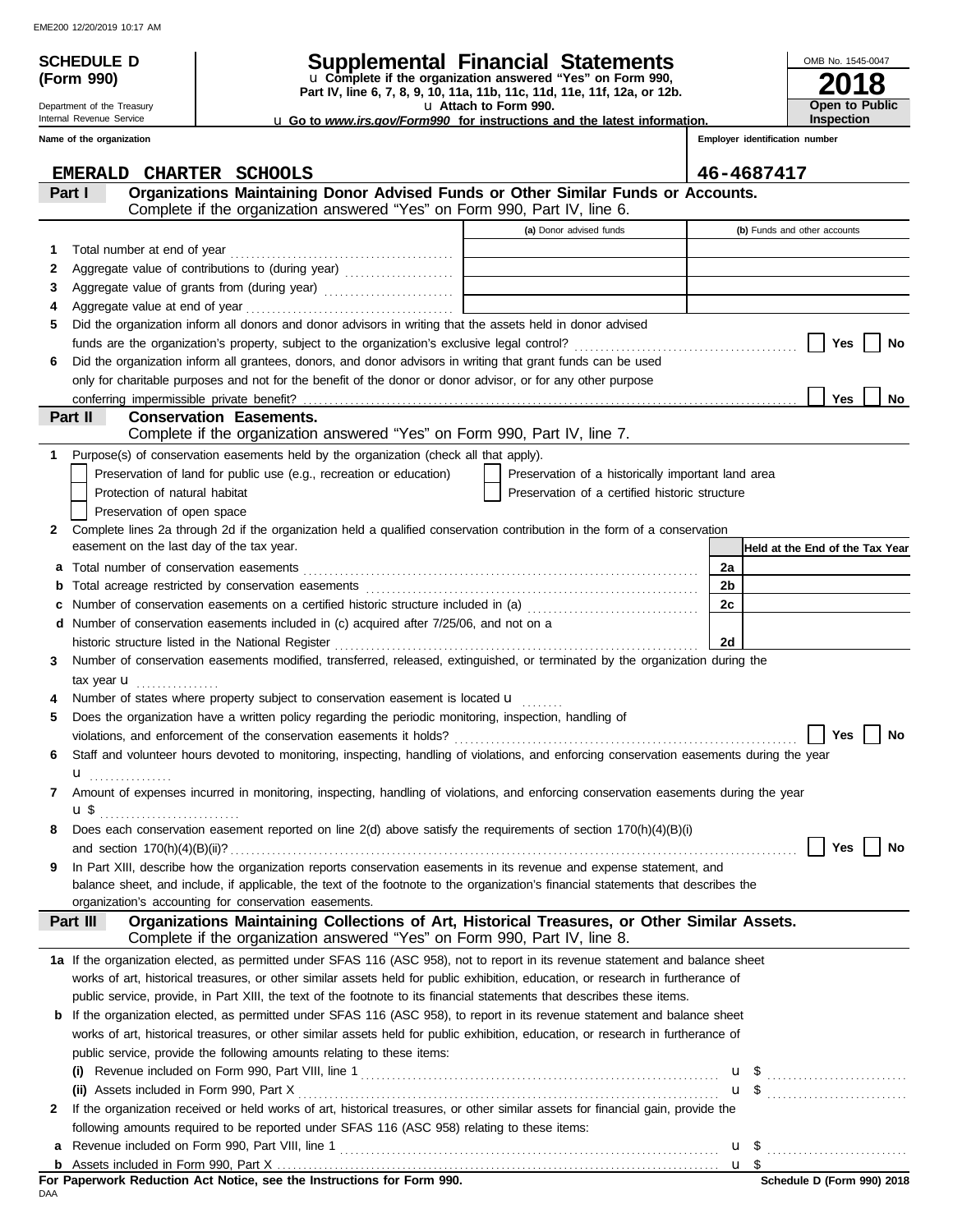|   | Schedule D (Form 990) 2018 EMERALD CHARTER SCHOOLS                                                                                                                                                                                   |                         |                           |                         | 46-4687417      |                      |                | Page 2              |
|---|--------------------------------------------------------------------------------------------------------------------------------------------------------------------------------------------------------------------------------------|-------------------------|---------------------------|-------------------------|-----------------|----------------------|----------------|---------------------|
|   | Organizations Maintaining Collections of Art, Historical Treasures, or Other Similar Assets (continued)<br>Part III                                                                                                                  |                         |                           |                         |                 |                      |                |                     |
| 3 | Using the organization's acquisition, accession, and other records, check any of the following that are a significant use of its<br>collection items (check all that apply):                                                         |                         |                           |                         |                 |                      |                |                     |
| a | Public exhibition                                                                                                                                                                                                                    | d                       | Loan or exchange programs |                         |                 |                      |                |                     |
| b | Scholarly research                                                                                                                                                                                                                   | е                       |                           |                         |                 |                      |                |                     |
| c | Preservation for future generations                                                                                                                                                                                                  |                         |                           |                         |                 |                      |                |                     |
|   | Provide a description of the organization's collections and explain how they further the organization's exempt purpose in Part                                                                                                       |                         |                           |                         |                 |                      |                |                     |
|   | XIII.                                                                                                                                                                                                                                |                         |                           |                         |                 |                      |                |                     |
| 5 | During the year, did the organization solicit or receive donations of art, historical treasures, or other similar                                                                                                                    |                         |                           |                         |                 |                      |                |                     |
|   |                                                                                                                                                                                                                                      |                         |                           |                         |                 |                      | <b>Yes</b>     | No                  |
|   | <b>Escrow and Custodial Arrangements.</b><br>Part IV                                                                                                                                                                                 |                         |                           |                         |                 |                      |                |                     |
|   | Complete if the organization answered "Yes" on Form 990, Part IV, line 9, or reported an amount on Form                                                                                                                              |                         |                           |                         |                 |                      |                |                     |
|   | 990, Part X, line 21.                                                                                                                                                                                                                |                         |                           |                         |                 |                      |                |                     |
|   | 1a Is the organization an agent, trustee, custodian or other intermediary for contributions or other assets not                                                                                                                      |                         |                           |                         |                 |                      |                |                     |
|   |                                                                                                                                                                                                                                      |                         |                           |                         |                 |                      | Yes            | No                  |
|   | b If "Yes," explain the arrangement in Part XIII and complete the following table:                                                                                                                                                   |                         |                           |                         |                 |                      |                |                     |
|   |                                                                                                                                                                                                                                      |                         |                           |                         |                 |                      | Amount         |                     |
|   | c Beginning balance <b>contract to the contract of the contract of the contract of the contract of the contract of the contract of the contract of the contract of the contract of the contract of the contract of the contract </b> |                         |                           |                         |                 | 1с                   |                |                     |
|   |                                                                                                                                                                                                                                      |                         |                           |                         |                 | 1d                   |                |                     |
| е |                                                                                                                                                                                                                                      |                         |                           |                         |                 | 1е                   |                |                     |
| f |                                                                                                                                                                                                                                      |                         |                           |                         |                 | 1f                   |                |                     |
|   |                                                                                                                                                                                                                                      |                         |                           |                         |                 |                      | Yes            | <b>No</b>           |
|   |                                                                                                                                                                                                                                      |                         |                           |                         |                 |                      |                |                     |
|   | <b>Endowment Funds.</b><br>Part V                                                                                                                                                                                                    |                         |                           |                         |                 |                      |                |                     |
|   | Complete if the organization answered "Yes" on Form 990, Part IV, line 10.                                                                                                                                                           |                         |                           |                         |                 |                      |                |                     |
|   |                                                                                                                                                                                                                                      | (a) Current year        | (b) Prior year            | (c) Two years back      |                 | (d) Three years back |                | (e) Four years back |
|   | 1a Beginning of year balance                                                                                                                                                                                                         |                         |                           |                         |                 |                      |                |                     |
|   | <b>b</b> Contributions <b>contributions</b>                                                                                                                                                                                          |                         |                           |                         |                 |                      |                |                     |
|   | c Net investment earnings, gains, and                                                                                                                                                                                                |                         |                           |                         |                 |                      |                |                     |
|   |                                                                                                                                                                                                                                      |                         |                           |                         |                 |                      |                |                     |
|   | d Grants or scholarships                                                                                                                                                                                                             |                         |                           |                         |                 |                      |                |                     |
|   | e Other expenditures for facilities and                                                                                                                                                                                              |                         |                           |                         |                 |                      |                |                     |
|   |                                                                                                                                                                                                                                      |                         |                           |                         |                 |                      |                |                     |
|   | f Administrative expenses                                                                                                                                                                                                            |                         |                           |                         |                 |                      |                |                     |
| g |                                                                                                                                                                                                                                      |                         |                           |                         |                 |                      |                |                     |
| 2 | Provide the estimated percentage of the current year end balance (line 1g, column (a)) held as:                                                                                                                                      |                         |                           |                         |                 |                      |                |                     |
|   | a Board designated or quasi-endowment u                                                                                                                                                                                              |                         |                           |                         |                 |                      |                |                     |
|   | <b>b</b> Permanent endowment <b>u</b> %                                                                                                                                                                                              |                         |                           |                         |                 |                      |                |                     |
|   | c Temporarily restricted endowment u                                                                                                                                                                                                 | %                       |                           |                         |                 |                      |                |                     |
|   | The percentages on lines 2a, 2b, and 2c should equal 100%.                                                                                                                                                                           |                         |                           |                         |                 |                      |                |                     |
|   | 3a Are there endowment funds not in the possession of the organization that are held and administered for the                                                                                                                        |                         |                           |                         |                 |                      |                |                     |
|   | organization by:                                                                                                                                                                                                                     |                         |                           |                         |                 |                      |                | Yes<br>No           |
|   |                                                                                                                                                                                                                                      |                         |                           |                         |                 |                      | 3a(i)          |                     |
|   |                                                                                                                                                                                                                                      |                         |                           |                         |                 |                      | 3a(ii)         |                     |
|   |                                                                                                                                                                                                                                      |                         |                           |                         |                 |                      | 3b             |                     |
| 4 | Describe in Part XIII the intended uses of the organization's endowment funds.                                                                                                                                                       |                         |                           |                         |                 |                      |                |                     |
|   | Land, Buildings, and Equipment.<br><b>Part VI</b>                                                                                                                                                                                    |                         |                           |                         |                 |                      |                |                     |
|   | Complete if the organization answered "Yes" on Form 990, Part IV, line 11a. See Form 990, Part X, line 10.                                                                                                                           |                         |                           |                         |                 |                      |                |                     |
|   | Description of property                                                                                                                                                                                                              | (a) Cost or other basis |                           | (b) Cost or other basis | (c) Accumulated |                      | (d) Book value |                     |
|   |                                                                                                                                                                                                                                      | (investment)            |                           | (other)                 | depreciation    |                      |                |                     |
|   |                                                                                                                                                                                                                                      |                         |                           | 100,000                 |                 |                      |                | 100,000             |
|   |                                                                                                                                                                                                                                      |                         |                           | 4,925,907               |                 | 428,237              |                | 4,497,670           |
|   | c Leasehold improvements                                                                                                                                                                                                             |                         |                           | 117,672                 |                 | 45,898               |                | 71,774              |
|   |                                                                                                                                                                                                                                      |                         |                           | 382,970                 |                 | 155,459              |                | 227,511             |
|   |                                                                                                                                                                                                                                      |                         |                           | 173,714                 |                 | 5,445                |                | 168,269             |
|   | Total. Add lines 1a through 1e. (Column (d) must equal Form 990, Part X, column (B), line 10c.)                                                                                                                                      |                         |                           |                         |                 | u                    |                | 5,065,224           |

**Schedule D (Form 990) 2018**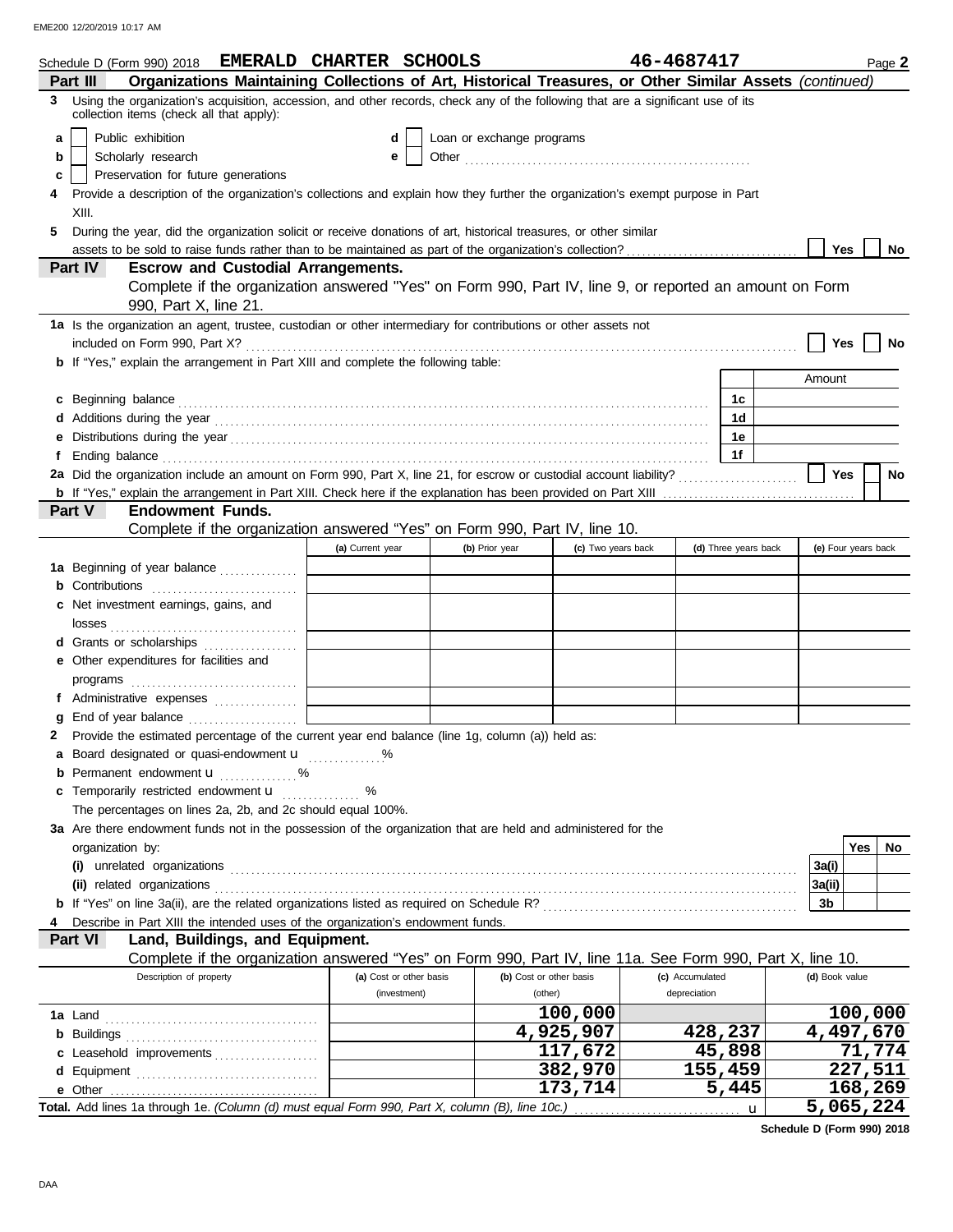|                        | CHARTER SCHOOLS<br><b>EMERALD</b><br>Schedule D (Form 990) 2018                                            |                                                  | 46-4687417                       | Page 3         |
|------------------------|------------------------------------------------------------------------------------------------------------|--------------------------------------------------|----------------------------------|----------------|
| <b>Part VII</b>        | Investments-Other Securities.                                                                              |                                                  |                                  |                |
|                        | Complete if the organization answered "Yes" on Form 990, Part IV, line 11b. See Form 990, Part X, line 12. |                                                  |                                  |                |
|                        | (a) Description of security or category                                                                    | (b) Book value                                   | (c) Method of valuation:         |                |
|                        | (including name of security)                                                                               |                                                  | Cost or end-of-year market value |                |
|                        |                                                                                                            |                                                  |                                  |                |
|                        | (2) Closely-held equity interests                                                                          |                                                  |                                  |                |
| $(3)$ Other            |                                                                                                            |                                                  |                                  |                |
|                        |                                                                                                            |                                                  |                                  |                |
| (A)                    |                                                                                                            |                                                  |                                  |                |
| (B)                    |                                                                                                            |                                                  |                                  |                |
| (C)                    |                                                                                                            |                                                  |                                  |                |
| (D)                    |                                                                                                            |                                                  |                                  |                |
| (E)                    |                                                                                                            |                                                  |                                  |                |
| (F)                    |                                                                                                            |                                                  |                                  |                |
| (G)                    |                                                                                                            |                                                  |                                  |                |
| (H)                    |                                                                                                            |                                                  |                                  |                |
|                        | Total. (Column (b) must equal Form 990, Part X, col. (B) line 12.) $\mathbf u$                             |                                                  |                                  |                |
| Part VIII              | Investments-Program Related.                                                                               |                                                  |                                  |                |
|                        | Complete if the organization answered "Yes" on Form 990, Part IV, line 11c. See Form 990, Part X, line 13. |                                                  |                                  |                |
|                        | (a) Description of investment                                                                              | (b) Book value                                   | (c) Method of valuation:         |                |
|                        |                                                                                                            |                                                  | Cost or end-of-year market value |                |
|                        |                                                                                                            |                                                  |                                  |                |
| (1)                    |                                                                                                            |                                                  |                                  |                |
| (2)                    |                                                                                                            |                                                  |                                  |                |
| (3)                    |                                                                                                            |                                                  |                                  |                |
| (4)                    |                                                                                                            |                                                  |                                  |                |
| (5)                    |                                                                                                            |                                                  |                                  |                |
| (6)                    |                                                                                                            |                                                  |                                  |                |
| (7)                    |                                                                                                            |                                                  |                                  |                |
| (8)                    |                                                                                                            |                                                  |                                  |                |
| (9)                    |                                                                                                            |                                                  |                                  |                |
|                        | Total. (Column (b) must equal Form 990, Part X, col. (B) line 13.) u                                       |                                                  |                                  |                |
| Part IX                | Other Assets.                                                                                              |                                                  |                                  |                |
|                        | Complete if the organization answered "Yes" on Form 990, Part IV, line 11d. See Form 990, Part X, line 15. |                                                  |                                  |                |
|                        | (a) Description                                                                                            |                                                  |                                  | (b) Book value |
| (1)                    | <b>OUTFLOWS</b><br><b>RELATED</b><br><b>DEFERRED</b>                                                       | TO<br><b>PENSION</b>                             |                                  | 250,419        |
|                        | <b>LIABILITY</b><br><b>PENSION</b><br>NET                                                                  | <b>TCRS</b><br><b>LEGAC</b>                      |                                  | 81,616         |
| (2)                    | PENSION LIABILITY<br><b>NET</b><br>-                                                                       | <b>TCRS</b><br>NET P<br>$\overline{\phantom{m}}$ |                                  | 49,568         |
| (3)                    | DEFERRED OUTFLOWS RELATED TO PENSION                                                                       |                                                  |                                  |                |
| (4)                    |                                                                                                            |                                                  |                                  | 29,632         |
| (5)                    | <b>STABILIZATION</b><br><b>TRUST</b>                                                                       | CONTRIBUTIONS                                    |                                  | 27,487         |
| (6)                    |                                                                                                            |                                                  |                                  |                |
| (7)                    |                                                                                                            |                                                  |                                  |                |
| (8)                    |                                                                                                            |                                                  |                                  |                |
| (9)                    |                                                                                                            |                                                  |                                  |                |
|                        | Total. (Column (b) must equal Form 990, Part X, col. (B) line 15.)                                         |                                                  | u                                | 438,722        |
| Part X                 | Other Liabilities.                                                                                         |                                                  |                                  |                |
|                        | Complete if the organization answered "Yes" on Form 990, Part IV, line 11e or 11f. See Form 990, Part X,   |                                                  |                                  |                |
|                        | line 25.                                                                                                   |                                                  |                                  |                |
| 1.                     | (a) Description of liability                                                                               | (b) Book value                                   |                                  |                |
| (1)                    | Federal income taxes                                                                                       |                                                  |                                  |                |
| <b>DEFERRED</b><br>(2) | <b>INFLOWS RELATED</b><br><b>PENSIONS</b><br>TO                                                            | 127,869                                          |                                  |                |
| DEFERRED               | <b>PENSIONS</b><br><b>INFLOWS RELATED</b><br>TO                                                            | 12,670                                           |                                  |                |
| (3)                    |                                                                                                            |                                                  |                                  |                |
| (4)                    |                                                                                                            |                                                  |                                  |                |
| (5)                    |                                                                                                            |                                                  |                                  |                |
| (6)                    |                                                                                                            |                                                  |                                  |                |
| (7)                    |                                                                                                            |                                                  |                                  |                |
| (8)                    |                                                                                                            |                                                  |                                  |                |
| (9)                    |                                                                                                            |                                                  |                                  |                |

| <b>Total.</b> (Column (b) must equal Form 990, Part X, col. (B) line 25.) $\mathbf{u}$ | 140,539 |
|----------------------------------------------------------------------------------------|---------|
|                                                                                        |         |

Liability for uncertain tax positions. In Part XIII, provide the text of the footnote to the organization's financial statements that reports the **2.** organization's liability for uncertain tax positions under FIN 48 (ASC 740). Check here if the text of the footnote has been provided in Part XIII

**X**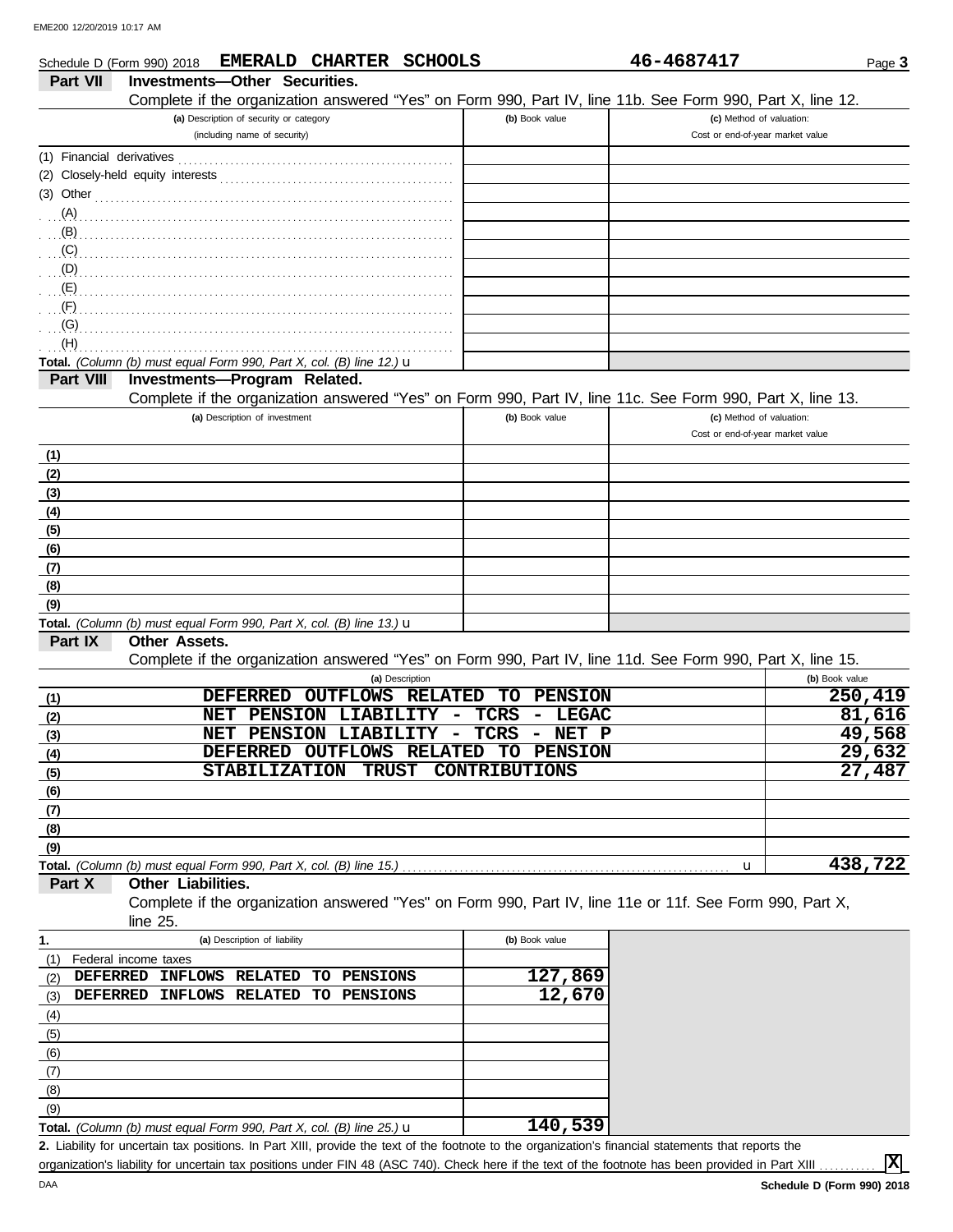| Schedule D (Form 990) 2018 EMERALD CHARTER SCHOOLS                                                                                                                                                                                                                                                                                                                                                           |                | 46-4687417   | Page 4    |
|--------------------------------------------------------------------------------------------------------------------------------------------------------------------------------------------------------------------------------------------------------------------------------------------------------------------------------------------------------------------------------------------------------------|----------------|--------------|-----------|
| Reconciliation of Revenue per Audited Financial Statements With Revenue per Return.<br>Part XI                                                                                                                                                                                                                                                                                                               |                |              |           |
| Complete if the organization answered "Yes" on Form 990, Part IV, line 12a.                                                                                                                                                                                                                                                                                                                                  |                |              |           |
| 1                                                                                                                                                                                                                                                                                                                                                                                                            |                | $\mathbf{1}$ | 5,129,363 |
| Amounts included on line 1 but not on Form 990, Part VIII, line 12:<br>2                                                                                                                                                                                                                                                                                                                                     |                |              |           |
|                                                                                                                                                                                                                                                                                                                                                                                                              | 2a             |              |           |
| b                                                                                                                                                                                                                                                                                                                                                                                                            | 2 <sub>b</sub> |              |           |
|                                                                                                                                                                                                                                                                                                                                                                                                              | 2c             |              |           |
| d                                                                                                                                                                                                                                                                                                                                                                                                            | 2d             |              |           |
| Add lines 2a through 2d [11] Additional Property and Property and Property and Property and Property and Property and Property and Property and Property and Property and Property and Property and Property and Property and<br>е                                                                                                                                                                           |                | 2e           |           |
| 3                                                                                                                                                                                                                                                                                                                                                                                                            |                | 3            | 5,129,363 |
| Amounts included on Form 990, Part VIII, line 12, but not on line 1:<br>4                                                                                                                                                                                                                                                                                                                                    |                |              |           |
|                                                                                                                                                                                                                                                                                                                                                                                                              | 4а             |              |           |
| b                                                                                                                                                                                                                                                                                                                                                                                                            | 4b             |              |           |
| Add lines 4a and 4b [ <i>[1]</i> [ <i>[1]</i> [ <i>[1]</i> [ <i>[1]</i> [ <i>[1]</i> [ <i>[1]</i> [ <i>[1]</i> [ <i>[1]</i> [ <i>[1]</i> [ <i>[1]</i> [ <i>[1]</i> [ <i>[1]</i> [ <i>[1]</i> [ <i>[1]</i> [ <i>[1]</i> [ <i>[1]</i> [ <i>[1]</i> [ <i>[1]</i> [ <i>[1]</i> [ <i>[1]</i> [ <i>[1]</i> [ <i>[1]</i> [ <i>[1]</i> [ <i>[1]</i> [ <i>[1]</i> [ <i>[1]</i> [ <i>[1]</i> [ <i>[1]</i> [ <i>[1]</i> |                | 4c           |           |
|                                                                                                                                                                                                                                                                                                                                                                                                              |                | 5            | 5,129,363 |
| Reconciliation of Expenses per Audited Financial Statements With Expenses per Return.<br>Part XII                                                                                                                                                                                                                                                                                                            |                |              |           |
| Complete if the organization answered "Yes" on Form 990, Part IV, line 12a.                                                                                                                                                                                                                                                                                                                                  |                |              |           |
| Total expenses and losses per audited financial statements<br>1                                                                                                                                                                                                                                                                                                                                              |                | $\mathbf{1}$ | 4,618,372 |
| Amounts included on line 1 but not on Form 990, Part IX, line 25:<br>2                                                                                                                                                                                                                                                                                                                                       |                |              |           |
|                                                                                                                                                                                                                                                                                                                                                                                                              | 2a             |              |           |
|                                                                                                                                                                                                                                                                                                                                                                                                              | 2 <sub>b</sub> |              |           |
|                                                                                                                                                                                                                                                                                                                                                                                                              | 2c             |              |           |
|                                                                                                                                                                                                                                                                                                                                                                                                              | 2d             |              |           |
| Add lines 2a through 2d [11, 12] Add [12] Add lines 2a through 2d [12] Add lines 2a through 2d [12] Add lines 2a through 2d [12] Add and Add and Add and Add and Add and Add and Add and Add and Add and Add and Add and Add a<br>е                                                                                                                                                                          |                | 2e           |           |
| 3                                                                                                                                                                                                                                                                                                                                                                                                            |                | 3            | 4,618,372 |
| Amounts included on Form 990, Part IX, line 25, but not on line 1:<br>4                                                                                                                                                                                                                                                                                                                                      |                |              |           |
| Investment expenses not included on Form 990, Part VIII, line 7b                                                                                                                                                                                                                                                                                                                                             | 4a             |              |           |
| b                                                                                                                                                                                                                                                                                                                                                                                                            | 4b             |              |           |
| Add lines 4a and 4b <b>contract and 4b</b> and 4b and 4b and 4b and 4b and 4b and 4b and 4b and 4b and 4b and 4b and 4b and 4b and 4b and 4b and 4b and 4b and 4b and 4b and 4b and 4b and 4b and 4b and 4b and 4b and 4b and 4b an                                                                                                                                                                          |                | 4c<br>5      |           |
|                                                                                                                                                                                                                                                                                                                                                                                                              |                |              | 4,618,372 |
| Part XIII Supplemental Information.                                                                                                                                                                                                                                                                                                                                                                          |                |              |           |
| Provide the descriptions required for Part II, lines 3, 5, and 9; Part III, lines 1a and 4; Part IV, lines 1b and 2b; Part V, line 4; Part X, line<br>2; Part XI, lines 2d and 4b; and Part XII, lines 2d and 4b. Also complete this part to provide any additional information.                                                                                                                             |                |              |           |
| PART X - FIN 48 FOOTNOTE                                                                                                                                                                                                                                                                                                                                                                                     |                |              |           |
|                                                                                                                                                                                                                                                                                                                                                                                                              |                |              |           |
| SCHOOL BELIEVES IT HAS APPROPRIATE SUPPORT FOR ANY TAX POSITIONS TAKEN,                                                                                                                                                                                                                                                                                                                                      |                |              |           |
| THE                                                                                                                                                                                                                                                                                                                                                                                                          |                |              |           |
| AND AS SUCH, DOES NOT HAVE ANY UNCERTAIN TAX POSITIONS THAT ARE MATERIAL TO                                                                                                                                                                                                                                                                                                                                  |                |              |           |
|                                                                                                                                                                                                                                                                                                                                                                                                              |                |              |           |
| FINANCIAL STATEMENTS.                                                                                                                                                                                                                                                                                                                                                                                        |                |              |           |
|                                                                                                                                                                                                                                                                                                                                                                                                              |                |              |           |
|                                                                                                                                                                                                                                                                                                                                                                                                              |                |              |           |
|                                                                                                                                                                                                                                                                                                                                                                                                              |                |              |           |
|                                                                                                                                                                                                                                                                                                                                                                                                              |                |              |           |
|                                                                                                                                                                                                                                                                                                                                                                                                              |                |              |           |
|                                                                                                                                                                                                                                                                                                                                                                                                              |                |              |           |
|                                                                                                                                                                                                                                                                                                                                                                                                              |                |              |           |
|                                                                                                                                                                                                                                                                                                                                                                                                              |                |              |           |
|                                                                                                                                                                                                                                                                                                                                                                                                              |                |              |           |
|                                                                                                                                                                                                                                                                                                                                                                                                              |                |              |           |
|                                                                                                                                                                                                                                                                                                                                                                                                              |                |              |           |
|                                                                                                                                                                                                                                                                                                                                                                                                              |                |              |           |
|                                                                                                                                                                                                                                                                                                                                                                                                              |                |              |           |
|                                                                                                                                                                                                                                                                                                                                                                                                              |                |              |           |
|                                                                                                                                                                                                                                                                                                                                                                                                              |                |              |           |
|                                                                                                                                                                                                                                                                                                                                                                                                              |                |              |           |
|                                                                                                                                                                                                                                                                                                                                                                                                              |                |              |           |
|                                                                                                                                                                                                                                                                                                                                                                                                              |                |              |           |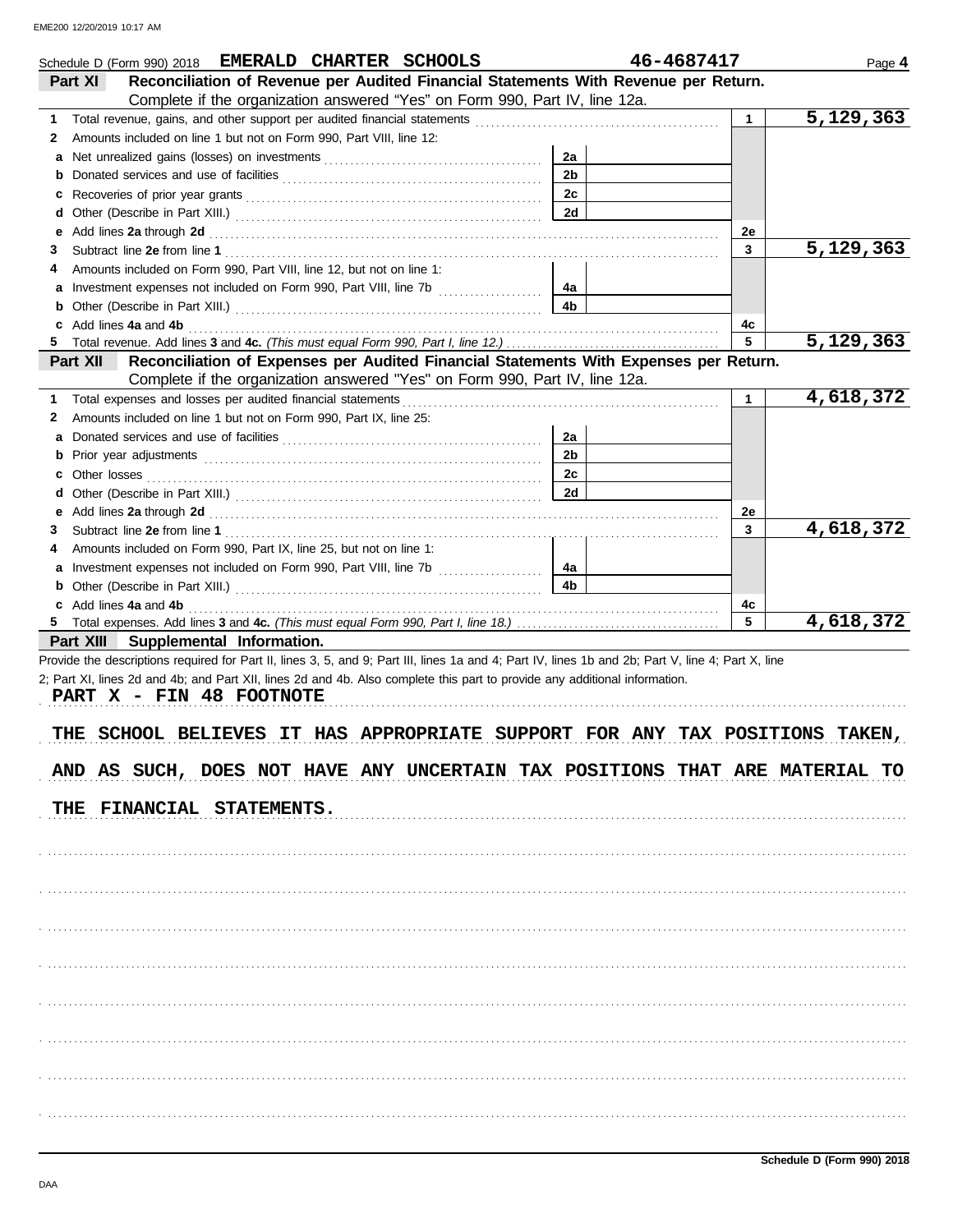Schedule D (Form 990) 2018 EMERALD CHARTER SCHOOLS

| <b>Part XIII Supplemental Information (continued)</b> |  |
|-------------------------------------------------------|--|
|                                                       |  |
|                                                       |  |
|                                                       |  |
|                                                       |  |
|                                                       |  |
|                                                       |  |
|                                                       |  |
|                                                       |  |
|                                                       |  |
|                                                       |  |
|                                                       |  |
|                                                       |  |
|                                                       |  |
|                                                       |  |
|                                                       |  |
|                                                       |  |
|                                                       |  |
|                                                       |  |
|                                                       |  |
|                                                       |  |
|                                                       |  |
|                                                       |  |
|                                                       |  |
|                                                       |  |
|                                                       |  |
|                                                       |  |
|                                                       |  |
|                                                       |  |
|                                                       |  |
|                                                       |  |
|                                                       |  |
|                                                       |  |
|                                                       |  |
|                                                       |  |
|                                                       |  |
|                                                       |  |
|                                                       |  |
|                                                       |  |

46-4687417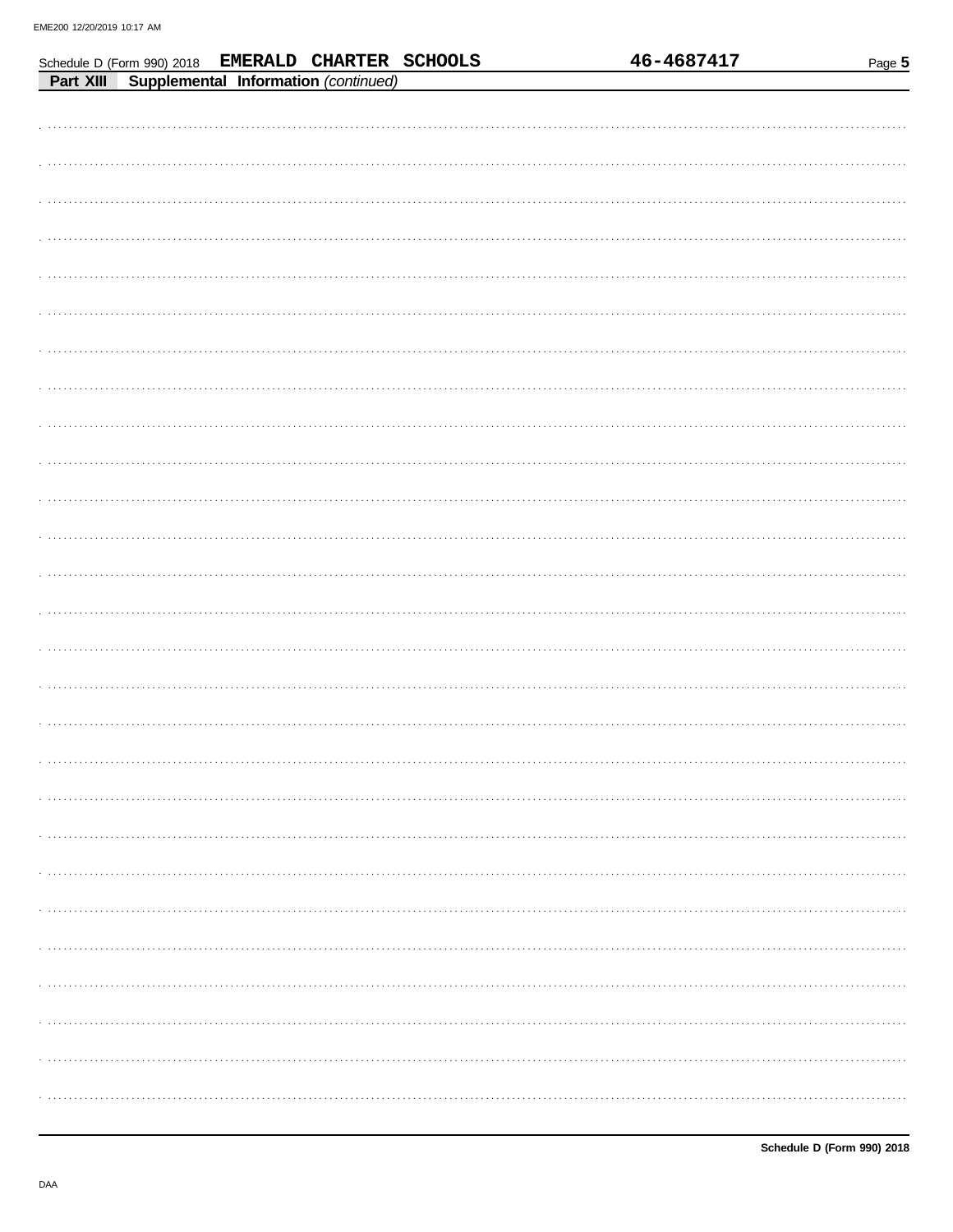|    | <b>SCHEDULE E</b>                                      | <b>Schools</b>                                                                                                                                                                                                                                                                                                                                                                                                         |                                              | OMB No. 1545-0047     |                  |           |
|----|--------------------------------------------------------|------------------------------------------------------------------------------------------------------------------------------------------------------------------------------------------------------------------------------------------------------------------------------------------------------------------------------------------------------------------------------------------------------------------------|----------------------------------------------|-----------------------|------------------|-----------|
|    | (Form 990 or 990-EZ)                                   | Lu Complete if the organization answered "Yes" on Form 990,<br>Part IV, line 13, or Form 990-EZ, Part VI, line 48.                                                                                                                                                                                                                                                                                                     |                                              |                       |                  |           |
|    |                                                        | U Attach to Form 990 or Form 990-EZ.                                                                                                                                                                                                                                                                                                                                                                                   |                                              | <b>Open to Public</b> |                  |           |
|    | Department of the Treasury<br>Internal Revenue Service | u Go to www.irs.gov/Form990 for the latest information.                                                                                                                                                                                                                                                                                                                                                                |                                              | <b>Inspection</b>     |                  |           |
|    | Name of the organization                               | EMERALD CHARTER SCHOOLS                                                                                                                                                                                                                                                                                                                                                                                                | Employer identification number<br>46-4687417 |                       |                  |           |
|    | Part I                                                 |                                                                                                                                                                                                                                                                                                                                                                                                                        |                                              |                       |                  |           |
|    |                                                        |                                                                                                                                                                                                                                                                                                                                                                                                                        |                                              |                       | YES <sup>I</sup> | <b>NO</b> |
| 1  |                                                        | Does the organization have a racially nondiscriminatory policy toward students by statement in its charter,                                                                                                                                                                                                                                                                                                            |                                              | $\mathbf{1}$          | х                |           |
| 2  | programs, and scholarships?                            | Does the organization include a statement of its racially nondiscriminatory policy toward students in all its<br>brochures, catalogues, and other written communications with the public dealing with student admissions,                                                                                                                                                                                              |                                              | $\mathbf{2}$          |                  | x         |
| 3  |                                                        | Has the organization publicized its racially nondiscriminatory policy through newspaper or broadcast media<br>during the period of solicitation for students, or during the registration period if it has no solicitation program,<br>in a way that makes the policy known to all parts of the general community it serves? If "Yes," please<br>describe. If "No," please explain. If you need more space, use Part II |                                              | 3                     | X                |           |
|    | WEBSITE.                                               | NONDISCRIMINATION POLICY IS PUBLISHED ON THE ORGANIZATIONS                                                                                                                                                                                                                                                                                                                                                             |                                              |                       |                  |           |
|    |                                                        |                                                                                                                                                                                                                                                                                                                                                                                                                        |                                              |                       |                  |           |
|    |                                                        |                                                                                                                                                                                                                                                                                                                                                                                                                        |                                              |                       |                  |           |
| 4  |                                                        | Does the organization maintain the following?                                                                                                                                                                                                                                                                                                                                                                          |                                              |                       |                  |           |
| a  |                                                        |                                                                                                                                                                                                                                                                                                                                                                                                                        |                                              | 4a                    | х                |           |
| b  |                                                        | Records documenting that scholarships and other financial assistance are awarded on a racially                                                                                                                                                                                                                                                                                                                         |                                              |                       |                  |           |
| c  | nondiscriminatory basis?                               | Copies of all catalogues, brochures, announcements, and other written communications to the public dealing                                                                                                                                                                                                                                                                                                             |                                              | 4b                    | х                |           |
| d  |                                                        |                                                                                                                                                                                                                                                                                                                                                                                                                        |                                              | 4c<br>4d              | х<br>X           |           |
|    |                                                        | If you answered "No" to any of the above, please explain. If you need more space, use Part II.                                                                                                                                                                                                                                                                                                                         |                                              |                       |                  |           |
|    |                                                        |                                                                                                                                                                                                                                                                                                                                                                                                                        |                                              |                       |                  |           |
|    |                                                        |                                                                                                                                                                                                                                                                                                                                                                                                                        |                                              |                       |                  |           |
| 5  |                                                        |                                                                                                                                                                                                                                                                                                                                                                                                                        |                                              |                       |                  |           |
| a  |                                                        | Does the organization discriminate by race in any way with respect to:                                                                                                                                                                                                                                                                                                                                                 |                                              | 5a                    |                  | x         |
|    |                                                        |                                                                                                                                                                                                                                                                                                                                                                                                                        |                                              |                       |                  |           |
| b  |                                                        |                                                                                                                                                                                                                                                                                                                                                                                                                        |                                              | 5b                    |                  | x         |
|    |                                                        |                                                                                                                                                                                                                                                                                                                                                                                                                        |                                              |                       |                  |           |
|    |                                                        |                                                                                                                                                                                                                                                                                                                                                                                                                        |                                              | 5C                    |                  | X         |
|    |                                                        |                                                                                                                                                                                                                                                                                                                                                                                                                        |                                              |                       |                  | x         |
| d  |                                                        |                                                                                                                                                                                                                                                                                                                                                                                                                        |                                              | <b>5d</b>             |                  |           |
| е  |                                                        |                                                                                                                                                                                                                                                                                                                                                                                                                        |                                              | 5е                    |                  | x         |
|    |                                                        |                                                                                                                                                                                                                                                                                                                                                                                                                        |                                              |                       |                  |           |
| f  |                                                        |                                                                                                                                                                                                                                                                                                                                                                                                                        |                                              | 5f                    |                  | x         |
|    |                                                        |                                                                                                                                                                                                                                                                                                                                                                                                                        |                                              |                       |                  |           |
| g  |                                                        |                                                                                                                                                                                                                                                                                                                                                                                                                        |                                              | 5g                    |                  | x         |
| h. |                                                        |                                                                                                                                                                                                                                                                                                                                                                                                                        |                                              | 5h                    |                  | x         |
|    |                                                        | If you answered "Yes" to any of the above, please explain. If you need more space, use Part II.                                                                                                                                                                                                                                                                                                                        |                                              |                       |                  |           |
|    |                                                        |                                                                                                                                                                                                                                                                                                                                                                                                                        |                                              |                       |                  |           |
|    |                                                        |                                                                                                                                                                                                                                                                                                                                                                                                                        |                                              |                       |                  |           |
|    |                                                        |                                                                                                                                                                                                                                                                                                                                                                                                                        |                                              |                       |                  |           |
|    |                                                        |                                                                                                                                                                                                                                                                                                                                                                                                                        |                                              |                       |                  |           |
| 6a |                                                        |                                                                                                                                                                                                                                                                                                                                                                                                                        |                                              | 6a                    | X                |           |
| b  |                                                        |                                                                                                                                                                                                                                                                                                                                                                                                                        |                                              | 6b                    |                  | x         |
|    |                                                        | If you answered "Yes" on either line 6a or line 6b, explain on Part II.                                                                                                                                                                                                                                                                                                                                                |                                              |                       |                  |           |
| 7  |                                                        | Does the organization certify that it has complied with the applicable requirements of sections 4.01 through<br>4.05 of Rev. Proc. 75-50, 1975-2 C.B. 587, covering racial nondiscrimination? If "No," explain on Part II                                                                                                                                                                                              |                                              |                       |                  | X         |
|    |                                                        |                                                                                                                                                                                                                                                                                                                                                                                                                        |                                              | $\overline{7}$        |                  |           |

**For Paperwork Reduction Act Notice, see the Instructions for Form 990 or Form 990-EZ.**

**Schedule E (Form 990 or 990-EZ) 2018**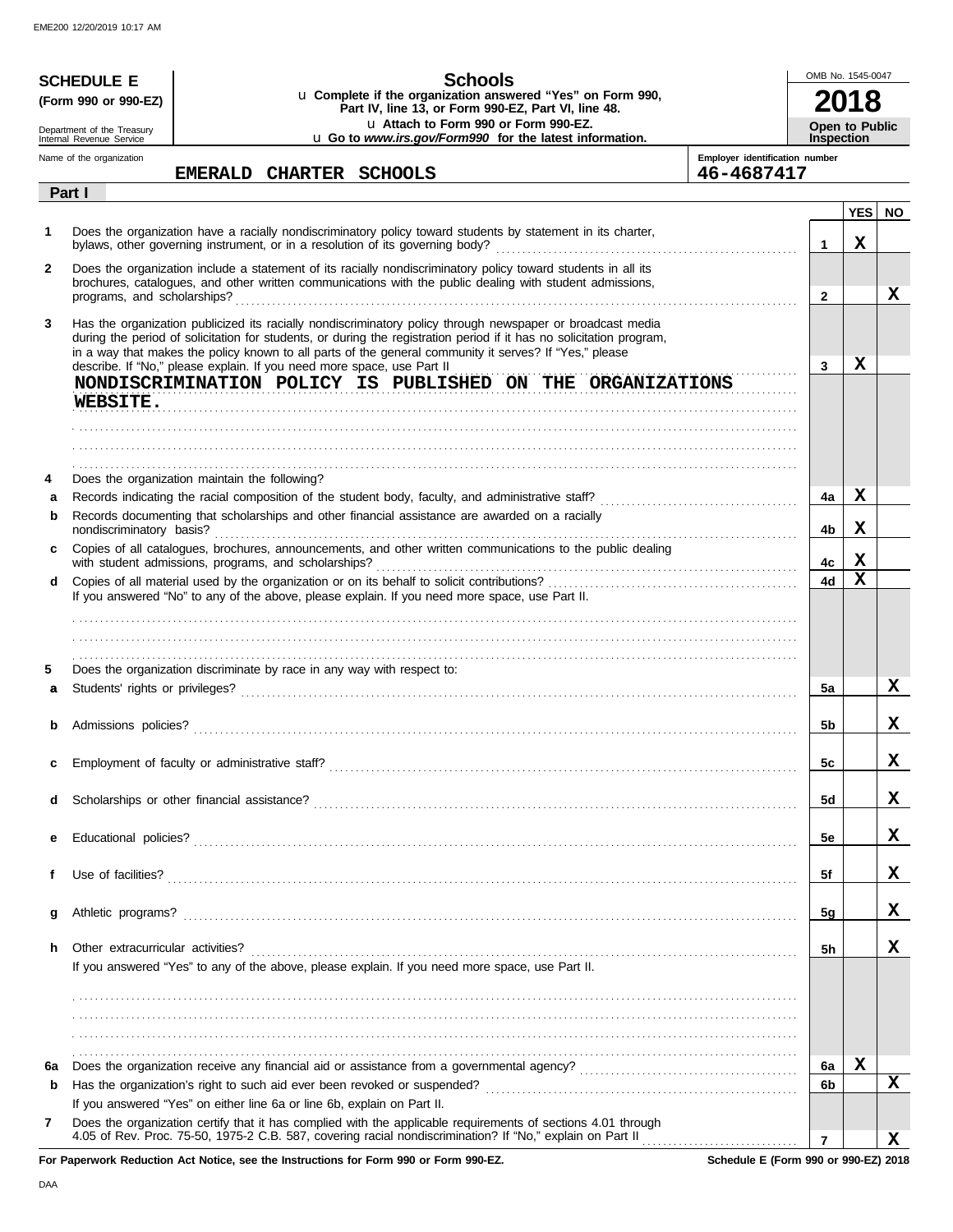| EMERALD CHARTER SCHOOLS<br>Schedule E (Form 990 or 990-EZ) 2018                                                                                                                                  | 46-4687417<br>Page 2 |
|--------------------------------------------------------------------------------------------------------------------------------------------------------------------------------------------------|----------------------|
| Part II<br>Supplemental Information. Provide the explanations required by Part I, lines 3, 4d, 5h, 6b, and 7, as<br>applicable. Also provide any other additional information. See instructions. |                      |
| SCH E - FINANCIAL AID OR GOVERNMENT ASSISTANCE EXPLANATION                                                                                                                                       |                      |
| EMERALD CHARTER SCHOOLS RECEIVES FEDERAL TITLE I FUNDING, STATE FUNDING                                                                                                                          |                      |
| THROUGH THE TENNESSEE BASIC EDUCATION PROGRAM AND KNOX COUNTY, TENNESSEE                                                                                                                         |                      |
| LOCAL TAX REVENUE.                                                                                                                                                                               |                      |
| NONCOMPLIANCE WITH NONDISCRIMINATION REQUIREMENTS EXPLANATION<br>SCH E -                                                                                                                         |                      |
| EMERALD CHARTER SCHOOLS INCLUDES ITS RACIALLY NONDISCRIMINATORY POLICY ON                                                                                                                        |                      |
| MOST WRITTEN COMMUNICATIONS DEALING WITH STUDENT ADMISSIONS, PROGRAMS AND                                                                                                                        |                      |
| EMERALD CHARTER SCHOOLS, OPERATES A PUBLIC CHARTER SCHOOL AS<br><b>SCHOLARSHIPS.</b>                                                                                                             |                      |
| TENNESSEE'S PUBLIC EDUCATION PROGRAM.<br>PART OF THE STATE OF                                                                                                                                    | <b>STUDENT</b>       |
| ADMISSION IS BASED ON A RANDOM DRAWING FROM ALL APPLICANTS.                                                                                                                                      |                      |
|                                                                                                                                                                                                  |                      |
|                                                                                                                                                                                                  |                      |
|                                                                                                                                                                                                  |                      |
|                                                                                                                                                                                                  |                      |
|                                                                                                                                                                                                  |                      |
|                                                                                                                                                                                                  |                      |
|                                                                                                                                                                                                  |                      |
|                                                                                                                                                                                                  |                      |
|                                                                                                                                                                                                  |                      |
|                                                                                                                                                                                                  |                      |
|                                                                                                                                                                                                  |                      |
|                                                                                                                                                                                                  |                      |
|                                                                                                                                                                                                  |                      |
|                                                                                                                                                                                                  |                      |
|                                                                                                                                                                                                  |                      |
|                                                                                                                                                                                                  |                      |
|                                                                                                                                                                                                  |                      |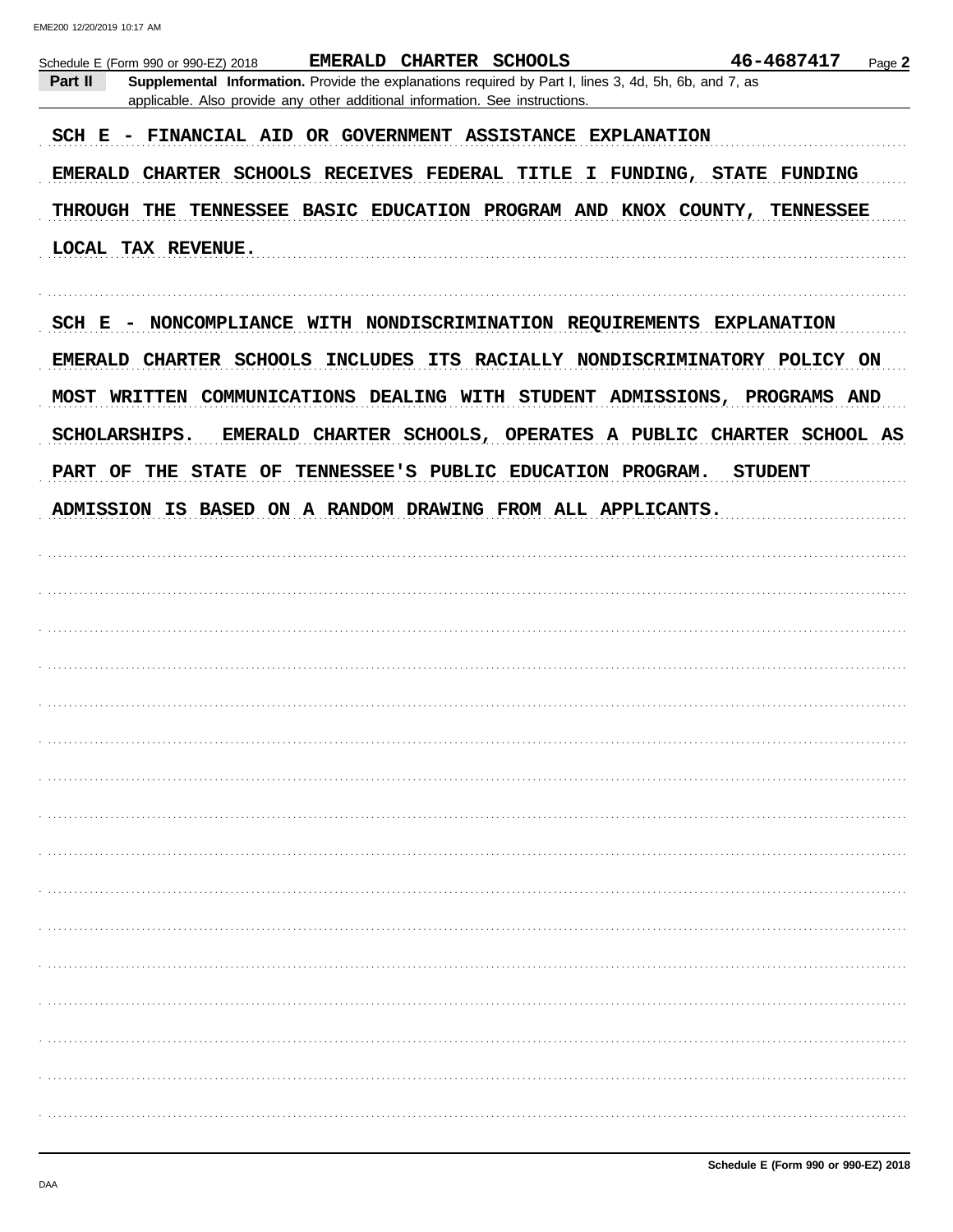# **SCHEDULE K Supplemental Information on Tax-Exempt Bonds**<br>(Form 990) **Supplemental Information on Tax-Exempt Bonds**<br>(Form 990, Part IV, line 24a. Provide

**(Form 990)** u Complete if the organization answered "Yes" on Form 990, Part IV, line 24a. Provide descriptions,<br>explanations, and any additional information in Part VI.

u **Attach to Form 990.** u**Go to** *www.irs.gov/Form990* **for instructions and the latest information.** **Open to Public Inspection 2018**

OMB No. 1545-0047

Department of the Treasury<br>Internal Revenue Service

Name of the organization **Employer identification number Employer identification number** 

**EMERALD CHARTER SCHOOLS 46-4687417**

| Part I<br><b>Bond Issues</b>                                                   |                |                 |                         |                 |             |                            |            |              |             |                       |             |                         |             |
|--------------------------------------------------------------------------------|----------------|-----------------|-------------------------|-----------------|-------------|----------------------------|------------|--------------|-------------|-----------------------|-------------|-------------------------|-------------|
| (a) Issuer name                                                                | (b) Issuer EIN | $(c)$ CUSIP $#$ | (d) Date issued         | (e) Issue price |             | (f) Description of purpose |            | (g) Defeased |             | $(h)$ On<br>behalf of | issuer      | (i) Pooled<br>financing |             |
|                                                                                |                |                 |                         |                 |             |                            |            | <b>Yes</b>   | <b>No</b>   | Yes                   | <b>No</b>   | Yes                     | No          |
| A EDUCATIONAL REVENUE BONDS                                                    |                |                 | 05/01/15                | 3,600,000       |             |                            |            |              | $\mathbf x$ |                       | $\mathbf x$ |                         | $\mathbf x$ |
|                                                                                |                |                 |                         |                 |             |                            |            |              |             |                       |             |                         |             |
| <b>B EDUCATIONAL REVENUE BONDS</b>                                             |                |                 | 12/02/15                |                 | 500,000     |                            |            |              | X           |                       | X           |                         | x           |
|                                                                                |                |                 |                         |                 |             |                            |            |              |             |                       |             |                         |             |
| С                                                                              |                |                 |                         |                 |             |                            |            |              |             |                       |             |                         |             |
|                                                                                |                |                 |                         |                 |             |                            |            |              |             |                       |             |                         |             |
| D                                                                              |                |                 |                         |                 |             |                            |            |              |             |                       |             |                         |             |
| <b>Proceeds</b><br>Part II                                                     |                |                 |                         |                 |             |                            |            |              |             |                       |             |                         |             |
| 1 Amount of bonds retired                                                      |                |                 | A                       |                 |             | в                          | C          |              |             |                       | D           |                         |             |
|                                                                                |                |                 |                         |                 |             |                            |            |              |             |                       |             |                         |             |
|                                                                                |                |                 |                         |                 |             |                            |            |              |             |                       |             |                         |             |
| 4                                                                              |                |                 |                         |                 |             |                            |            |              |             |                       |             |                         |             |
|                                                                                |                |                 |                         |                 |             |                            |            |              |             |                       |             |                         |             |
|                                                                                |                |                 |                         |                 |             |                            |            |              |             |                       |             |                         |             |
|                                                                                |                |                 |                         |                 |             |                            |            |              |             |                       |             |                         |             |
|                                                                                |                |                 |                         |                 |             |                            |            |              |             |                       |             |                         |             |
|                                                                                |                |                 |                         |                 |             |                            |            |              |             |                       |             |                         |             |
|                                                                                |                |                 |                         |                 |             |                            |            |              |             |                       |             |                         |             |
|                                                                                |                |                 |                         |                 |             |                            |            |              |             |                       |             |                         |             |
| 12 Other unspent proceeds                                                      |                |                 |                         |                 |             |                            |            |              |             |                       |             |                         |             |
|                                                                                |                |                 | 2016                    |                 |             | 2016                       |            |              |             |                       |             |                         |             |
|                                                                                |                |                 | Yes                     | <b>No</b>       | Yes         | No                         | <b>Yes</b> | No           |             | <b>Yes</b>            |             | No                      |             |
| 14 Were the bonds issued as part of a refunding issue of tax-exempt bonds (or, |                |                 |                         |                 |             |                            |            |              |             |                       |             |                         |             |
|                                                                                |                |                 |                         | $\mathbf x$     |             | $\mathbf x$                |            |              |             |                       |             |                         |             |
| 15 Were the bonds issued as part of a refunding issue of taxable bonds (or, if |                |                 |                         |                 |             |                            |            |              |             |                       |             |                         |             |
|                                                                                |                |                 |                         | $\mathbf x$     |             | $\mathbf x$                |            |              |             |                       |             |                         |             |
|                                                                                |                |                 | $\overline{\mathbf{x}}$ |                 | $\mathbf x$ |                            |            |              |             |                       |             |                         |             |
| 17 Does the organization maintain adequate books and records to support the    |                |                 |                         |                 |             |                            |            |              |             |                       |             |                         |             |
|                                                                                |                |                 | x                       |                 | x           |                            |            |              |             |                       |             |                         |             |

**For Paperwork Reduction Act Notice, see the Instructions for Form 990.**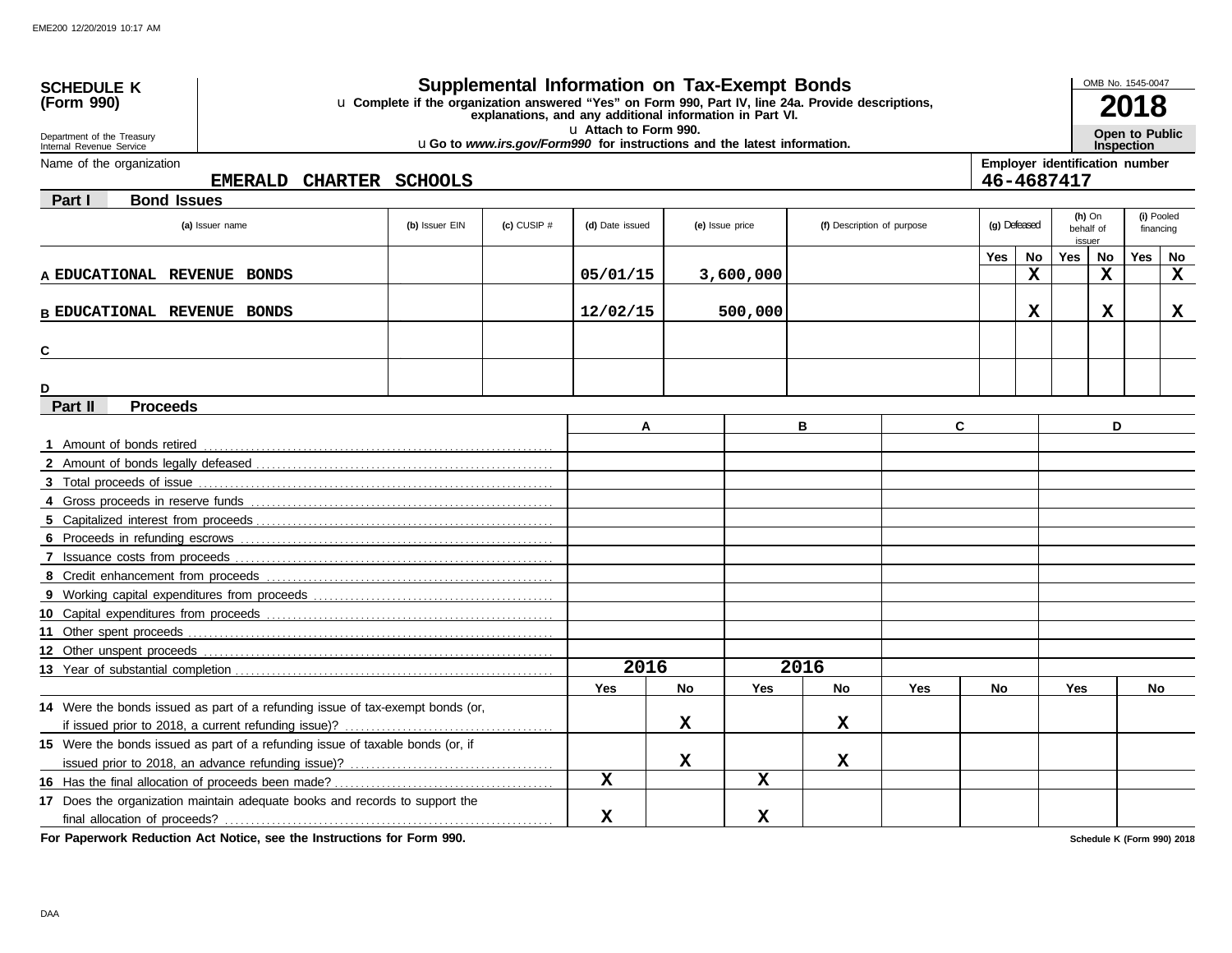|                | EMERALD CHARTER SCHOOLS<br>Schedule K (Form 990) 2018                                       |            | 46-4687417                      |            |                              |            |               |            | Page $2$  |
|----------------|---------------------------------------------------------------------------------------------|------------|---------------------------------|------------|------------------------------|------------|---------------|------------|-----------|
|                | <b>Private Business Use</b><br>Part III                                                     |            |                                 |            |                              |            |               |            |           |
|                |                                                                                             |            | A                               |            | B                            |            | C.            |            | D         |
|                | 1 Was the organization a partner in a partnership, or a member of an LLC,                   | <b>Yes</b> | <b>No</b>                       | <b>Yes</b> | No                           | Yes        | <b>No</b>     | <b>Yes</b> | No        |
|                | which owned property financed by tax-exempt bonds?                                          |            | $\mathbf x$                     |            | $\mathbf x$                  |            |               |            |           |
|                | 2 Are there any lease arrangements that may result in private business use of               |            |                                 |            |                              |            |               |            |           |
|                |                                                                                             |            | $\mathbf x$                     |            | X                            |            |               |            |           |
|                | 3a Are there any management or service contracts that may result in private                 |            |                                 |            |                              |            |               |            |           |
|                |                                                                                             |            | x                               |            | x                            |            |               |            |           |
|                | b If "Yes" to line 3a, does the organization routinely engage bond counsel or other outside |            |                                 |            |                              |            |               |            |           |
|                | counsel to review any management or service contracts relating to the financed property?    |            |                                 |            |                              |            |               |            |           |
|                | c Are there any research agreements that may result in private business use of              |            |                                 |            |                              |            |               |            |           |
|                |                                                                                             |            | $\mathbf x$                     |            | $\mathbf x$                  |            |               |            |           |
|                | d If "Yes" to line 3c, does the organization routinely engage bond counsel or other         |            |                                 |            |                              |            |               |            |           |
|                | outside counsel to review any research agreements relating to the financed property?        |            |                                 |            |                              |            |               |            |           |
| 4              | Enter the percentage of financed property used in a private business use by entities        |            |                                 |            |                              |            |               |            |           |
|                |                                                                                             |            | %                               |            | %                            |            | %             |            | %         |
| 5              | Enter the percentage of financed property used in a private business use as a               |            |                                 |            |                              |            |               |            |           |
|                | result of unrelated trade or business activity carried on by your organization,             |            |                                 |            |                              |            |               |            |           |
|                |                                                                                             |            |                                 |            |                              |            |               |            |           |
|                | another section 501(c)(3) organization, or a state or local government                      |            | %                               |            | %                            |            | %             |            | %         |
| 6              |                                                                                             |            | $\%$<br>$\overline{\mathbf{x}}$ |            | %<br>$\overline{\mathbf{x}}$ |            | $\frac{0}{0}$ |            | %         |
| $\overline{7}$ | Does the bond issue meet the private security or payment test?                              |            |                                 |            |                              |            |               |            |           |
|                | 8a Has there been a sale or disposition of any of the bond-financed property to a           |            |                                 |            |                              |            |               |            |           |
|                | nongovernmental person other than a 501(c)(3) organization since the bonds were issued?     |            | $\mathbf x$                     |            | $\mathbf x$                  |            |               |            |           |
|                | b If "Yes" to line 8a, enter the percentage of bond-financed property sold or               |            |                                 |            |                              |            |               |            |           |
|                |                                                                                             |            | %                               |            | %                            |            | $\frac{0}{0}$ |            | %         |
|                | c If "Yes" to line 8a, was any remedial action taken pursuant to Regulations                |            |                                 |            |                              |            |               |            |           |
|                |                                                                                             |            |                                 |            |                              |            |               |            |           |
|                | 9 Has the organization established written procedures to ensure that all                    |            |                                 |            |                              |            |               |            |           |
|                | nonqualified bonds of the issue are remediated in accordance with the                       |            |                                 |            |                              |            |               |            |           |
|                | requirements under Regulations sections 1.141-12 and 1.145-2?                               |            | X                               |            | $\mathbf x$                  |            |               |            |           |
|                | <b>Part IV</b><br>Arbitrage                                                                 |            |                                 |            |                              |            |               |            |           |
|                |                                                                                             |            | A                               |            | В                            |            | C             |            | D         |
|                | 1 Has the issuer filed Form 8038-T, Arbitrage Rebate, Yield Reduction and                   | Yes        | <b>No</b>                       | Yes        | <b>No</b>                    | <b>Yes</b> | <b>No</b>     | Yes        | <b>No</b> |
|                |                                                                                             |            | $\mathbf x$                     |            | x                            |            |               |            |           |
|                |                                                                                             |            |                                 |            |                              |            |               |            |           |
|                |                                                                                             |            | $\mathbf x$                     |            | $\mathbf x$                  |            |               |            |           |
|                |                                                                                             |            | $\mathbf x$                     |            | $\mathbf x$                  |            |               |            |           |
|                |                                                                                             |            | $\mathbf{x}$                    |            | $\mathbf{x}$                 |            |               |            |           |
|                | If "Yes" to line 2c, provide in Part VI the date the rebate computation was                 |            |                                 |            |                              |            |               |            |           |
|                |                                                                                             |            |                                 |            |                              |            |               |            |           |
| 3              | Is the bond issue a variable rate issue?                                                    |            | X                               |            | X                            |            |               |            |           |

**Schedule K (Form 990) 2018**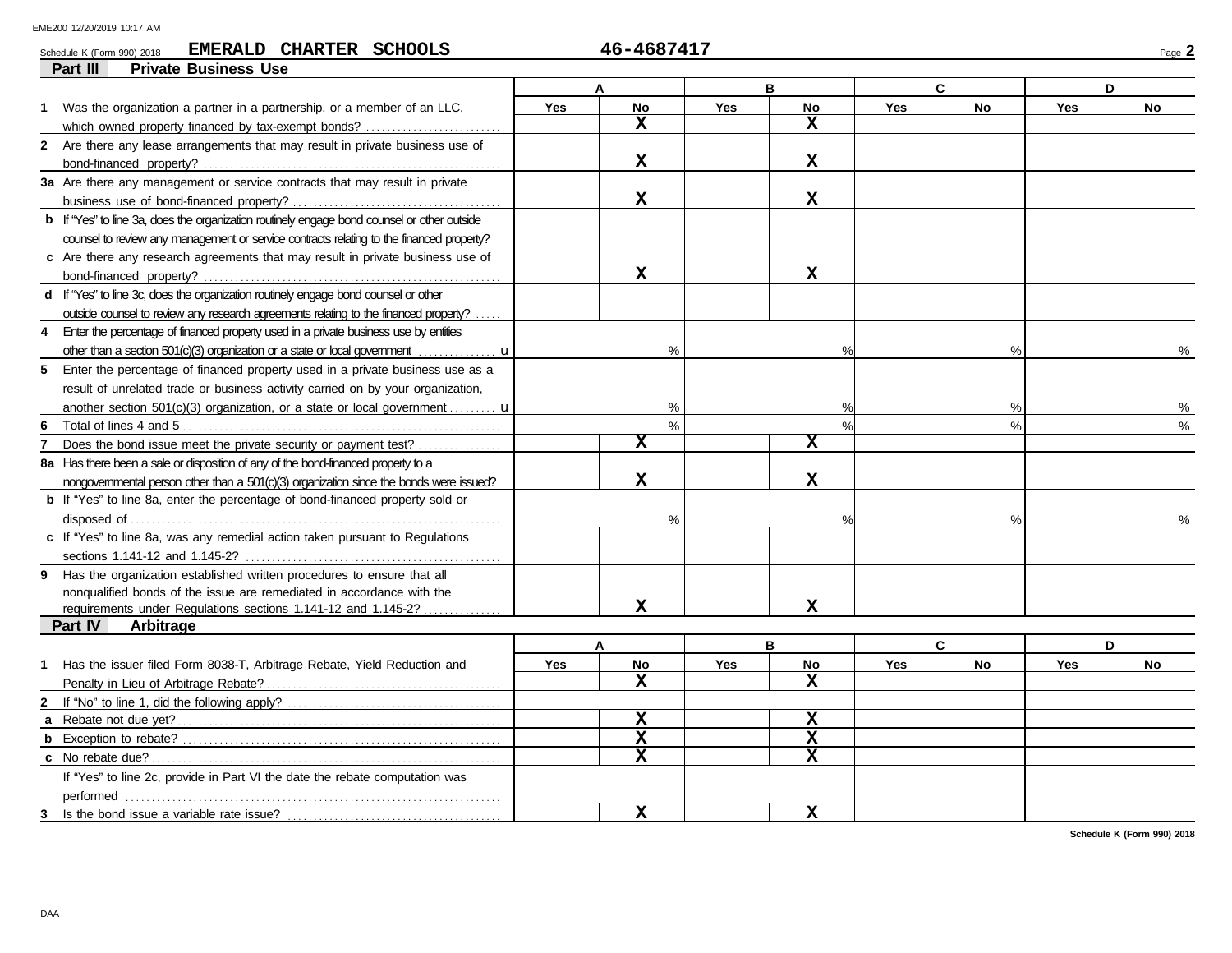| EMERALD CHARTER SCHOOLS<br>Schedule K (Form 990) 2018                                                                          |            | 46-4687417  |            |             |     |    |            | Page $3$  |
|--------------------------------------------------------------------------------------------------------------------------------|------------|-------------|------------|-------------|-----|----|------------|-----------|
| Arbitrage (Continued)<br>Part IV                                                                                               |            |             |            |             |     |    |            |           |
|                                                                                                                                |            | A           |            | B           |     | C  |            | D         |
| 4a Has the organization or the governmental issuer entered into a qualified                                                    | <b>Yes</b> | No          | <b>Yes</b> | No          | Yes | No | <b>Yes</b> | No        |
|                                                                                                                                |            | $\mathbf x$ |            | $\mathbf x$ |     |    |            |           |
|                                                                                                                                |            |             |            |             |     |    |            |           |
|                                                                                                                                |            |             |            |             |     |    |            |           |
|                                                                                                                                |            |             |            |             |     |    |            |           |
|                                                                                                                                |            |             |            |             |     |    |            |           |
| 5a Were gross proceeds invested in a guaranteed investment contract (GIC)?                                                     |            | $\mathbf x$ |            | X           |     |    |            |           |
|                                                                                                                                |            |             |            |             |     |    |            |           |
|                                                                                                                                |            |             |            |             |     |    |            |           |
| d Was the regulatory safe harbor for establishing the fair market value of the GIC satisfied?                                  |            |             |            |             |     |    |            |           |
| 6 Were any gross proceeds invested beyond an available temporary period?                                                       |            | $\mathbf x$ |            | $\mathbf x$ |     |    |            |           |
| 7 Has the organization established written procedures to monitor the                                                           |            |             |            |             |     |    |            |           |
|                                                                                                                                |            | $\mathbf x$ |            | X           |     |    |            |           |
| requirements of section 148?<br>Procedures To Undertake Corrective Action                                                      |            |             |            |             |     |    |            |           |
| Part V                                                                                                                         |            |             |            | B           |     | C. |            | D         |
|                                                                                                                                |            | A           |            |             |     |    |            |           |
| Has the organization established written procedures to ensure that violations                                                  | Yes        | <b>No</b>   | <b>Yes</b> | No          | Yes | No | Yes        | <b>No</b> |
| of federal tax requirements are timely identified and corrected through the                                                    |            |             |            |             |     |    |            |           |
| voluntary closing agreement program if self-remediation isn't available under                                                  |            |             |            |             |     |    |            |           |
| applicable regulations?                                                                                                        |            | X           |            | X           |     |    |            |           |
| Supplemental Information. Provide additional information for responses to questions on Schedule K. See instructions<br>Part VI |            |             |            |             |     |    |            |           |
|                                                                                                                                |            |             |            |             |     |    |            |           |
|                                                                                                                                |            |             |            |             |     |    |            |           |
|                                                                                                                                |            |             |            |             |     |    |            |           |
|                                                                                                                                |            |             |            |             |     |    |            |           |
|                                                                                                                                |            |             |            |             |     |    |            |           |
|                                                                                                                                |            |             |            |             |     |    |            |           |
|                                                                                                                                |            |             |            |             |     |    |            |           |
|                                                                                                                                |            |             |            |             |     |    |            |           |
|                                                                                                                                |            |             |            |             |     |    |            |           |
|                                                                                                                                |            |             |            |             |     |    |            |           |
|                                                                                                                                |            |             |            |             |     |    |            |           |
|                                                                                                                                |            |             |            |             |     |    |            |           |
|                                                                                                                                |            |             |            |             |     |    |            |           |
|                                                                                                                                |            |             |            |             |     |    |            |           |
|                                                                                                                                |            |             |            |             |     |    |            |           |
|                                                                                                                                |            |             |            |             |     |    |            |           |
|                                                                                                                                |            |             |            |             |     |    |            |           |
|                                                                                                                                |            |             |            |             |     |    |            |           |
|                                                                                                                                |            |             |            |             |     |    |            |           |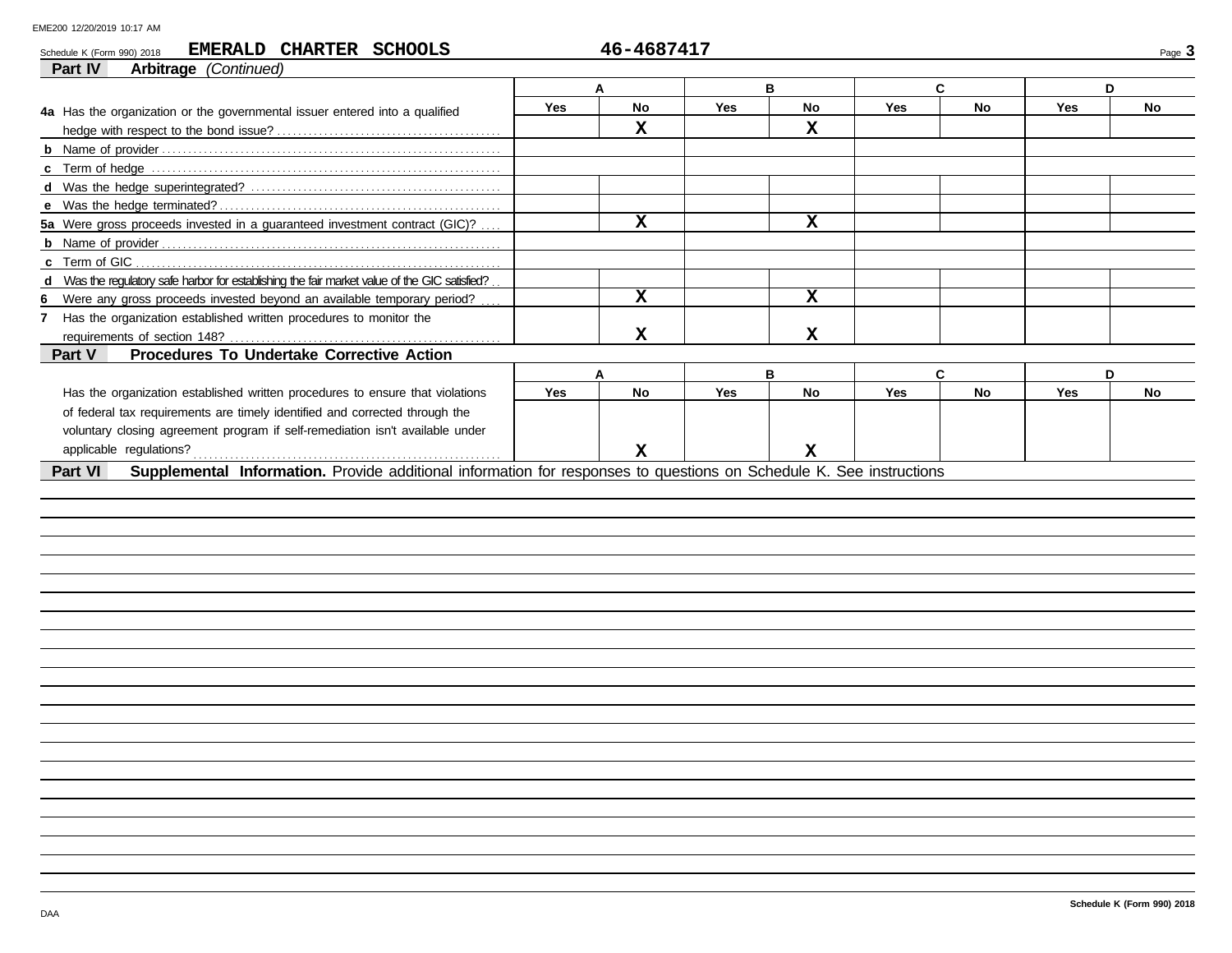|  | Schedule K (Form 990) 2018 EMERALD CHARTER SCHOOLS | 46-4687417 |                                                                                                                                         | Page 4 |
|--|----------------------------------------------------|------------|-----------------------------------------------------------------------------------------------------------------------------------------|--------|
|  |                                                    |            | Part VI Supplemental Information. Provide additional information for responses to questions on Schedule K. See instructions (Continued) |        |
|  |                                                    |            |                                                                                                                                         |        |
|  |                                                    |            |                                                                                                                                         |        |
|  |                                                    |            |                                                                                                                                         |        |
|  |                                                    |            |                                                                                                                                         |        |
|  |                                                    |            |                                                                                                                                         |        |
|  |                                                    |            |                                                                                                                                         |        |
|  |                                                    |            |                                                                                                                                         |        |
|  |                                                    |            |                                                                                                                                         |        |
|  |                                                    |            |                                                                                                                                         |        |
|  |                                                    |            |                                                                                                                                         |        |
|  |                                                    |            |                                                                                                                                         |        |
|  |                                                    |            |                                                                                                                                         |        |
|  |                                                    |            |                                                                                                                                         |        |
|  |                                                    |            |                                                                                                                                         |        |
|  |                                                    |            |                                                                                                                                         |        |
|  |                                                    |            |                                                                                                                                         |        |
|  |                                                    |            |                                                                                                                                         |        |
|  |                                                    |            |                                                                                                                                         |        |
|  |                                                    |            |                                                                                                                                         |        |
|  |                                                    |            |                                                                                                                                         |        |
|  |                                                    |            |                                                                                                                                         |        |
|  |                                                    |            |                                                                                                                                         |        |
|  |                                                    |            |                                                                                                                                         |        |
|  |                                                    |            |                                                                                                                                         |        |
|  |                                                    |            |                                                                                                                                         |        |
|  |                                                    |            |                                                                                                                                         |        |
|  |                                                    |            |                                                                                                                                         |        |
|  |                                                    |            |                                                                                                                                         |        |
|  |                                                    |            |                                                                                                                                         |        |
|  |                                                    |            |                                                                                                                                         |        |
|  |                                                    |            |                                                                                                                                         |        |
|  |                                                    |            |                                                                                                                                         |        |
|  |                                                    |            |                                                                                                                                         |        |
|  |                                                    |            |                                                                                                                                         |        |
|  |                                                    |            |                                                                                                                                         |        |
|  |                                                    |            |                                                                                                                                         |        |
|  |                                                    |            |                                                                                                                                         |        |
|  |                                                    |            |                                                                                                                                         |        |
|  |                                                    |            |                                                                                                                                         |        |
|  |                                                    |            |                                                                                                                                         |        |
|  |                                                    |            |                                                                                                                                         |        |
|  |                                                    |            |                                                                                                                                         |        |
|  |                                                    |            |                                                                                                                                         |        |
|  |                                                    |            |                                                                                                                                         |        |
|  |                                                    |            |                                                                                                                                         |        |
|  |                                                    |            |                                                                                                                                         |        |